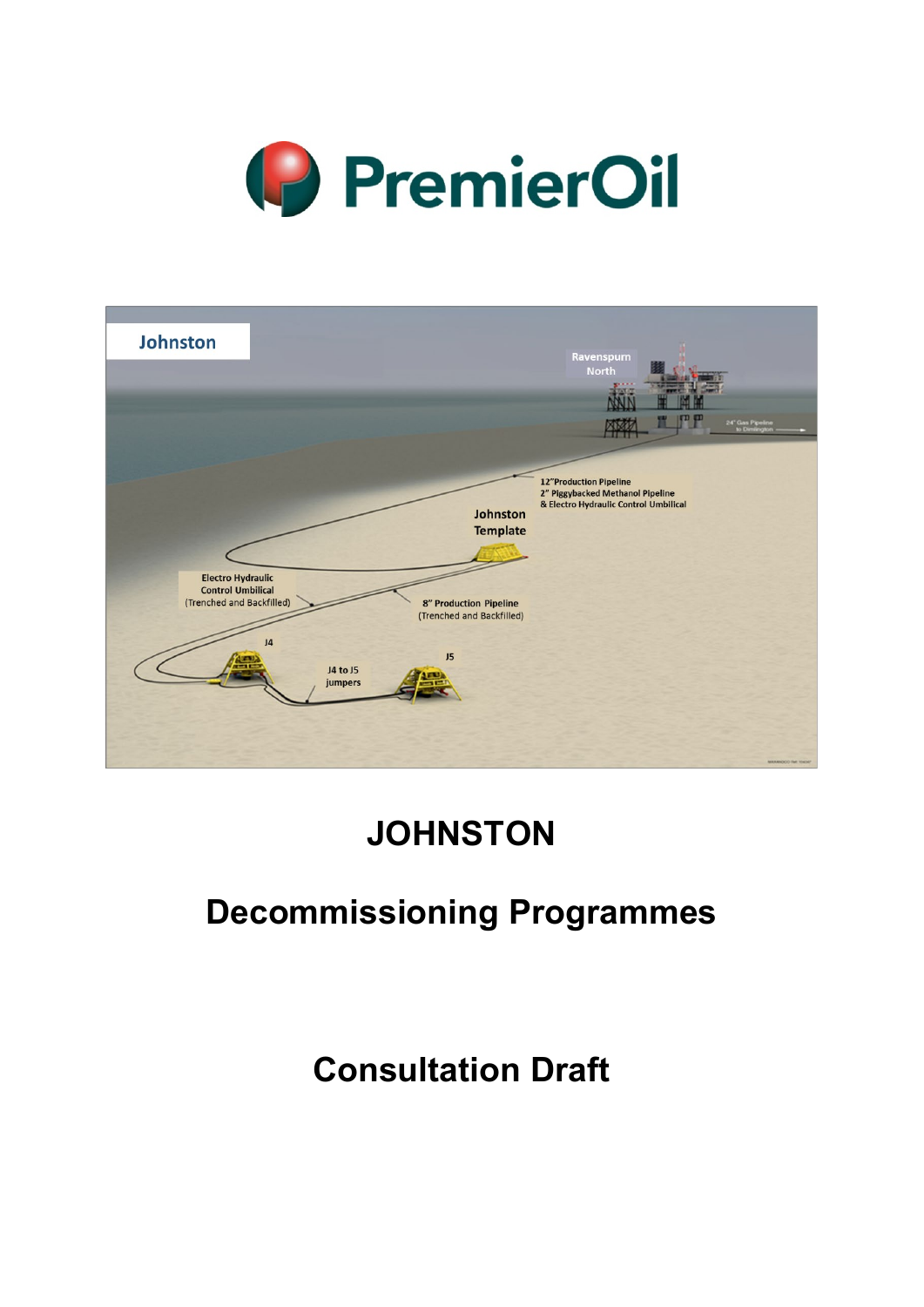

| Document No.                                   | AB-JO-PMO-LL-PM-PG-0001             |
|------------------------------------------------|-------------------------------------|
| <b>Revision</b>                                | <b>B01</b>                          |
| <b>Status</b>                                  | Issued for Use (Consultation Draft) |
| <b>Legacy Documents</b>                        | N/A                                 |
| <b>Alternative Document Number</b>             | N/A                                 |
| <b>Total Number of Pages (Inc. Cover Page)</b> | 39                                  |

This document contains proprietary information belonging to Premier and must not be wholly or partially reproduced nor disclosed without prior written permission from Premier.

The master copy of this document is held electronically within Premier's Document Management System. If you are using a paper copy or a digital issue of this document, it is your responsibility to ensure it is the latest version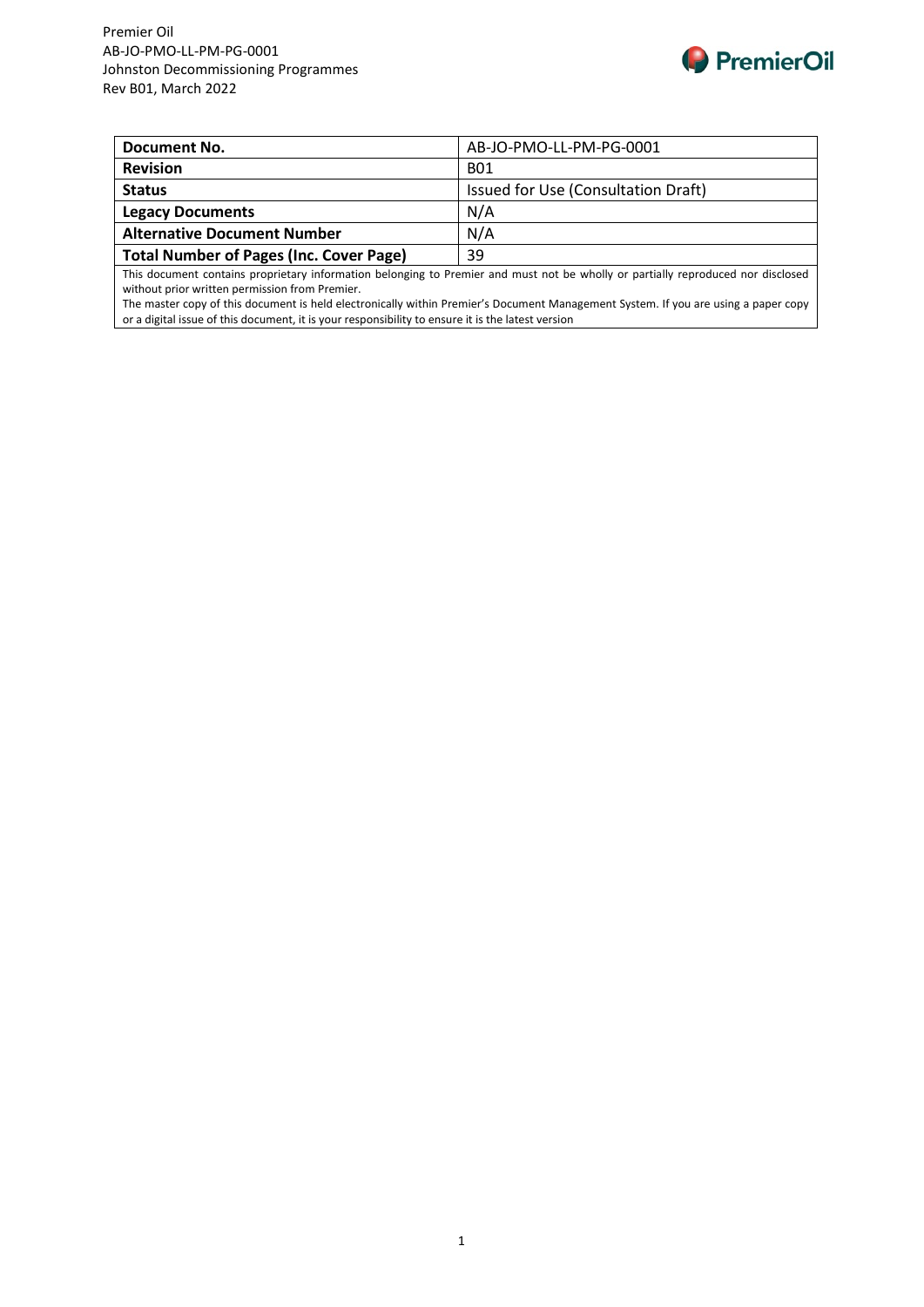

#### **Approvals**

|             | <b>Name</b>      | Date       |
|-------------|------------------|------------|
| Prepared by | P voor de Poorte | 25/03/2022 |
| Reviewed by | M Burnett        | 25/03/2022 |
| Approved by | P voor de Poorte | 25/03/2022 |

## **Revision Control**

| <b>Revision No</b> | Reference                                         | <b>Changes/Comments</b> | <b>Issue</b><br>Date |
|--------------------|---------------------------------------------------|-------------------------|----------------------|
| A01                | <b>Internal Review</b>                            |                         | May 2020             |
| A01                | Initial Draft OPRED Review                        | Comments incorporated   | May 2020             |
| A02                | 2 <sup>nd</sup> Draft OPRED and Partner<br>Review | Comments incorporated   | Aug 2021             |
| <b>B01</b>         | <b>Consultation Draft</b>                         |                         | Mar 2022             |
|                    |                                                   |                         |                      |
|                    |                                                   |                         |                      |

#### **Distribution List**

| Company                      | <b>No of Copies</b> |
|------------------------------|---------------------|
| <b>OPRED</b>                 |                     |
| Dana Petroleum (E&P) Limited |                     |
|                              |                     |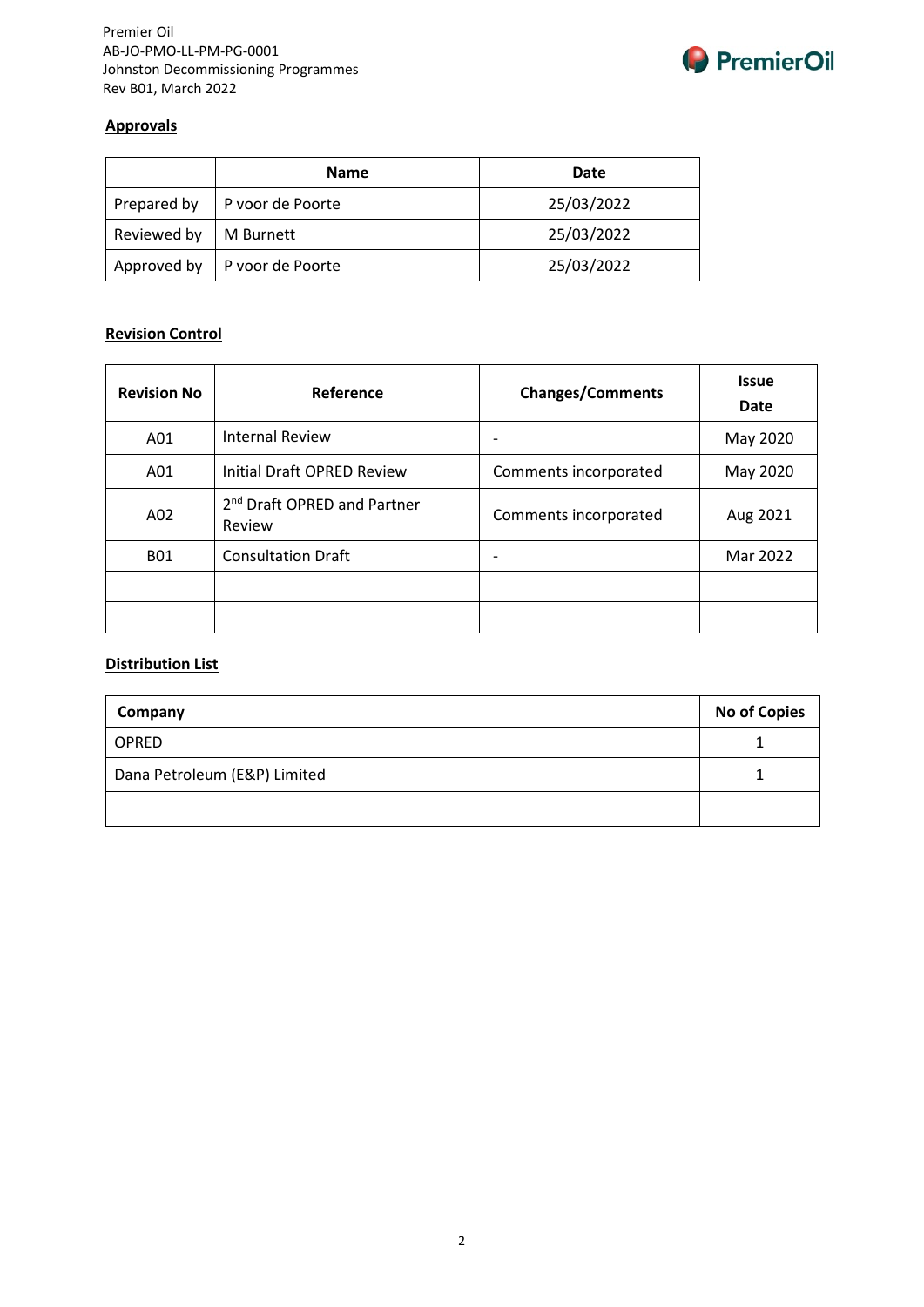



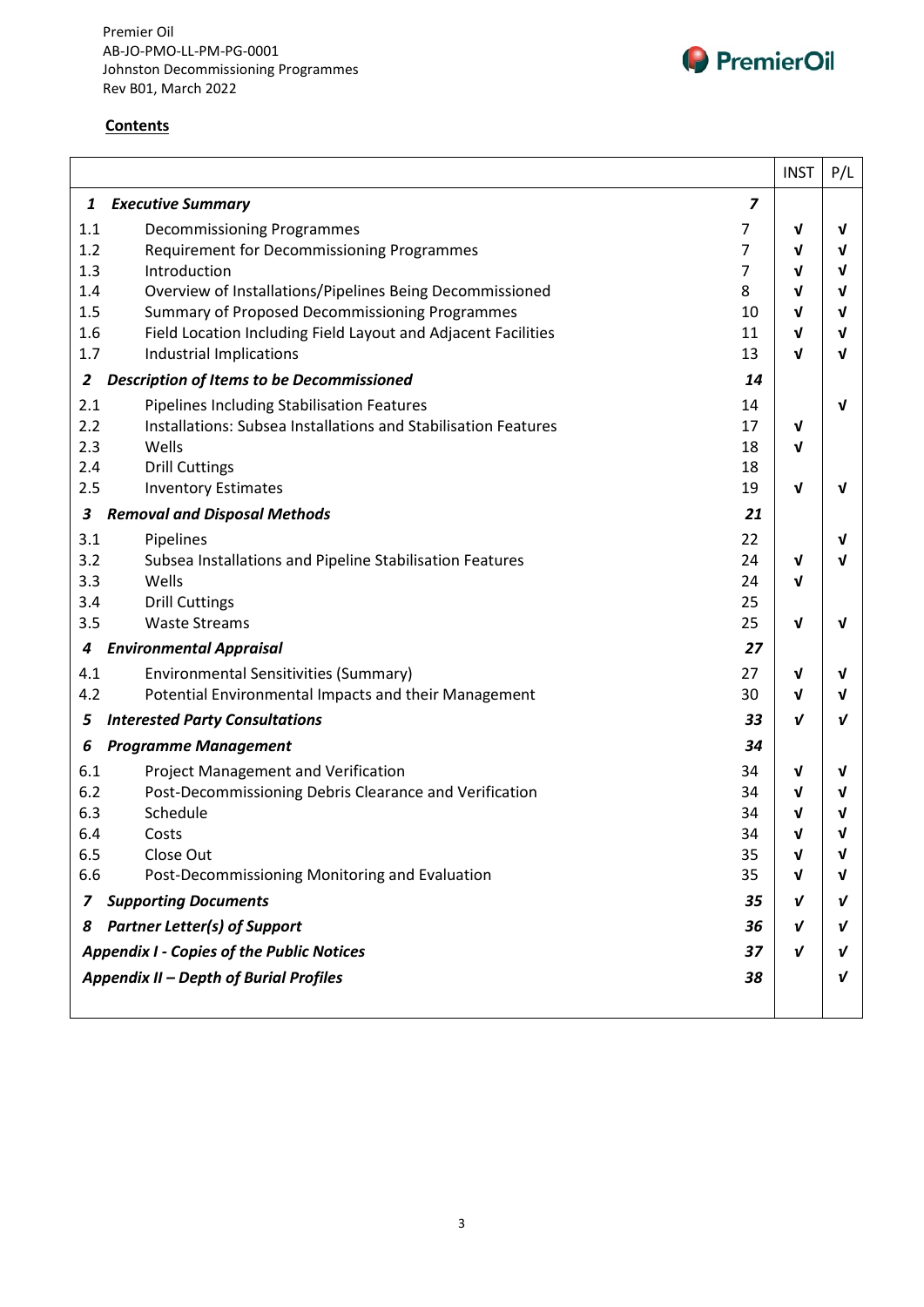

#### **Terms and Abbreviations**

| <b>Abbreviation</b> | <b>Explanation</b>                                                                                            |
|---------------------|---------------------------------------------------------------------------------------------------------------|
| CA                  | <b>Comparative Assessment</b>                                                                                 |
| <b>CPP</b>          | <b>Central Processing Platform</b>                                                                            |
| <b>DEFRA</b>        | Department for Environment, Food & Rural Affairs                                                              |
| Dia                 | Diameter                                                                                                      |
| DoB                 | Depth of Burial                                                                                               |
| <b>DSV</b>          | <b>Diving Support Vessel</b>                                                                                  |
| EA                  | <b>Environmental Appraisal</b>                                                                                |
| <b>EMS</b>          | <b>Environmental Management System</b>                                                                        |
| <b>EMT</b>          | <b>Environmental Management Team</b>                                                                          |
| <b>ENVID</b>        | Environmental Issues Identification                                                                           |
| <b>EUNIS</b>        | <b>European National Information System</b>                                                                   |
| <b>HSE</b>          | <b>Health and Safety Executive</b>                                                                            |
| <b>HSES</b>         | Health, Safety, Environment and Security                                                                      |
| HP                  | <b>High Pressure</b>                                                                                          |
| <b>ICES</b>         | International Council for the Exploration of the Seas                                                         |
| ins                 | Inches                                                                                                        |
| <b>JNCC</b>         | Joint Nature Conservation Committee                                                                           |
| <b>JONK</b>         | Johnston K Well                                                                                               |
| km                  | Kilometre                                                                                                     |
| LAT                 | <b>Lowest Astronomical Tide</b>                                                                               |
| <b>LP</b>           | Low Pressure                                                                                                  |
| LSA                 | Low Specific Activity Scale                                                                                   |
| m                   | Metre                                                                                                         |
| <b>MCDA</b>         | Multi Criteria Decision Analysis                                                                              |
| <b>MCZ</b>          | <b>Marine Conservation Zone</b>                                                                               |
| N/A                 | Not Applicable                                                                                                |
| <b>NE</b>           | Northeast                                                                                                     |
| <b>NFFO</b>         | National Federation of Fishermen's Organisations                                                              |
| <b>NNE</b>          | North-northeast                                                                                               |
| <b>NNW</b>          | North-northwest                                                                                               |
| <b>NORM</b>         | <b>Naturally Occurring Radioactive Material</b>                                                               |
| ODU                 | <b>Offshore Decommissioning Unit</b>                                                                          |
| <b>OGA</b>          | Oil & Gas Authority                                                                                           |
| <b>OGUK</b>         | Oil & Gas UK                                                                                                  |
| OPRED               | Offshore Petroleum Regulator for Environment & Decommissioning                                                |
| <b>OSPAR</b>        | Oslo Paris Convention - Convention for the Protection of the Marine Environment<br>of the North East Atlantic |
| PL                  | Pipeline                                                                                                      |
| PLU                 | Pipeline Umbilical                                                                                            |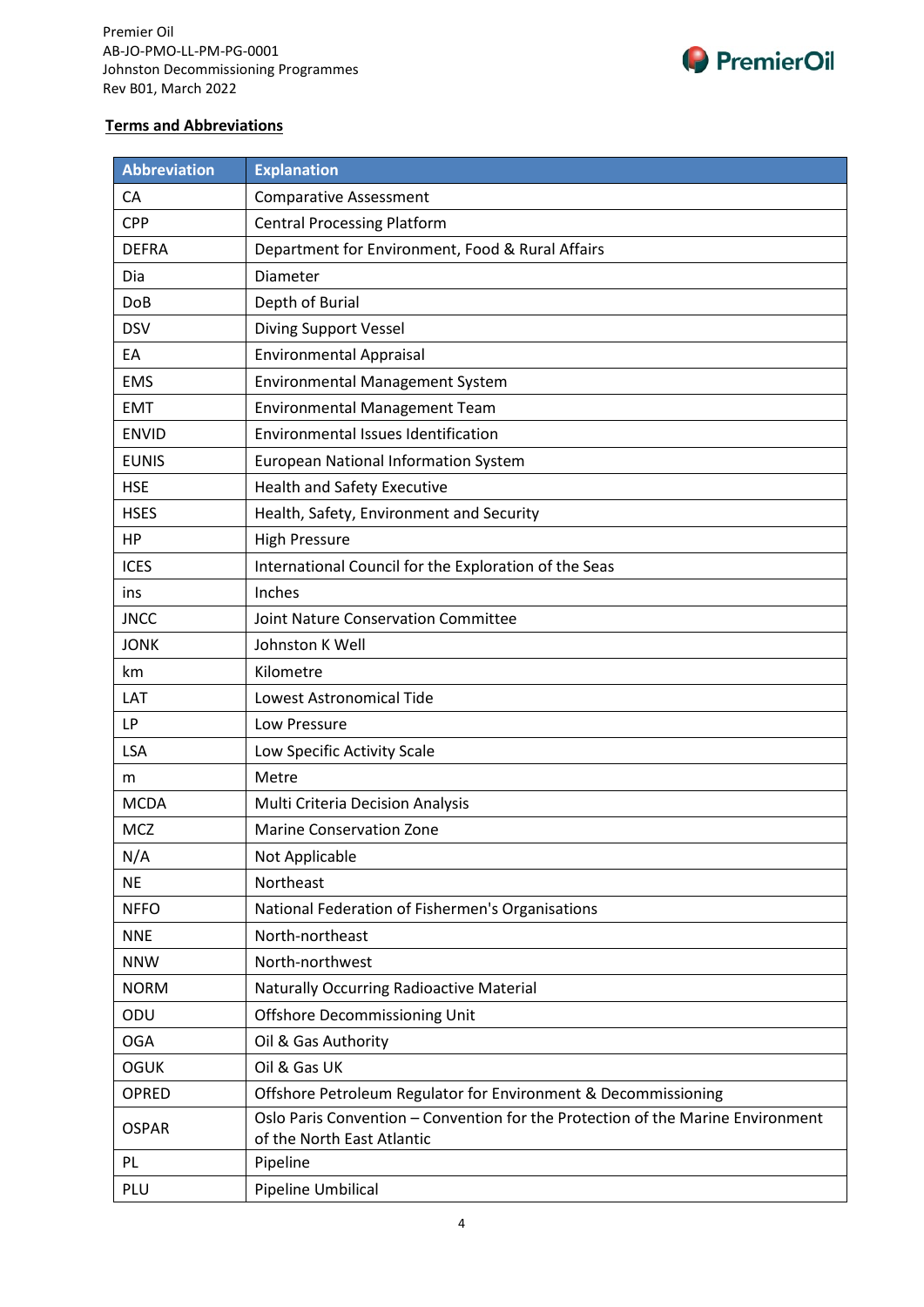

| <b>Abbreviation</b> | <b>Explanation</b>                      |
|---------------------|-----------------------------------------|
| Premier             | Premier Oil E&P UK EU Limited           |
| <b>PWA</b>          | Pipeline Works Authorisation            |
| <b>RN</b>           | Ravenspurn North                        |
| <b>ROV</b>          | <b>Remotely Operated Vehicle</b>        |
| S                   | South                                   |
| <b>SAC</b>          | Special Area of Conservation            |
| <b>SCAP</b>         | Supply Chain Action Plan                |
| <b>SFF</b>          | Scottish Fishermen's Federation         |
| SMRU                | Sea Mammal Research Unit                |
| SOSI                | Seabird Oil Sensitivity Index           |
| SSS                 | Side Scan Sonar                         |
| <b>TBA</b>          | To be agreed                            |
| Te                  | Tonne                                   |
| <b>TFSW</b>         | <b>Trans Frontier Shipment of Waste</b> |
| <b>UKCS</b>         | United Kingdom Continental Shelf        |
| <b>WHPS</b>         | <b>Wellhead Protection Structure</b>    |
| <b>WMP</b>          | Waste Management Plan                   |
| <b>WONS</b>         | Well Operations Notification System     |
| <b>WSW</b>          | West-Southwest                          |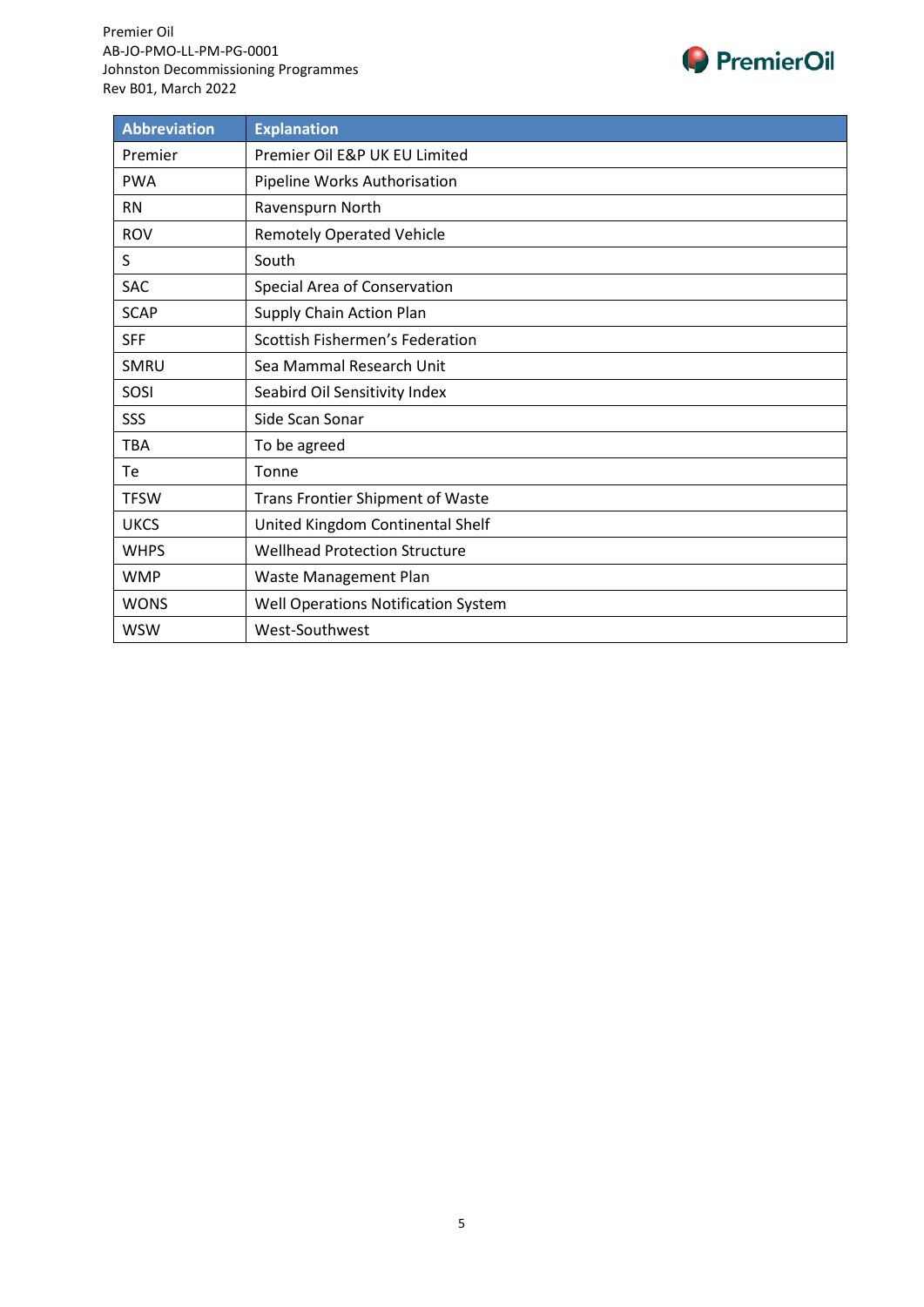

#### **Figures and Tables**

| <b>Figure No</b> | <b>Title</b>                                                |
|------------------|-------------------------------------------------------------|
| 1.1              | Field Location in UKCS                                      |
| 1.2              | Field Layouts                                               |
| 1.3              | <b>Adjacent Facilities</b>                                  |
| 2.1              | Pie Chart of Estimated Inventories (Johnston Pipelines)     |
| 2.2              | Pie Chart of Estimated Inventories (Johnston Installations) |
| 6.1              | Gantt Chart of Project Plan                                 |

| <b>Table No</b> | <b>Title</b>                                              |
|-----------------|-----------------------------------------------------------|
| 1.1             | Installations Being Decommissioned                        |
| 1.2             | Johnston Installations Section 29 Notice Holders Details  |
| 1.3             | Pipelines Being Decommissioned                            |
| 1.4             | Johnston Pipelines Section 29 Notice Holders Details      |
| 1.5             | <b>Summary of Decommissioning Programmes</b>              |
| 1.6             | <b>Adjacent Facilities</b>                                |
| 2.1             | Pipelines / Umbilical Information                         |
| 2.2             | <b>Subsea Pipelines Stabilisation Features</b>            |
| 2.3             | Subsea Installations and Stabilisation Features           |
| 2.4             | <b>Wells Information</b>                                  |
| 2.5             | Drill Cuttings Pile(s) Information                        |
| 2.6             | Inventory of materials associated with Pipelines          |
| 2.7             | Inventory of materials associated with Installations      |
| 3.1             | Pipeline or Pipeline Groups Decommissioning Options       |
| 3.2             | <b>Outcomes of Comparative Assessment</b>                 |
| 3.3             | Subsea Installations and Pipelines Stabilisation Features |
| 3.4             | Well Plug and Abandonment                                 |
| 3.5             | Waste Stream Management Methods                           |
| 3.6             | <b>Inventory Disposition</b>                              |
| 3.7             | Recovered Inventory Reuse, Recycle, Disposal Aspirations  |
| 4.1             | <b>Environmental Sensitivities</b>                        |
| 4.2             | <b>Environmental Impact Management</b>                    |
| 5.1             | <b>Summary of Stakeholder Comments</b>                    |
| 7.1             | <b>Supporting Documents</b>                               |

#### **Appendices**

| <b>Appendix</b> | <b>Description</b>           |    |
|-----------------|------------------------------|----|
|                 | Copies of the Public Notices |    |
|                 | Depth of Burial Profiles     | 38 |

#### **HOLDs**

| <b>HOLD</b> | <b>Description</b>           |    |
|-------------|------------------------------|----|
|             | Partner Letter(s) of Support | 36 |
|             | Copies of the Public Notices | n- |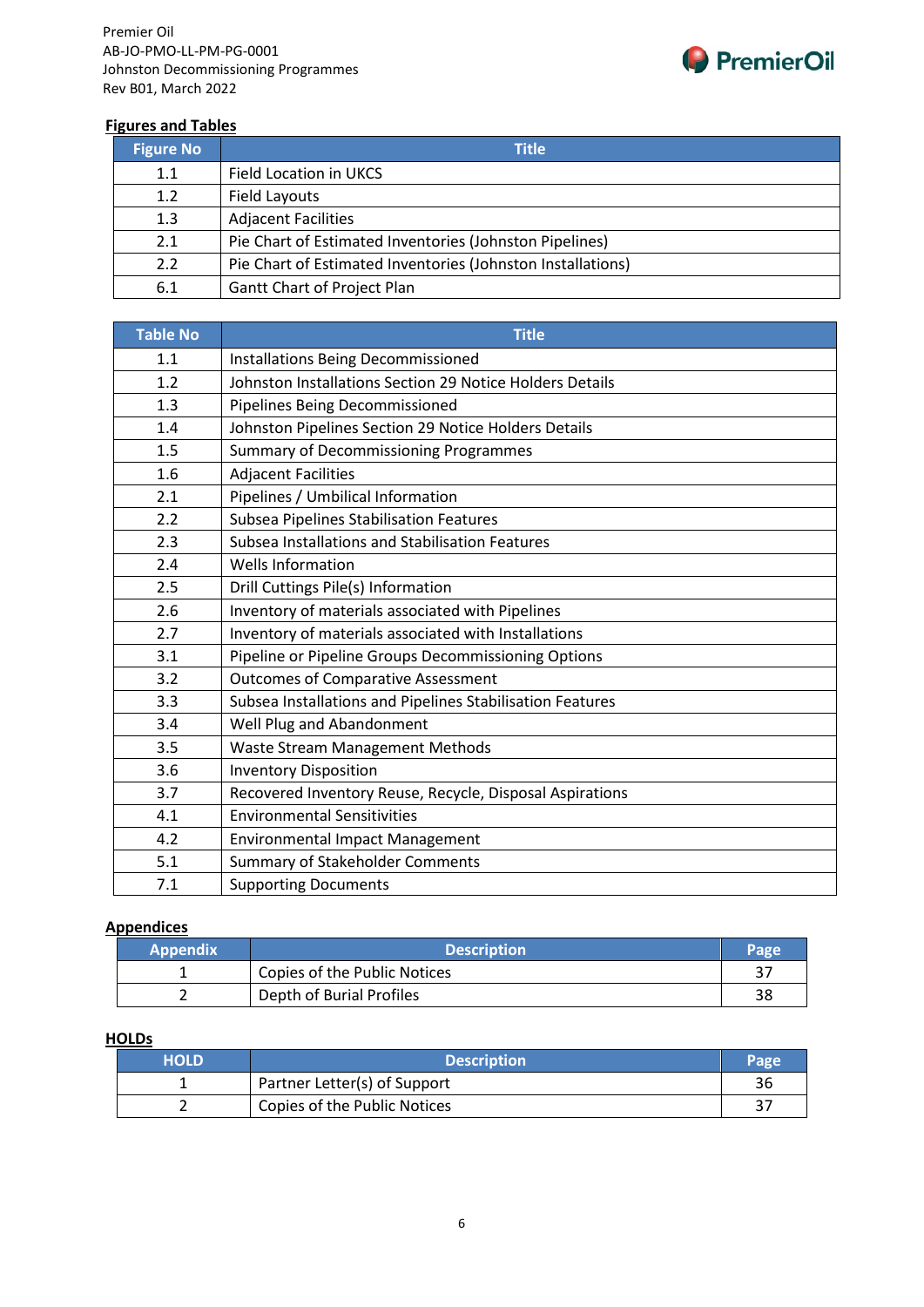

## **1 EXECUTIVE SUMMARY**

## **1.1 Decommissioning Programmes**

This document contains the Decommissioning Programmes for the Johnston Field subsea pipelines and installations.

## **1.2 Requirement for Decommissioning Programmes**

#### **Pipelines:**

In accordance with the Petroleum Act 1998, the Section 29 notice holders of the Johnston field's pipelines (see Table 1.4) are applying to the Offshore Petroleum Regulator for Environment & Decommissioning (OPRED) to obtain approval for decommissioning the pipelines detailed in Section 2.1 of this programme.

#### **Installations:**

In accordance with the Petroleum Act 1998, the Section 29 notice holders of the Johnston field's installations (see Table 1.2) are applying to the Offshore Petroleum Regulator for Environment & Decommissioning (OPRED) to obtain approval for decommissioning the installations detailed in Section 2.2 of this programme.

In conjunction with public, stakeholder and regulatory consultation, the Decommissioning Programmes are submitted in compliance with national and international regulations and OPRED guidelines. The schedule outlined in this document is for a five year decommissioning project plan due to begin in 2026.

### **1.3 Introduction**

The Decommissioning Programmes have been prepared to support the decommissioning of the Johnston subsea pipelines and installations.

The Johnston Field is located 85 kilometres northeast of Dimlington (Easington) in the Sole Pit sub basin of the Southern Gas Basin (blocks 43/26a and 43/27a). The field is located in 46 metres of water and 4.5 miles north-east of Ravenspurn North (RN) gas field. The Johnston field consists of six production wells and one exploration well. The field infrastructure comprises of a 4-slot subsea template and two standalone wells, tied-back to RN. The field was discovered in 1990 with exploration well 43/27-1 and was developed using a four slot subsea template tied back by a 12-inch gas production pipeline to RN, and came on-stream in 1994. Initially, 2 wells (J1 and J2) were developed and a third well (J3) was brought online in 1997. A fourth well (J4) was drilled and tied back with a 6.8km flowline to the existing Johnston Template in 2005. An additional fifth well (J5) was drilled in 2007 and tied back to J4 via an 8" 25m spool. The Johnston K Well (JONK- Well J6) was drilled in 2013 and consists of a single deviated well drilled from slot J4 on the Johnston template into the northwest region of the reservoir.

The Johnston field consists of one exploration well (abandoned), six producer wells, four pipelines and 15 umbilicals.

Following public, stakeholder and regulatory consultation, the Decommissioning Programmes are submitted without derogation and in full compliance with OPRED and Oil & Gas UK guidelines. The Decommissioning Programmes explain the principles of the removal activities and are supported by a Comparative Assessment (CA) of decommissioning options and an Environmental Appraisal (EA).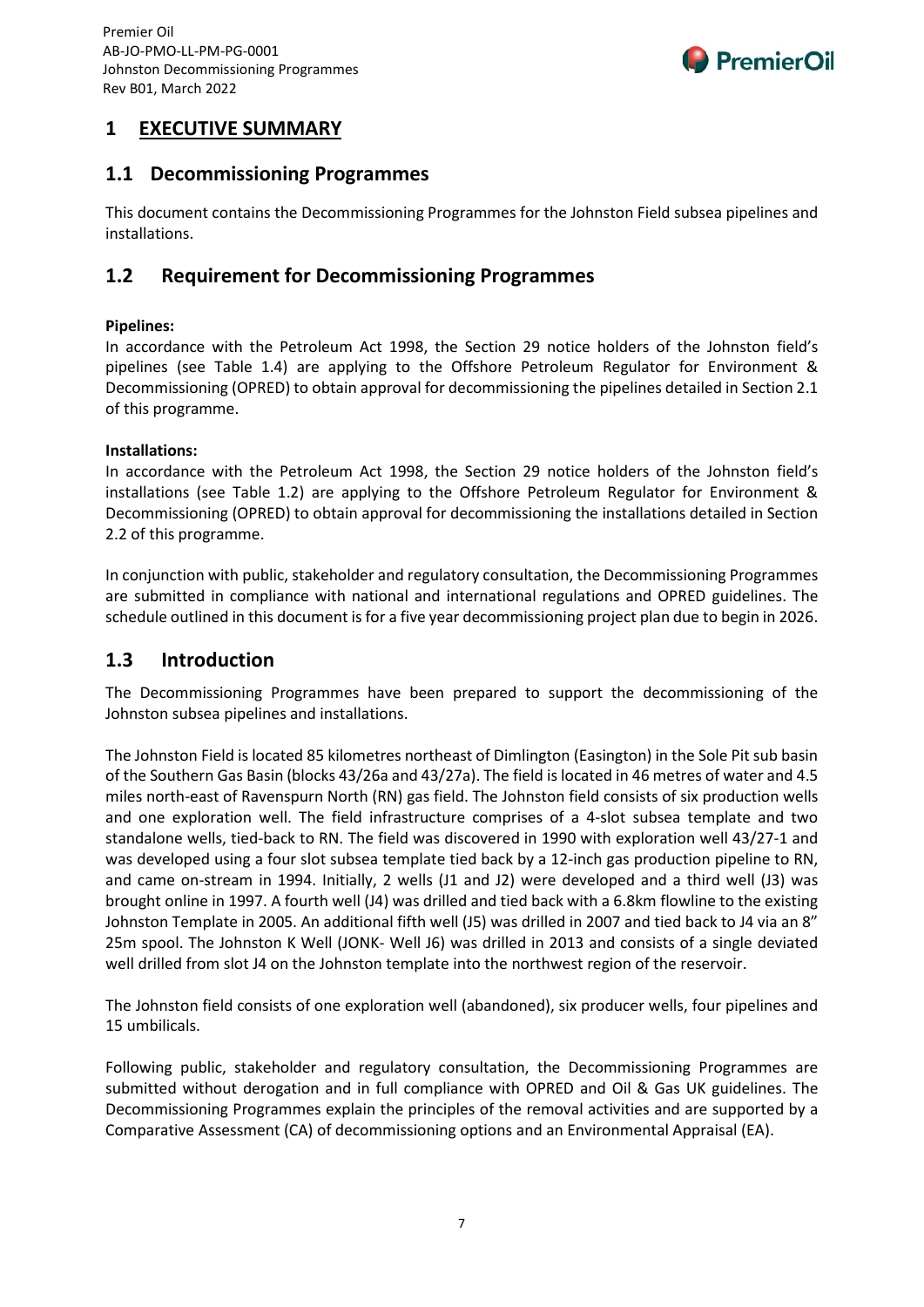

## **1.4 Overview of Installations/Pipelines Being Decommissioned**

#### **1.4.1 Installations**

| <b>Table 1.1: Installations Being Decommissioned</b> |                                          |                                                |                                              |
|------------------------------------------------------|------------------------------------------|------------------------------------------------|----------------------------------------------|
| Field:                                               | Johnston                                 | <b>Production Type</b><br>(Oil/Gas/Condensate) | Gas                                          |
| <b>Water Depth (m)</b>                               | 46                                       | <b>UKCS blocks</b>                             | $43/26a$ ,<br>43/27a                         |
| <b>Subsea Installations</b>                          |                                          | <b>Number of Wells</b>                         |                                              |
| <b>Number</b>                                        | <b>Type</b>                              | <b>Platform</b>                                | <b>Subsea</b>                                |
| 3                                                    | 1 x Manifold<br>2 x WHPS                 | N/A                                            | 7                                            |
| <b>Drill Cuttings pile(s)</b>                        |                                          | <b>Distance to median</b>                      | <b>Distance from</b><br>nearest UK coastline |
| <b>Number of Piles</b>                               | <b>Total Estimated</b><br>volume $(m^3)$ | km                                             | km                                           |
| Please refer to section 3.4 Drill Cuttings           |                                          | 106 (UKCS median)                              | 84.2                                         |

| Table 1.2: Johnston Installations Section 29 Notice Holders Details |                                      |                                               |  |  |  |  |  |  |
|---------------------------------------------------------------------|--------------------------------------|-----------------------------------------------|--|--|--|--|--|--|
| <b>Section 29 Notice Holders</b>                                    | <b>Registration</b><br><b>Number</b> | <b>Equity</b><br>Interest $(\%)$ <sup>1</sup> |  |  |  |  |  |  |
| Premier Oil E&P UK EU Limited                                       | 02761032                             | 28.75%                                        |  |  |  |  |  |  |
| Dana Petroleum (E&P) Limited                                        | 02294746                             | 0%                                            |  |  |  |  |  |  |
| Perenco UK Limited                                                  | 04653066                             | 71.25%                                        |  |  |  |  |  |  |
| Harbour Energy plc                                                  | SC234781                             | 0%                                            |  |  |  |  |  |  |
| Dana Petroleum Limited                                              | 03456891                             | 0%                                            |  |  |  |  |  |  |
| Neptune E&P UKCS Limited                                            | 03386464                             | Exited                                        |  |  |  |  |  |  |

<span id="page-8-0"></span><sup>&</sup>lt;sup>1</sup> At Cessation of Production, the Premier Oil E&P UK EU Limited equity interest will change to 50.107%, Dana Petroleum (E&P) Limited to 49.893% and Perenco UK Limited to 0%.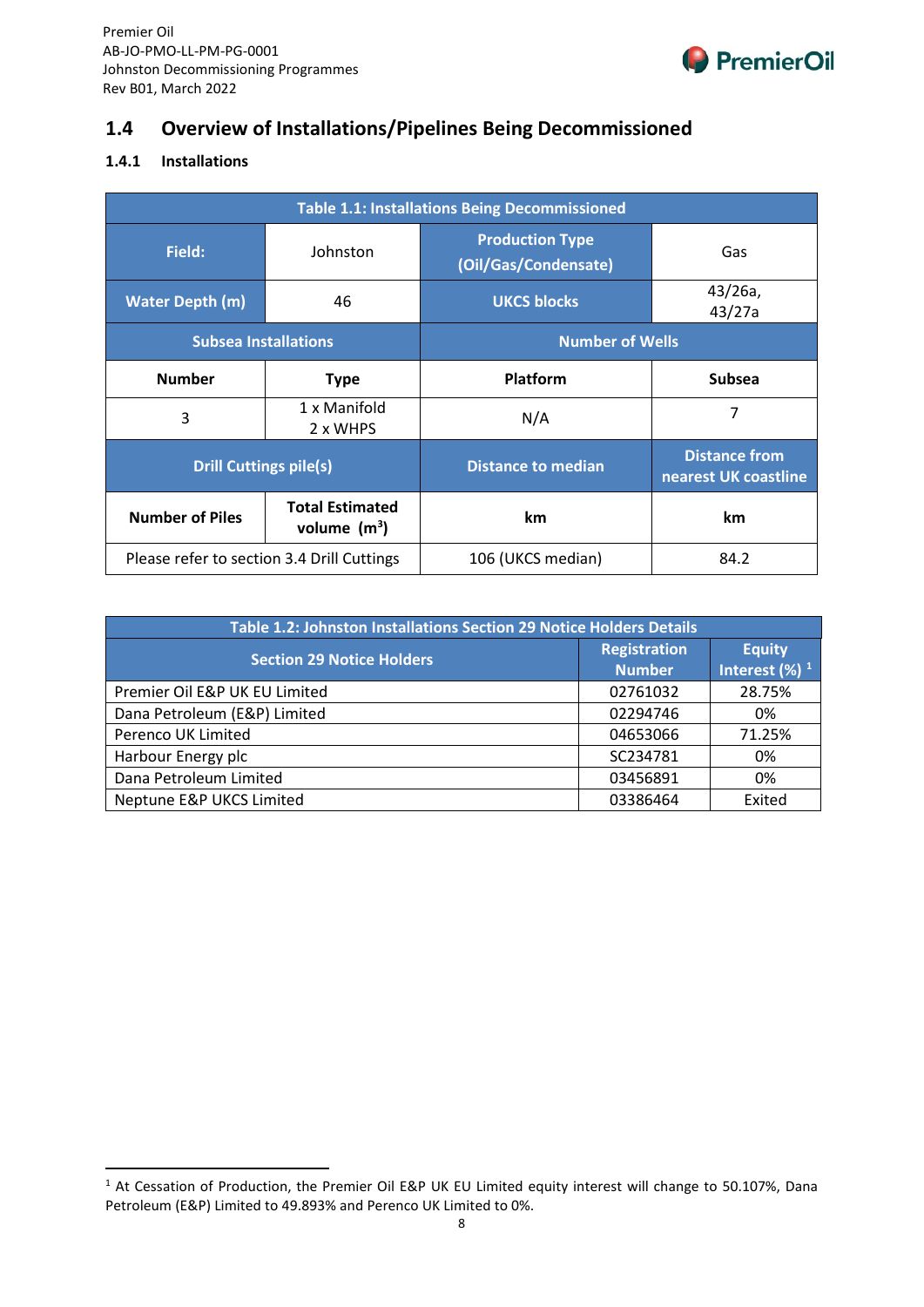

#### **1.4.2 Pipelines**

| Table 1.3: Pipelines Being Decommissioned |    |                 |  |  |  |
|-------------------------------------------|----|-----------------|--|--|--|
| Number of Pipelines                       |    | (See Table 2.1) |  |  |  |
| Number of Umbilicals                      | 15 | (See Table 2.1) |  |  |  |

| Table 1.4: Johnston Pipelines Section 29 Notice Holders Details |                                      |                                               |  |  |  |  |  |  |
|-----------------------------------------------------------------|--------------------------------------|-----------------------------------------------|--|--|--|--|--|--|
| <b>Section 29 Notice Holders</b>                                | <b>Registration</b><br><b>Number</b> | <b>Equity</b><br>Interest $(\%)$ <sup>2</sup> |  |  |  |  |  |  |
| Premier Oil E&P UK EU Limited                                   | 02761032                             | 28.75%                                        |  |  |  |  |  |  |
| Dana Petroleum (E&P) Limited                                    | 02294746                             | 0%                                            |  |  |  |  |  |  |
| Perenco UK Limited                                              | 04653066                             | 71.25%                                        |  |  |  |  |  |  |
| Harbour Energy plc                                              | SC234781                             | 0%                                            |  |  |  |  |  |  |
| Dana Petroleum Limited                                          | 03456891                             | 0%                                            |  |  |  |  |  |  |
| Neptune E&P UKCS Limited                                        | 03386464                             | Exited                                        |  |  |  |  |  |  |

On the 31<sup>st</sup> March 2021, Premier Oil plc and Chrysaor Holdings Limited merged to form Harbour Energy plc. At the time of writing, the Premier Oil plc and Chrysaor Holdings Limited companies, including Premier Oil UK EU Limited as Johnston Operator and partial equity holder, are not affected by the completion of the merger, and there are no changes to the company registration details shown in Tables 1.2 and 1.4.

<span id="page-9-0"></span><sup>&</sup>lt;sup>2</sup> At Cessation of Production, the Premier Oil E&P UK EU Limited equity interest will change to 50.107%, Dana Petroleum (E&P) Limited to 49.893% and Perenco UK Limited to 0%.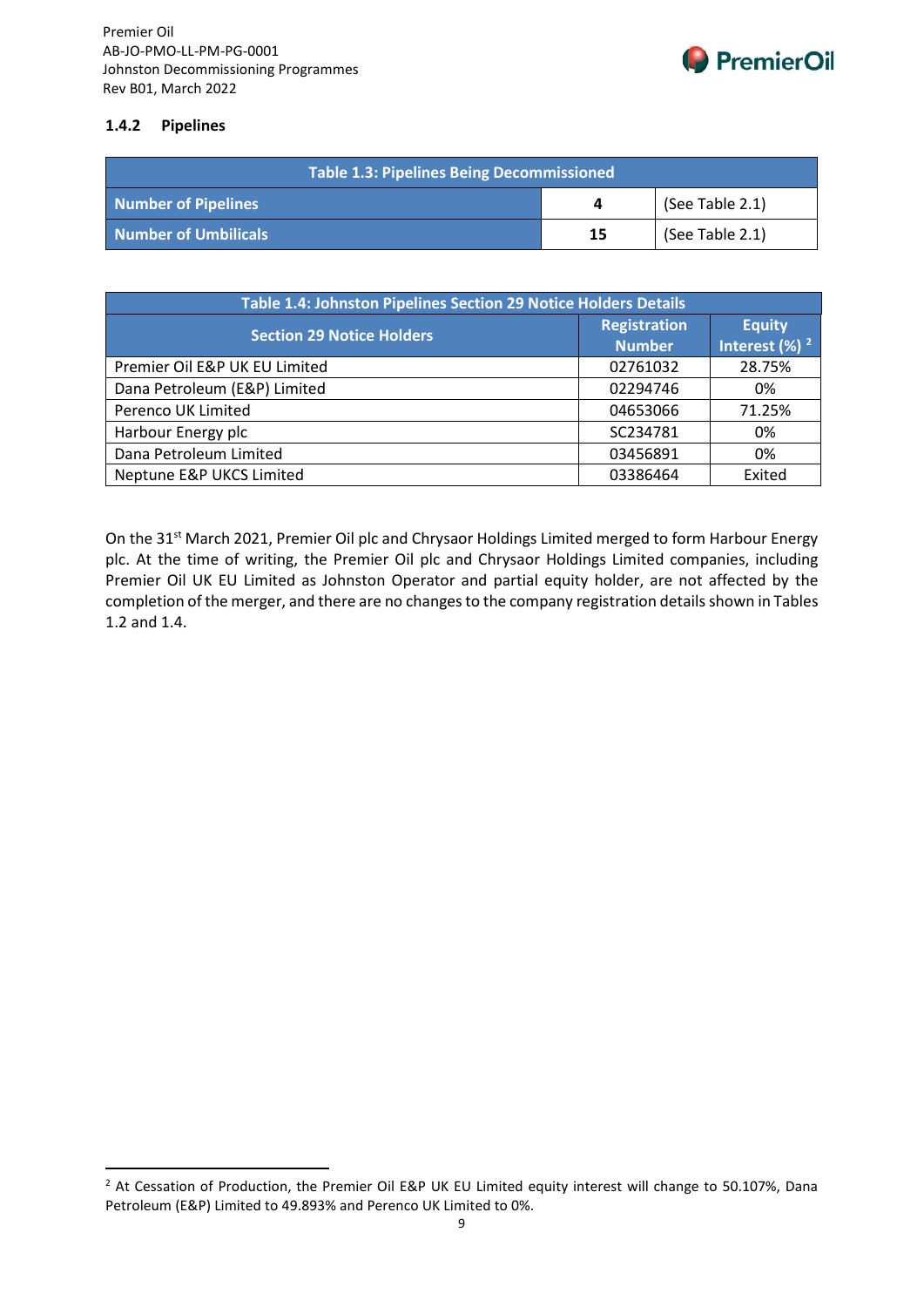

## **1.5 Summary of Proposed Decommissioning Programmes**

| <b>Table 1.5: Summary of Decommissioning Programmes</b>                                                                                                                                                                                                                                            |                                                                                                                                                                                                                                                                       |                                                                                                                                                                                                                                                                                                                                                                                                                                        |  |  |  |  |  |  |  |  |
|----------------------------------------------------------------------------------------------------------------------------------------------------------------------------------------------------------------------------------------------------------------------------------------------------|-----------------------------------------------------------------------------------------------------------------------------------------------------------------------------------------------------------------------------------------------------------------------|----------------------------------------------------------------------------------------------------------------------------------------------------------------------------------------------------------------------------------------------------------------------------------------------------------------------------------------------------------------------------------------------------------------------------------------|--|--|--|--|--|--|--|--|
| <b>Selected Option</b>                                                                                                                                                                                                                                                                             | <b>Reason for Selection</b><br><b>Proposed Decommissioning Solution</b>                                                                                                                                                                                               |                                                                                                                                                                                                                                                                                                                                                                                                                                        |  |  |  |  |  |  |  |  |
| 1. Pipelines, Flowlines & Umbilicals                                                                                                                                                                                                                                                               |                                                                                                                                                                                                                                                                       |                                                                                                                                                                                                                                                                                                                                                                                                                                        |  |  |  |  |  |  |  |  |
| Group 2 <sup>*</sup> : Trenched & Buried<br><b>Rigid Flowlines</b><br>Leave in-situ.                                                                                                                                                                                                               | Comparatively assessed as<br>preferred option. The<br>flowlines are sufficiently<br>trenched and buried and<br>stable posing no risk to<br>marine users. Minimal<br>seabed disturbance, lower<br>energy use, reduced risk to<br>personnel engaged in the<br>activity. | Leave in-situ.<br>The trenched and buried rigid<br>pipelines will be cut back into the<br>trench and these sections removed to<br>shore for recycling or appropriate<br>treatment and disposal. The exposed<br>cut ends will be mitigated with local<br>rock placement. There are no exposed<br>areas of rigid pipeline which require to<br>be remediated.                                                                             |  |  |  |  |  |  |  |  |
| Group 4 <sup>*</sup> : Trenched & Buried<br>Flexible Flowlines & Umbilicals<br>Full removal.                                                                                                                                                                                                       | Leaves a clear seabed and<br>meets regulations.                                                                                                                                                                                                                       | Full Removal.<br>Returned to shore for recycling or<br>appropriate treatment and disposal.                                                                                                                                                                                                                                                                                                                                             |  |  |  |  |  |  |  |  |
| Group 6 <sup>*</sup> : Spool pieces and<br>jumpers<br>Full removal.                                                                                                                                                                                                                                | Leaves a clear seabed and<br>meets regulations.                                                                                                                                                                                                                       | Full Removal.<br>Returned to shore for recycling or<br>appropriate treatment and disposal.                                                                                                                                                                                                                                                                                                                                             |  |  |  |  |  |  |  |  |
| Group 8 <sup>*</sup> : Protection and<br>stabilisation features<br>Full removal.                                                                                                                                                                                                                   | Leaves a clear seabed and<br>meets regulations.                                                                                                                                                                                                                       | Full Removal.<br>Returned to shore for recycling or<br>appropriate treatment and disposal.                                                                                                                                                                                                                                                                                                                                             |  |  |  |  |  |  |  |  |
| 2. Wells                                                                                                                                                                                                                                                                                           |                                                                                                                                                                                                                                                                       |                                                                                                                                                                                                                                                                                                                                                                                                                                        |  |  |  |  |  |  |  |  |
| Wells will be plugged and<br>abandoned to Premier<br>standards which comply with<br>"Offshore Installations and<br>Wells (Design and Construction,<br>etc.) Regulations 1996" and<br>align with Oil & Gas UK<br>Guidelines for the Suspension<br>and Abandonment of Wells<br>(Issue 6, June 2018). | Meets HSE regulatory<br>requirements in accordance<br>with O&G UK and OGA<br>guidelines.                                                                                                                                                                              | A Master Application Template (MAT)<br>and the supporting Subsidiary<br>Application Template (SAT) will be<br>submitted in support of activities<br>carried out.<br>Applications to abandon the wells will<br>be submitted through the Well<br><b>Operations Notification System</b><br>(WONS).<br>Additionally, planned work will be<br>reviewed by a well examiner to<br>Premier standards, then submitted to<br>the HSE for review. |  |  |  |  |  |  |  |  |
| 3. Subsea Installations                                                                                                                                                                                                                                                                            |                                                                                                                                                                                                                                                                       |                                                                                                                                                                                                                                                                                                                                                                                                                                        |  |  |  |  |  |  |  |  |
| Group 7*: Installations<br>Johnson Template, J4 WHPS and<br>J5 WHPS                                                                                                                                                                                                                                | Leaves a clear seabed and<br>meets regulations.                                                                                                                                                                                                                       | Full Removal.<br>Returned to shore for recycling or<br>appropriate treatment and disposal.                                                                                                                                                                                                                                                                                                                                             |  |  |  |  |  |  |  |  |
| 4. Interdependencies                                                                                                                                                                                                                                                                               |                                                                                                                                                                                                                                                                       |                                                                                                                                                                                                                                                                                                                                                                                                                                        |  |  |  |  |  |  |  |  |
| There may be opportunities to synergise with other Ravenspurn area decommissioning works.                                                                                                                                                                                                          |                                                                                                                                                                                                                                                                       | The Johnston infrastructure is tied back to the Ravenspurn North Central Processing Platform (CPP).                                                                                                                                                                                                                                                                                                                                    |  |  |  |  |  |  |  |  |

\* Refers to the Inventory Group Categories as defined in the Comparative Assessment Report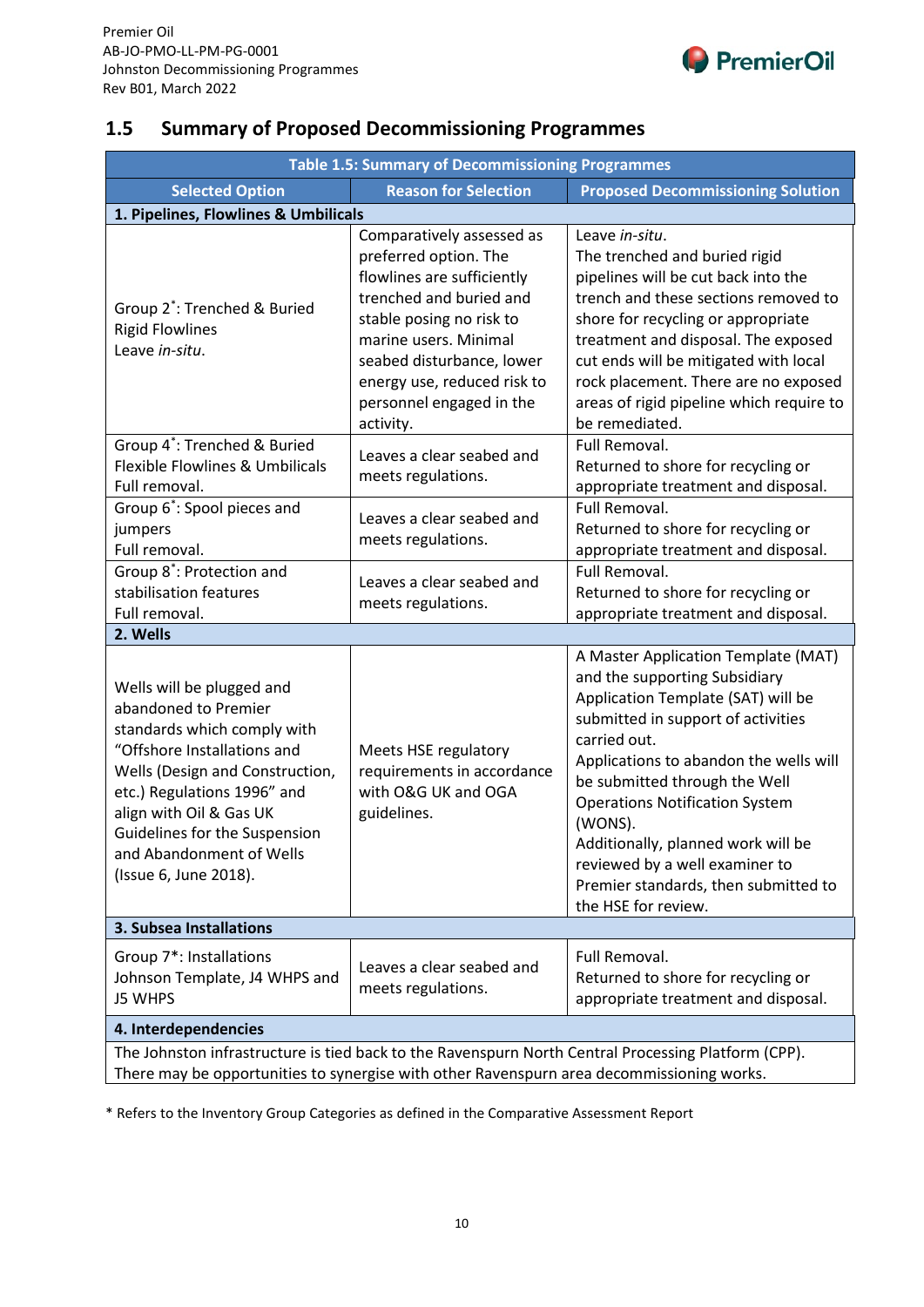

## **1.6 Field Location Including Field Layout and Adjacent Facilities**



## **Figure 1.1: Field Location in UKCS**

**Figure 1.2: Field Layouts**

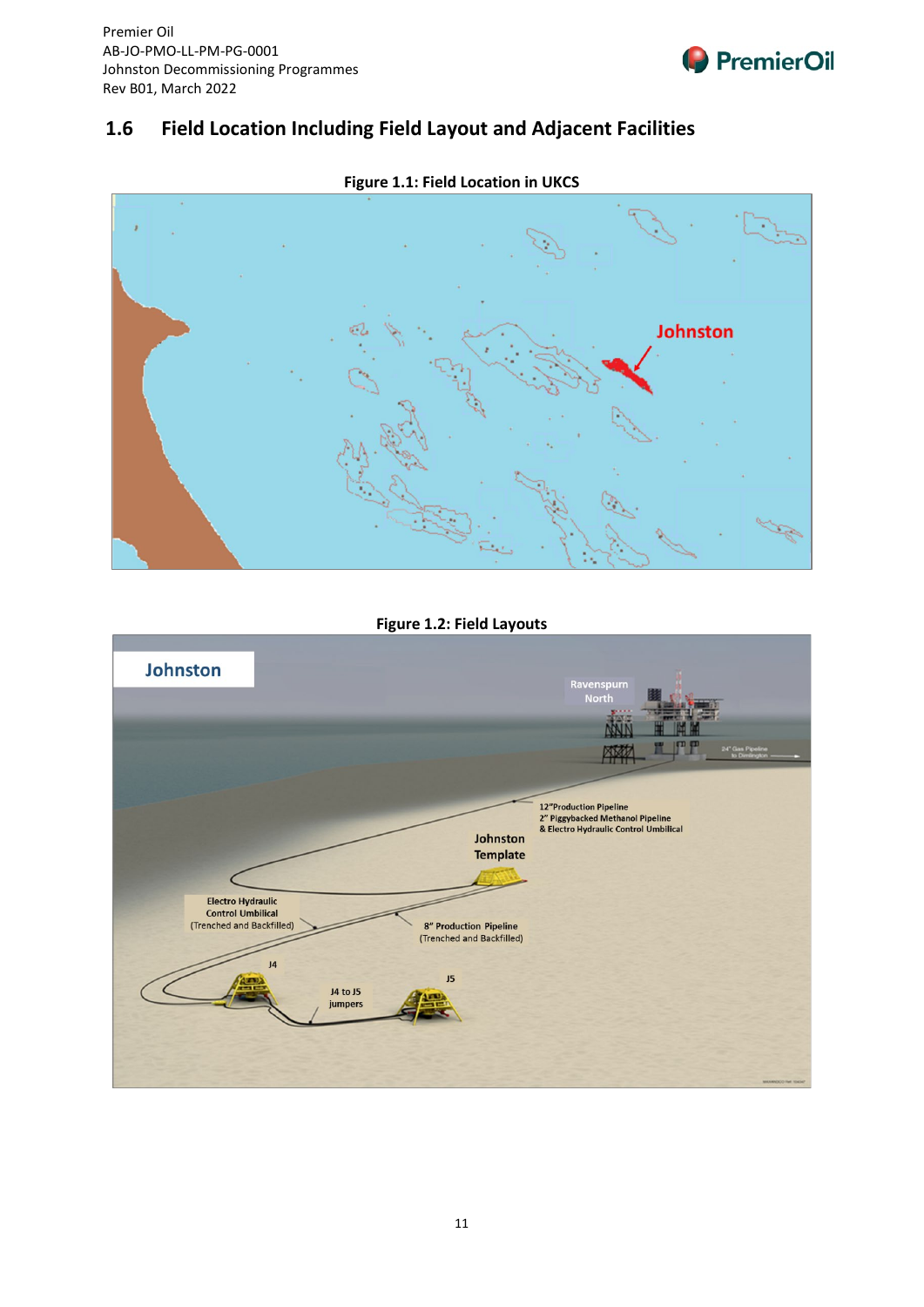

| <b>Table 1.6 Adjacent Facilities</b>        |                         |                               |                                                                                                       |               |  |  |  |
|---------------------------------------------|-------------------------|-------------------------------|-------------------------------------------------------------------------------------------------------|---------------|--|--|--|
| <b>Operator</b>                             | Name/Type               | Distance/<br><b>Direction</b> | <b>Information</b>                                                                                    | <b>Status</b> |  |  |  |
| Perenco UK Limited                          | Ravenspurn<br>North CPP | 7.2 km<br><b>WSW</b>          | Gas production through<br>Cleeton to the Dimlington Gas<br>Terminal                                   | Operational   |  |  |  |
| NEO Energy (SNS)                            | Babbage<br>Platform     | 9.1 km<br>S                   | Gas production through West<br>Sole to the Easington Gas<br>Terminal                                  | Operational   |  |  |  |
| Perenco UK Limited                          | Trent<br>Platform       | 40.8 km<br><b>NE</b>          | Gas production to Bacton Gas<br>Terminal                                                              | Operational   |  |  |  |
| Alpha Petroleum<br><b>Resources Limited</b> | Kilmar<br>Platform      | 28.3 km<br><b>NNE</b>         | Gas production through Trent<br>to the Bacton Gas Terminal                                            | Operational   |  |  |  |
| Alpha Petroleum<br><b>Resources Limited</b> | Garrow<br>Platform      | 28.2 km<br><b>NNW</b>         | Gas production through Trent<br>to the Bacton Gas Terminal                                            | Operational   |  |  |  |
| <b>Impacts of Decommissioning Proposals</b> |                         |                               |                                                                                                       |               |  |  |  |
|                                             |                         |                               | The Johnston Field decommissioning activities are planned so they will not affect the decommissioning |               |  |  |  |

of other fields or the operation of other developments in the area. The environmental appraisal will consider the potential cumulative implications of decommissioning activities in context of other oil and gas / other industry activities in the area.

Note: Adjacent facilities refer to those potentially impacted by this programme.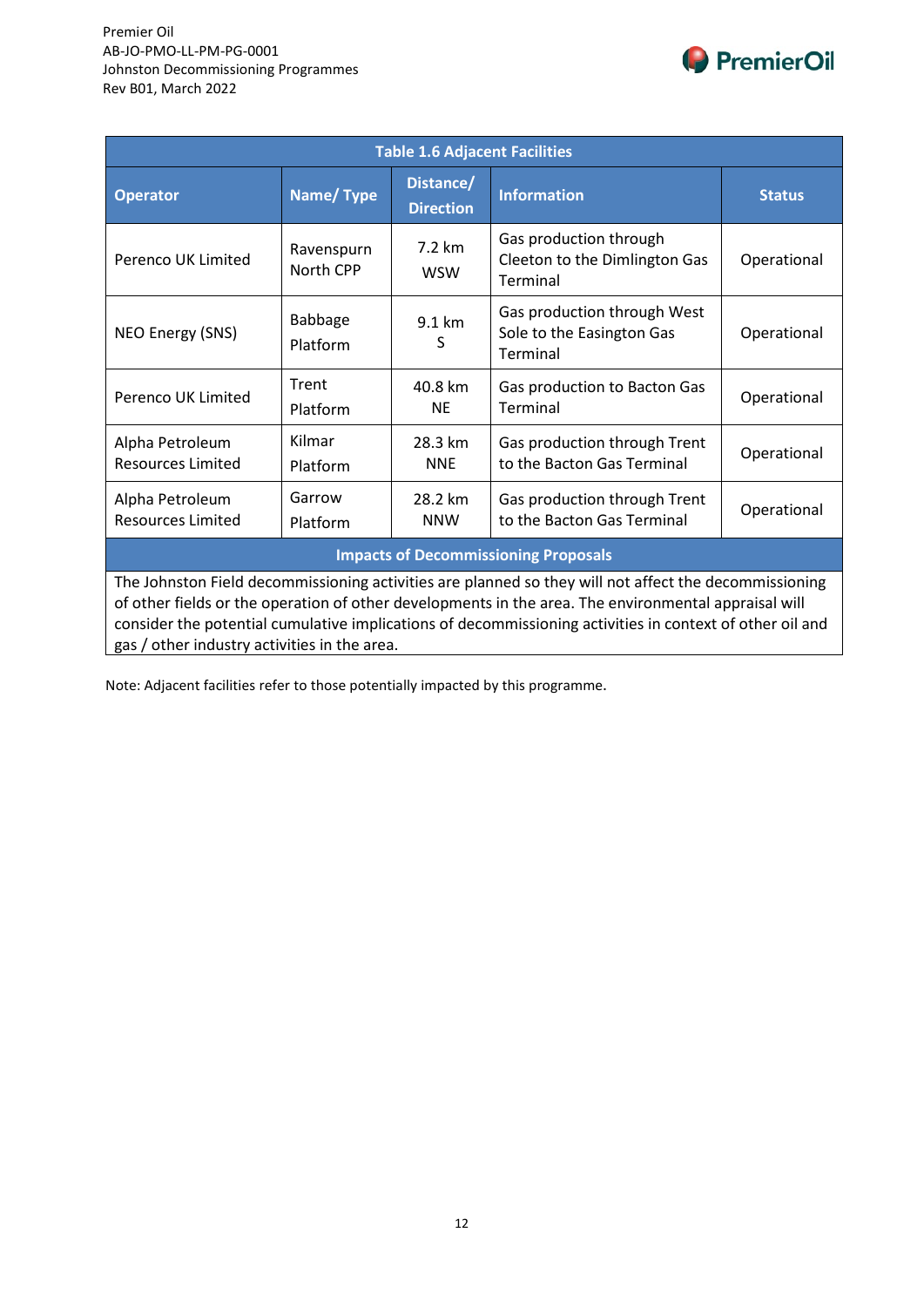





## **1.7 Industrial Implications**

The Johnston decommissioning activities will be managed by Premier in Aberdeen. All decommissioning activities will be planned to realise synergies and efficiencies in offshore execution, including scope aggregation with other Operators in the area.

A Supply Chain Action Plan (SCAP) will be developed in support of these Decommissioning Programmes in accordance with OGA guidance. Premier have some pre-existing Master Service agreements with specialist contractors, which were the result of previous tender exercises. These contractors will be asked to quote for services to support the decommissioning activity in the first instance. Other specialist services will be competitively tendered or novated. Suppliers' offers will be assessed along many criterions, among which are capacity to execute the work safely, the commercial offer and experience of carrying out this type of operation on the UKCS.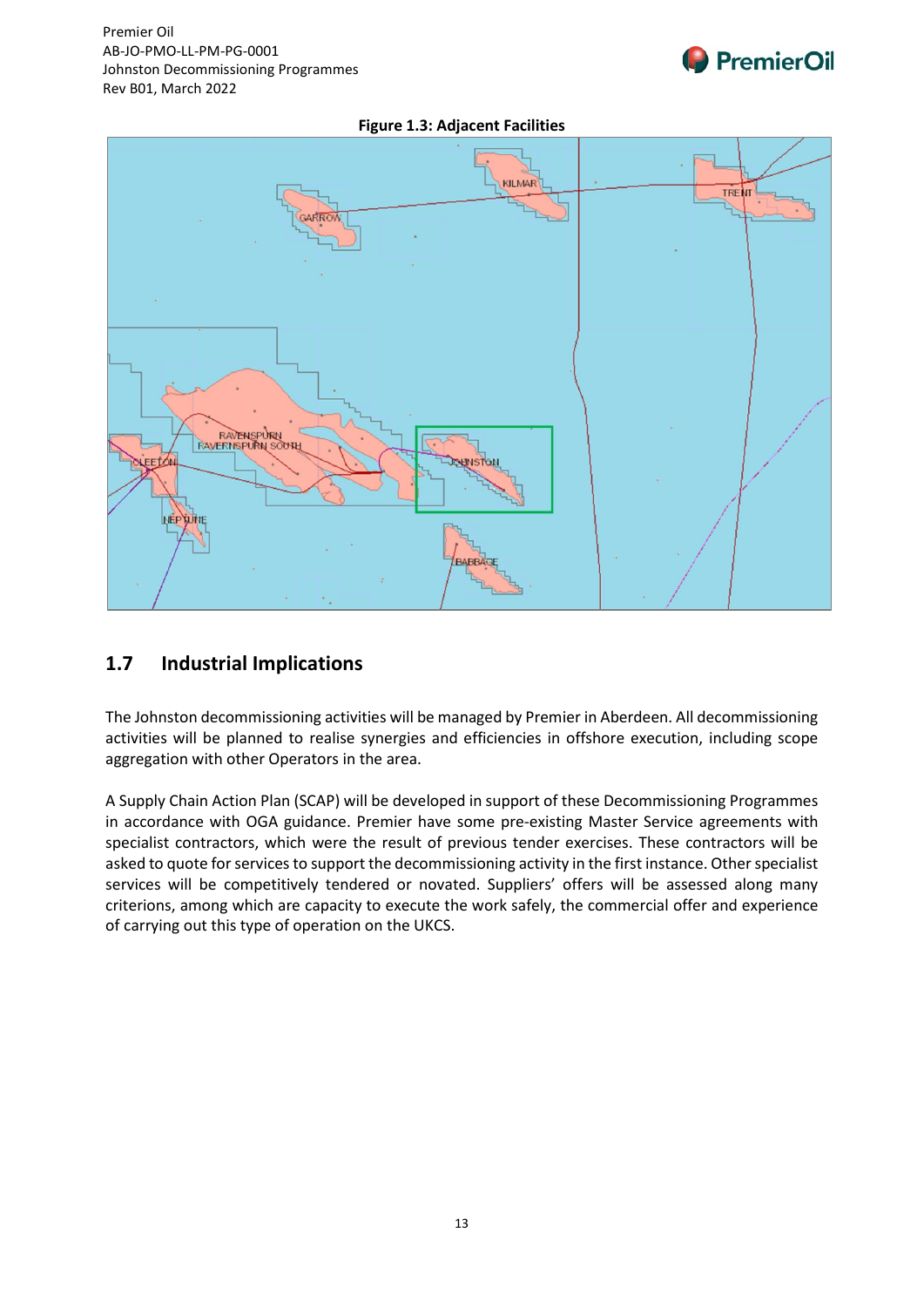<span id="page-14-0"></span>

## **2 DESCRIPTION OF ITEMS TO BE DECOMMISSIONED**

## **2.1 Pipelines Including Stabilisation Features**

| Table 2.1: Pipelines / Umbilical Information    |                                            |                |        |                                  |                                                |                                              |                                                           |                      |                 |                                                |
|-------------------------------------------------|--------------------------------------------|----------------|--------|----------------------------------|------------------------------------------------|----------------------------------------------|-----------------------------------------------------------|----------------------|-----------------|------------------------------------------------|
|                                                 | <b>Pipeline</b>                            | Dia.           | Length | <b>Description of</b>            | <b>Product</b>                                 |                                              | <b>End Points</b>                                         |                      | <b>Pipeline</b> | <b>Current</b>                                 |
| <b>Description</b>                              | <b>Number</b> (as<br>per PWA) <sup>3</sup> | (ins)          | (km)   | <b>Component</b><br><b>Parts</b> | <b>Conveyed</b>                                | <b>From</b>                                  | <b>To</b>                                                 | <b>Burial Status</b> | <b>Status</b>   | <b>Content</b>                                 |
| Production                                      | PL989                                      | 12.75          | 9.5    | Steel                            | Gas                                            | Johnston<br>Template                         | Ravenspurn North<br><b>CPP</b>                            | Trenched<br>& Buried | In Use          | Produced<br>fluids                             |
| Methanol<br>injection                           | PL990                                      | 2.37           | 9.5    | Steel                            | Methanol                                       | Ravenspurn<br>North CPP                      | Johnston Template                                         | Trenched<br>& Buried | In Use          | Methanol                                       |
| Umbilical                                       | PL991<br>$(.1$ and $.2)$                   | 4.25           | 9.515  | Umbilical                        | Corrosion<br>inhibitor /<br>Hydraulic<br>fluid | Ravenspurn<br>North CPP                      | Johnston Template                                         | Trenched<br>& Buried | In Use          | Corrosion<br>inhibitor /<br>Hydraulic<br>fluid |
| Production                                      | PL2105                                     | 8              | 6.902  | Flexible                         | Gas                                            | Well 43/27a-H                                | Johnston Template                                         | Trenched<br>& Buried | In Use          | Produced<br>fluids                             |
| Control /<br>Methanol<br>injection<br>umbilical | PLU2106                                    | 3.82           | 6.88   | Umbilical                        | Methanol /<br>Hydraulic<br>fluid               | Johnston<br>Template                         | Well 43/27a-H                                             | Trenched<br>& Buried | In Use          | Methanol /<br>Hydraulic<br>fluid               |
| Production                                      | PL2501                                     | 8.2            | 0.025  | Flexible                         | Gas                                            | Johnston Well<br>43/27a-4                    | Johnston Well<br>$43/27a-5$                               | Surface laid         | In Use          | Produced<br>fluids                             |
| Methanol<br>jumper                              | <b>PLU2502</b>                             | $\overline{2}$ | 0.035  | Umbilical                        | Methanol                                       | Johnston<br>Umbilical<br>Termination<br>Unit | Johnston Well<br>$43/27a-5$                               | Surface laid         | In Use          | Methanol                                       |
| J4 Power<br>jumper                              | PL3679                                     | 0.65           | 0.024  | Umbilical                        | Electrical<br>power                            | Johnston<br>Template                         | Johnston Template<br>Umbilical<br>Termination<br>Assembly | Surface laid         | In Use          | Electrical<br>power                            |

<sup>&</sup>lt;sup>3</sup> Johnston Template jumpers PL3150, PL3151, PL3152 and PL3153 remain within Johnston PWA 1/W/94 but were never laid and hence do not feature in Table 2.1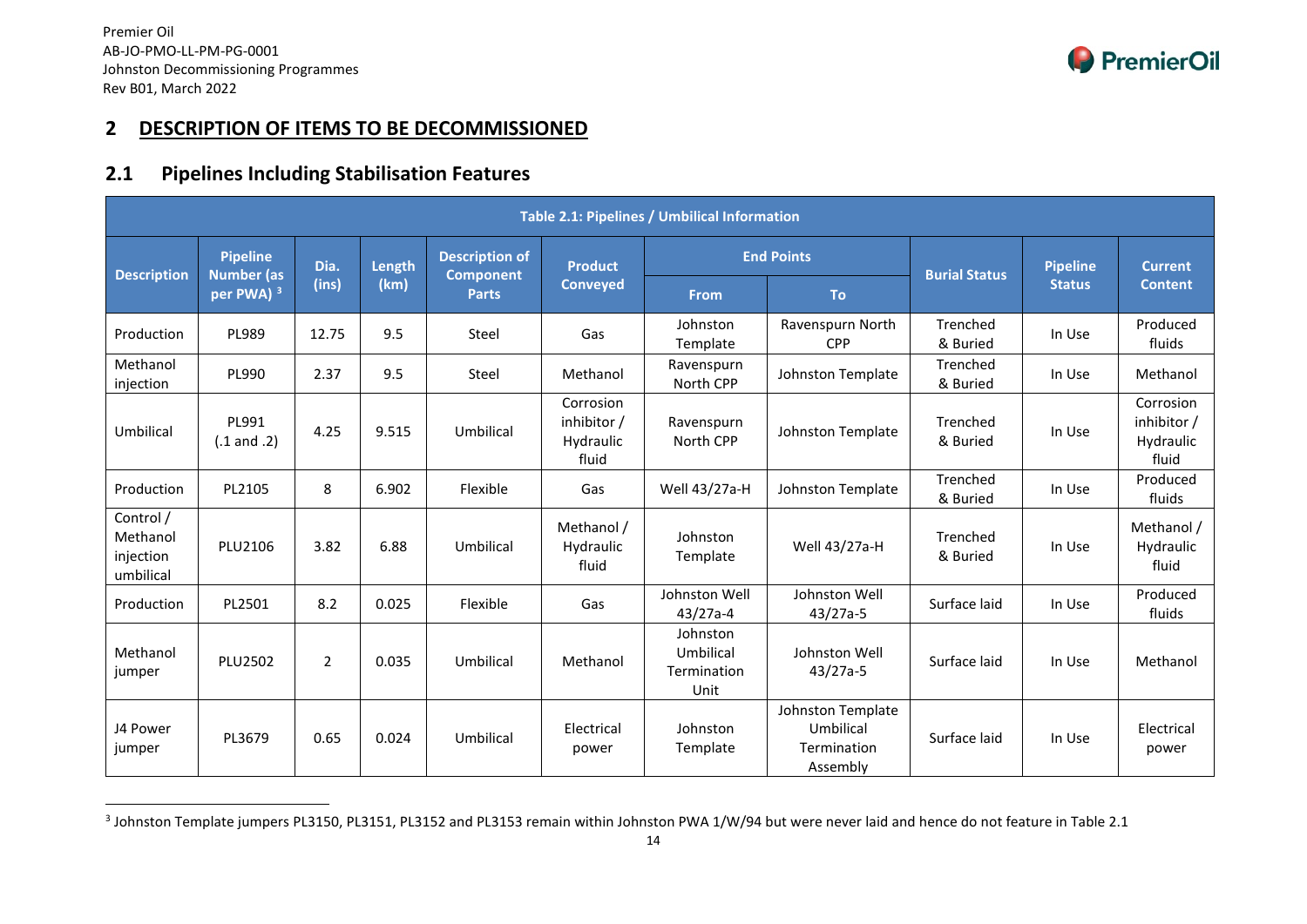

| <b>Table 2.1: Pipelines / Umbilical Information</b> |                                            |       |        |                                  |                            |                                                 |                                                           |                      |                 |                                |
|-----------------------------------------------------|--------------------------------------------|-------|--------|----------------------------------|----------------------------|-------------------------------------------------|-----------------------------------------------------------|----------------------|-----------------|--------------------------------|
|                                                     | <b>Pipeline</b>                            | Dia.  | Length | <b>Description of</b>            | <b>Product</b>             |                                                 | <b>End Points</b>                                         |                      | <b>Pipeline</b> | <b>Current</b>                 |
| <b>Description</b>                                  | <b>Number (as</b><br>per PWA) <sup>3</sup> | (ins) | (km)   | <b>Component</b><br><b>Parts</b> | <b>Conveyed</b>            | <b>From</b>                                     | <b>To</b>                                                 | <b>Burial Status</b> | <b>Status</b>   | <b>Content</b>                 |
| J4 Signal<br>jumper                                 | PL3680                                     | 0.65  | 0.024  | Umbilical                        | Electrical<br>signal       | Johnston<br>Template                            | Johnston Template<br>Umbilical<br>Termination<br>Assembly | Surface laid         | In Use          | Electrical<br>signal           |
| J4 HP<br>Hydraulic<br>jumper                        | PL3681                                     | 1.15  | 0.024  | Umbilical                        | Hydraulic<br>fluid         | Johnston<br>Template                            | Johnston Template<br>Umbilical<br>Termination<br>Assembly | Surface laid         | In Use          | Hydraulic<br>fluid             |
| LP<br>Hydraulic<br>jumper                           | PL3682                                     | 1.15  | 0.024  | Umbilical                        | Hydraulic<br>fluid         | Johnston<br>Template                            | Johnston Template<br>Umbilical<br>Termination<br>Assembly | Surface laid         | In Use          | Hydraulic<br>fluid             |
| J4 Power<br>jumper                                  | PL3687                                     | 0.65  | 0.01   | Umbilical                        | Electrical<br>power        | J4 Tree<br>Umbilical<br>Termination<br>Assembly | J4 Subsea Control<br>Module                               | Surface laid         | In Use          | Electrical<br>power            |
| J4 Signal<br>jumper                                 | PL3688                                     | 0.65  | 0.01   | Umbilical                        | Electrical<br>signal       | J4 Tree<br>Umbilical<br>Termination<br>Assembly | J4 Subsea Control<br>Module                               | Surface laid         | In Use          | Electrical<br>signal           |
| J4 HP<br>Hydraulic<br>jumper                        | PL3689                                     | 1.15  | 0.01   | Umbilical                        | Hydraulic<br>fluid         | J4 Tree<br>Umbilical<br>Termination<br>Assembly | J4 Subsea Control<br>Module                               | Surface laid         | In Use          | Hydraulic<br>fluid             |
| LP<br>Hydraulic<br>jumper                           | PL3690                                     | 1.15  | 0.024  | Umbilical                        | Hydraulic<br>fluid         | Johnston<br>Wellhead facility                   | Johnston Umbilical<br>Termination<br>Assembly             | Surface laid         | In Use          | Hydraulic<br>fluid             |
| J5 Signal<br>jumper                                 | <b>PLU3697</b>                             | 2.95  | 0.05   | Umbilical                        | Electrical<br>power/signal | J4 Subsea<br><b>Control Module</b>              | J5 Tree                                                   | Surface laid         | In Use          | Electrical<br>power/<br>signal |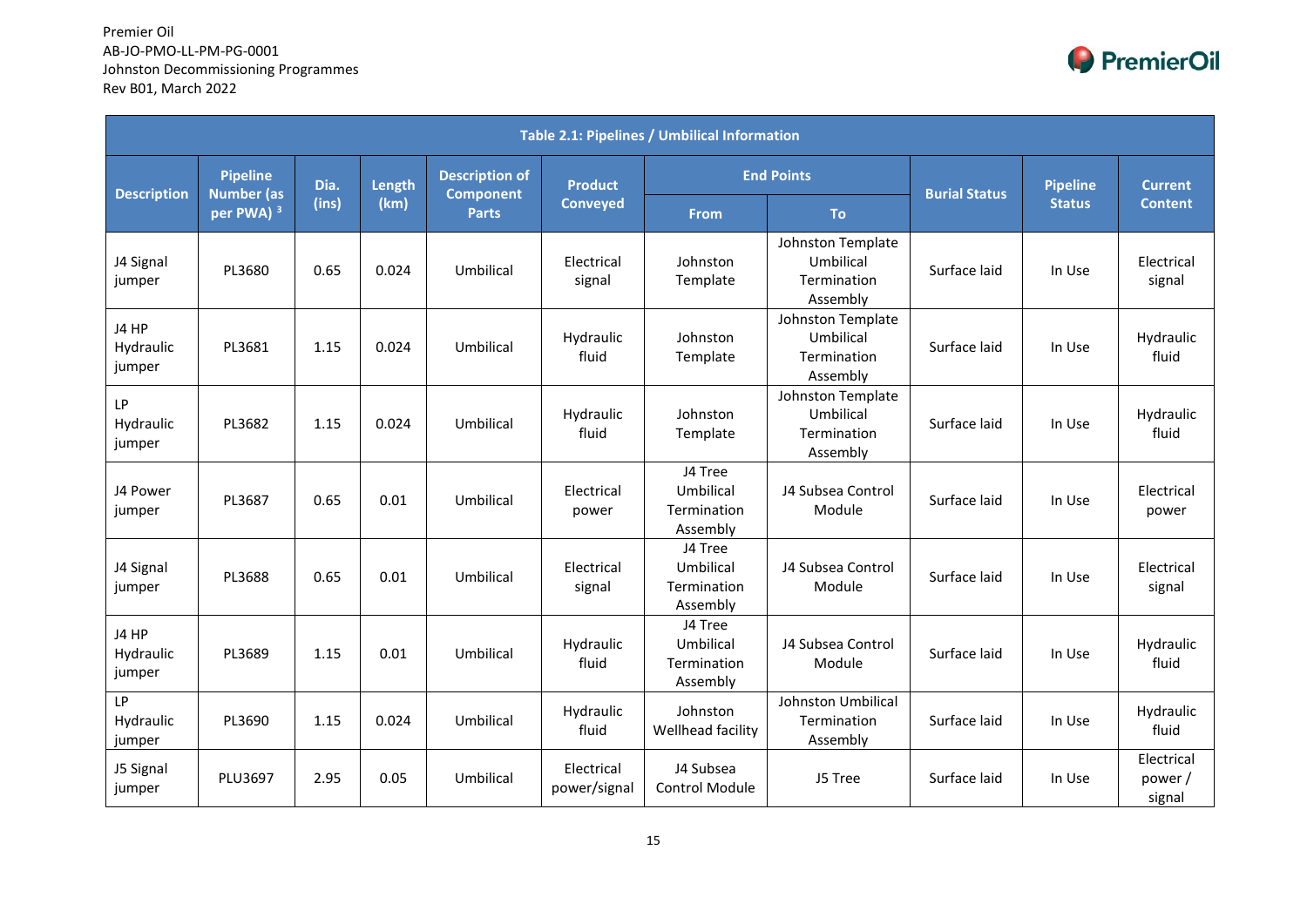

| Table 2.1: Pipelines / Umbilical Information |                                                     |      |                                                                        |                                  |                      |                             |                |              |               |                    |
|----------------------------------------------|-----------------------------------------------------|------|------------------------------------------------------------------------|----------------------------------|----------------------|-----------------------------|----------------|--------------|---------------|--------------------|
|                                              | <b>Pipeline</b>                                     | Dia. | <b>End Points</b><br><b>Description of</b><br>Length<br><b>Product</b> |                                  | <b>Burial Status</b> | <b>Pipeline</b>             | <b>Current</b> |              |               |                    |
| <b>Description</b>                           | <b>Number (as</b><br>(ins)<br>per PWA) <sup>3</sup> |      | (km)                                                                   | <b>Component</b><br><b>Parts</b> | <b>Conveyed</b>      | <b>From</b>                 | <b>To</b>      |              | <b>Status</b> | <b>Content</b>     |
| Hydraulic<br>jumper                          | PLU3698                                             | 1.15 | 0.05                                                                   | Umbilical                        | Hydraulic<br>fluid   | J4 Subsea<br>control module | J5 Tree        | Surface laid | In Use        | Hydraulic<br>fluid |
| J5 CIV<br>Hydraulic<br>jumper                | PL3710                                              | 1.15 | 0.05                                                                   | Umbilical                        | Hydraulic<br>fluid   | J4 Subsea<br>control module | J5 Tree        | Surface laid | In Use        | Hydraulic<br>fluid |

| <b>Table 2.2: Subsea Pipelines Stabilisation Features</b>                       |                          |                    |                                                  |                                                         |  |  |  |  |  |
|---------------------------------------------------------------------------------|--------------------------|--------------------|--------------------------------------------------|---------------------------------------------------------|--|--|--|--|--|
| <b>Stabilisation Feature</b>                                                    | <b>Total Number</b>      | <b>Weight (Te)</b> | Location(s)                                      | <b>Exposed/Buried/Condition</b>                         |  |  |  |  |  |
| Concrete mattresses<br>$(5m \times 3m \times 0.3m)$                             | 68                       | 979                | Various locations over PL989 and PL991           | Partially covered in sediment, in good<br>condition     |  |  |  |  |  |
| Concrete mattresses<br>(Tapered edge, fronded)<br>$(6m \times 3m \times 0.15m)$ | 63                       | 309                | Over J4 flexible and umbilical                   | Partially covered in sediment, in good<br>condition     |  |  |  |  |  |
| Concrete mattresses<br>(Tapered edge)<br>$(6m \times 3m \times 0.3m)$           | 4                        | 58                 | Over J5 spool                                    | Partially covered in sediment, in good<br>condition     |  |  |  |  |  |
| Grout bags*                                                                     | 280                      | 7                  | Various locations across field<br>infrastructure | Exposed, often covered in sediment,<br>condition varies |  |  |  |  |  |
| Rockdump                                                                        | $\overline{\mathcal{L}}$ | 1850               | Two locations over PL989 and PL990               | Exposed                                                 |  |  |  |  |  |

\*Estimated using GVI footage and as-built drawings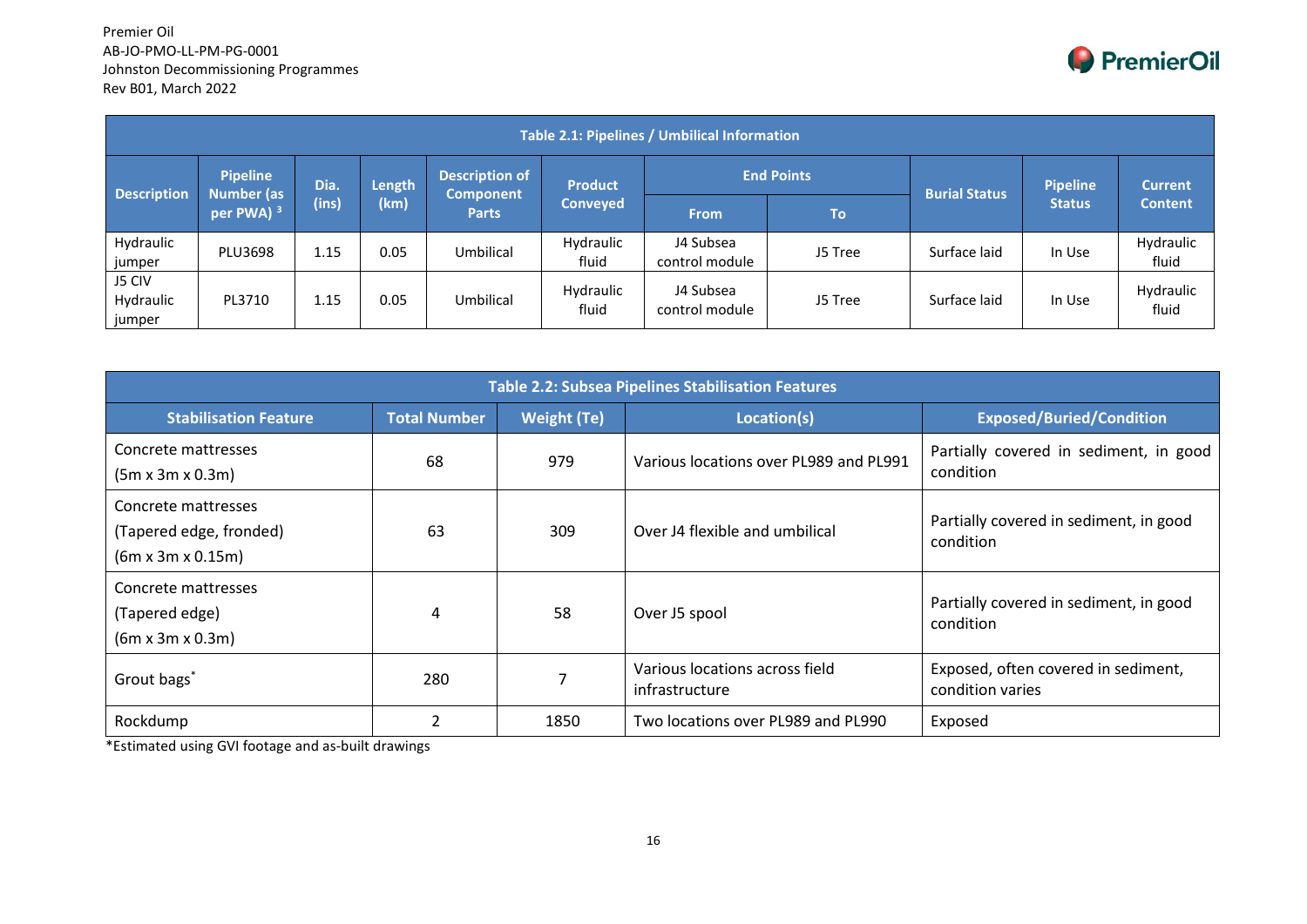

## **2.2 Installations: Subsea Installations and Stabilisation Features**

| <b>Table 2.3: Subsea Installations and Stabilisation Features</b>                         |                |                                 |                         |               |                                   |  |  |
|-------------------------------------------------------------------------------------------|----------------|---------------------------------|-------------------------|---------------|-----------------------------------|--|--|
| <b>Subsea</b><br><b>installations</b><br>incl.<br><b>Stabilisation</b><br><b>Features</b> | <b>Number</b>  | Size (m)/<br><b>Weight (Te)</b> | <b>Location</b>         |               | <b>Comments/Status</b>            |  |  |
|                                                                                           |                |                                 | WGS84                   | 54.04570°N    | Piled.                            |  |  |
| Johnston                                                                                  |                | L24.65xW13.1xH6.5               | Decimal                 | 1.20600°E     | Including installed               |  |  |
| Template                                                                                  | $\mathbf{1}$   | 221 Te                          | WGS84                   | 54° 02.742' N | weights of spools,                |  |  |
|                                                                                           |                |                                 | Decimal                 | 1º 12.360' E  | etc. (and J4 and J6<br>hook-up)   |  |  |
|                                                                                           |                |                                 | Minute                  |               |                                   |  |  |
|                                                                                           | $\mathbf{1}$   | L7.6xW7.6xH5.6<br>36 Te         | WGS84                   | 54.01467° N   | Including installed               |  |  |
|                                                                                           |                |                                 | Decimal                 | 1.29583°E     | weights of piping                 |  |  |
| <b>J4 WHPS</b>                                                                            |                |                                 | WGS84                   | 54° 00.880' N | spool and valves                  |  |  |
|                                                                                           |                |                                 | Decimal                 | 1º 17.750' E  | for J4.                           |  |  |
|                                                                                           |                |                                 | Minute                  |               |                                   |  |  |
|                                                                                           |                |                                 | WGS84                   | 54.01386° N   | Including installed               |  |  |
|                                                                                           |                | L7.6xW7.6xH5.6                  | Decimal                 | 1.29486°E     | weights of piping                 |  |  |
| <b>J5 WHPS</b>                                                                            | $\mathbf{1}$   | 36.7 Te                         | WGS84                   | 54° 00.832' N | spool and valves                  |  |  |
|                                                                                           |                |                                 | Decimal                 | 01º 17.691' E | for J5.                           |  |  |
|                                                                                           |                |                                 | Minute                  |               |                                   |  |  |
|                                                                                           | 18             | L5xW4xH0.3                      |                         |               |                                   |  |  |
| Concrete<br>Mattresses                                                                    |                | 346 Te (total)                  | Supporting the Johnston |               | Partially covered                 |  |  |
|                                                                                           | $\overline{2}$ | L6 xW5xH0.3<br>58 Te (total)    | template                |               | in sediment, in<br>good condition |  |  |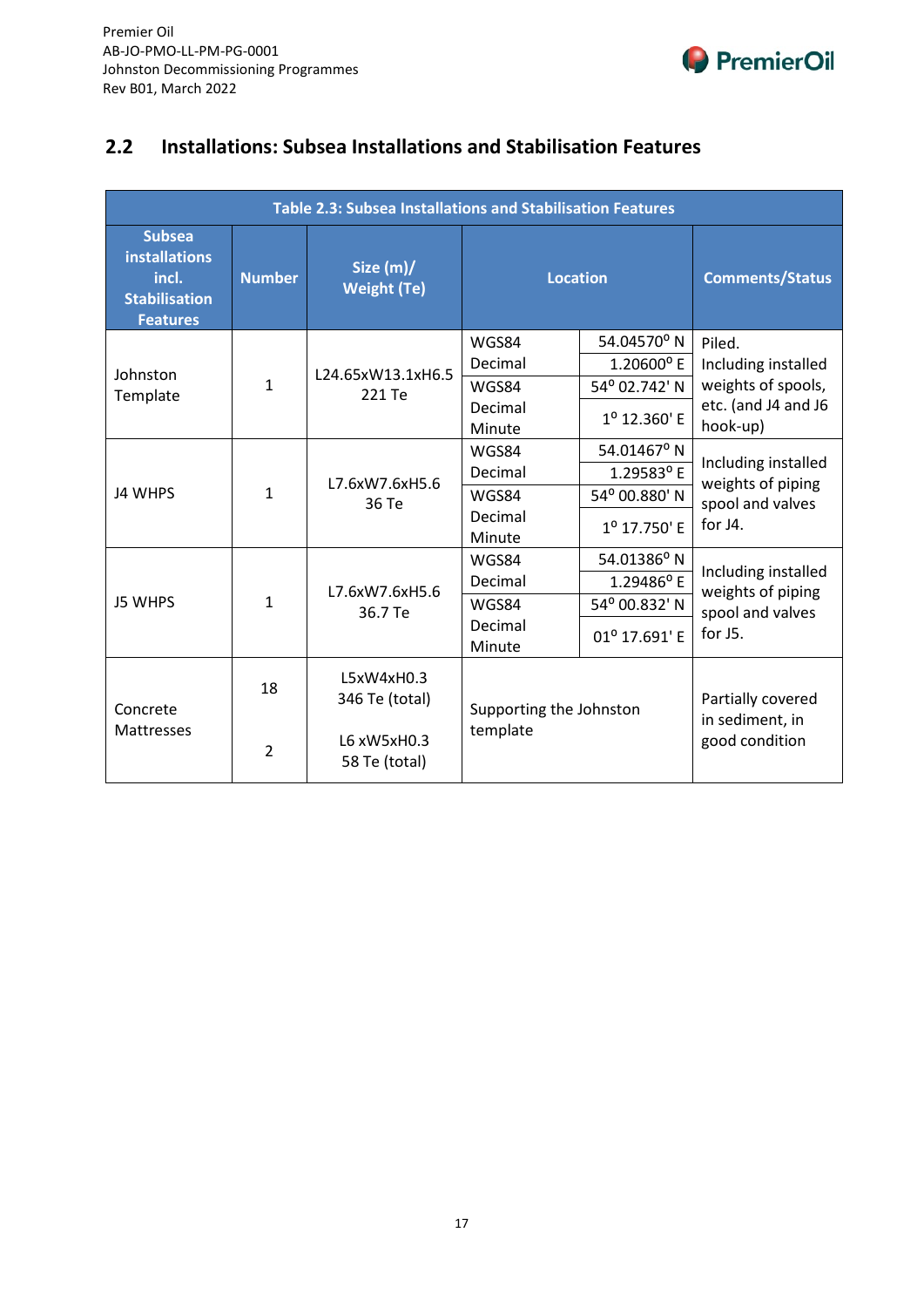

## **2.3 Wells**

| <b>Table 2.4: Wells Information</b>     |                                        |                    |                |                        |                            |  |  |
|-----------------------------------------|----------------------------------------|--------------------|----------------|------------------------|----------------------------|--|--|
| <b>Platform Wells</b>                   |                                        | <b>Designation</b> | <b>License</b> | <b>Status</b>          | <b>Category</b><br>of Well |  |  |
| N/A                                     |                                        | N/A                | N/A            | N/A                    | N/A                        |  |  |
| <b>Subsea Wells</b>                     |                                        |                    |                |                        |                            |  |  |
| <b>WONS Name</b><br><b>Current Bore</b> | <b>Premier Oil</b><br><b>Well Name</b> |                    |                |                        |                            |  |  |
| $43/27 - J1$                            | J1                                     | Producer           | P686           | Completed<br>(Shut In) | TBA                        |  |  |
| $43/27 - J2$                            | J2                                     | Producer           | P686           | Completed<br>(Shut In) | <b>TBA</b>                 |  |  |
| $43/27 - J3y$                           | J3                                     | Producer           | P686           | Completed<br>(Shut In) | TBA                        |  |  |
| 43/27a-J4z                              | J4                                     | Producer           | P686           | Operating              | <b>TBA</b>                 |  |  |
| 43/27a-J5z                              | J5                                     | Producer           | P686           | Operating              | TBA                        |  |  |
| $43/27 - 16$                            | J6                                     | Producer           | P686           | Completed<br>(Shut In) | TBA                        |  |  |
| $43/27 - 1$                             |                                        | Exploration        | P686           | Abandoned<br>(Phase1)  | TBA                        |  |  |

The well categories require to be evaluated in accordance with the OGUK Well Decommissioning Guidelines, Issue 6, June 2018. This work is ongoing at the time of submission.

## **2.4 Drill Cuttings**

(See Section 3.4 for further information)

| Table 2.5: Drill Cuttings Pile(s) Information          |                                         |                                                |  |  |  |  |  |
|--------------------------------------------------------|-----------------------------------------|------------------------------------------------|--|--|--|--|--|
| <b>Location of Pile Centre</b><br>(Latitude/Longitude) | <b>Seabed Area</b><br>(m <sup>2</sup> ) | <b>Estimated volume</b><br>of cuttings $(m^3)$ |  |  |  |  |  |
| N/A                                                    | N/A                                     | N/A                                            |  |  |  |  |  |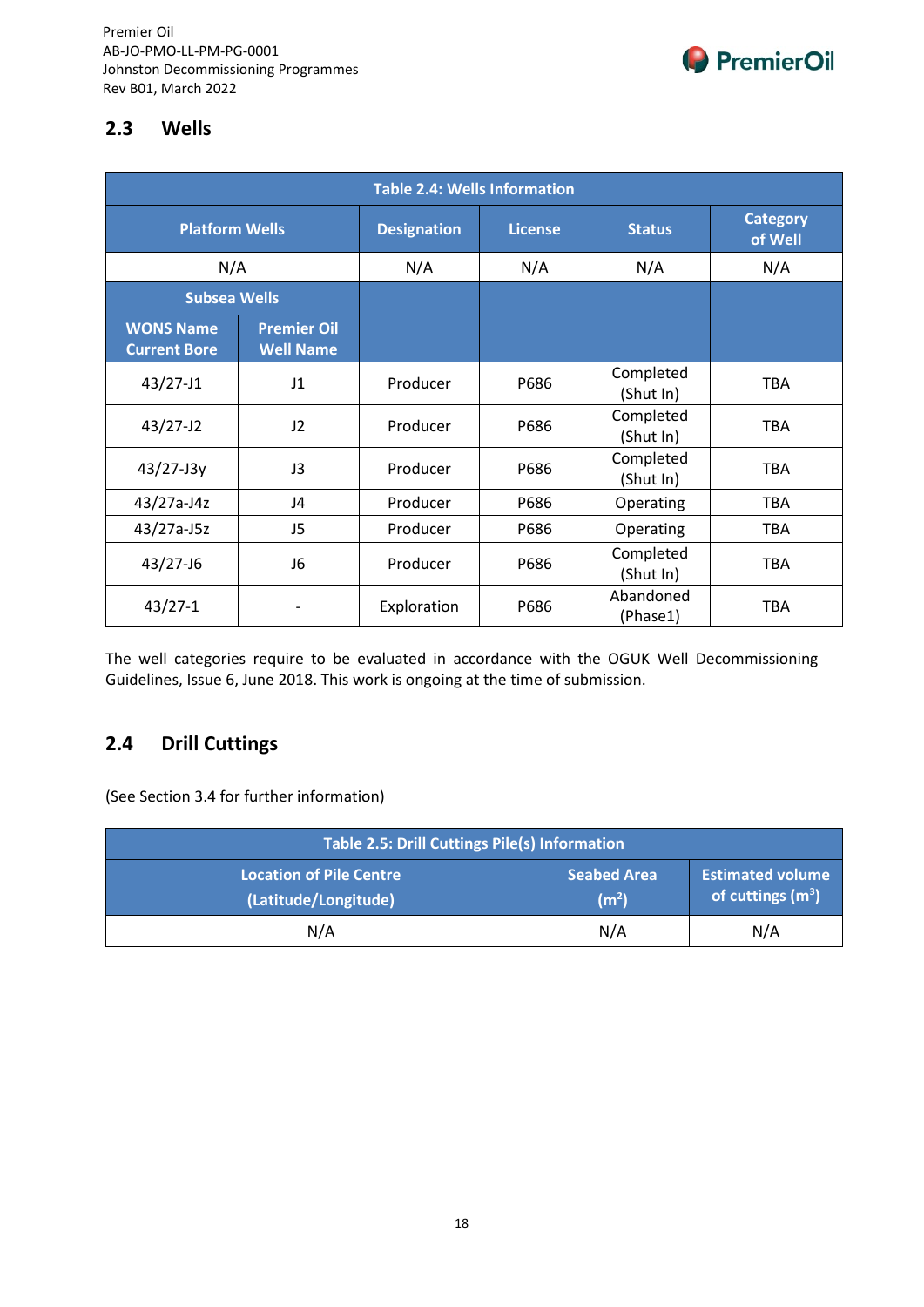

## **2.5 Inventory Estimates**

Table 2.6 and 2.7 provides an estimate of the total weight of materials associated with the Johnston pipelines and installations.

A further breakdown of the inventory estimates for the Johnston pipelines and installations is provided in Figure 2.1 and 2.2.

| Table 2.6: Inventory of materials associated with Pipelines |                                           |                  |  |
|-------------------------------------------------------------|-------------------------------------------|------------------|--|
| <b>Item</b>                                                 | <b>Description</b>                        | <b>Weight Te</b> |  |
| Metals                                                      | Steel (all grades)                        | 2,392.4          |  |
|                                                             | Non-Ferrous (copper, aluminium)           | 37.8             |  |
| Concrete                                                    | Aggregates (mattresses)                   | 1,345.5          |  |
| Plastic                                                     | Rubbers, polymers                         | 85.9             |  |
|                                                             | Residual fluids (hydrocarbons, chemicals) | Trace            |  |
| Hazardous                                                   | <b>NORM</b> scale                         | Trace            |  |
| Other                                                       |                                           | 6                |  |
|                                                             | <b>Total (Tonnes)</b>                     | 3.867.6          |  |

| Table 2.7: Inventory of materials associated with Installations |                                        |       |
|-----------------------------------------------------------------|----------------------------------------|-------|
| <b>Item</b>                                                     | <b>Weight Te</b><br><b>Description</b> |       |
| Metals                                                          | Steel (all grades)                     | 282.0 |
|                                                                 | Non-Ferrous (copper, aluminium)        | 8.8   |
| Concrete                                                        | Aggregates (mattresses)                | 403.2 |
| Plastic                                                         | Rubbers, polymers                      | 2.9   |
|                                                                 | <b>Total (Tonnes)</b>                  | 696.9 |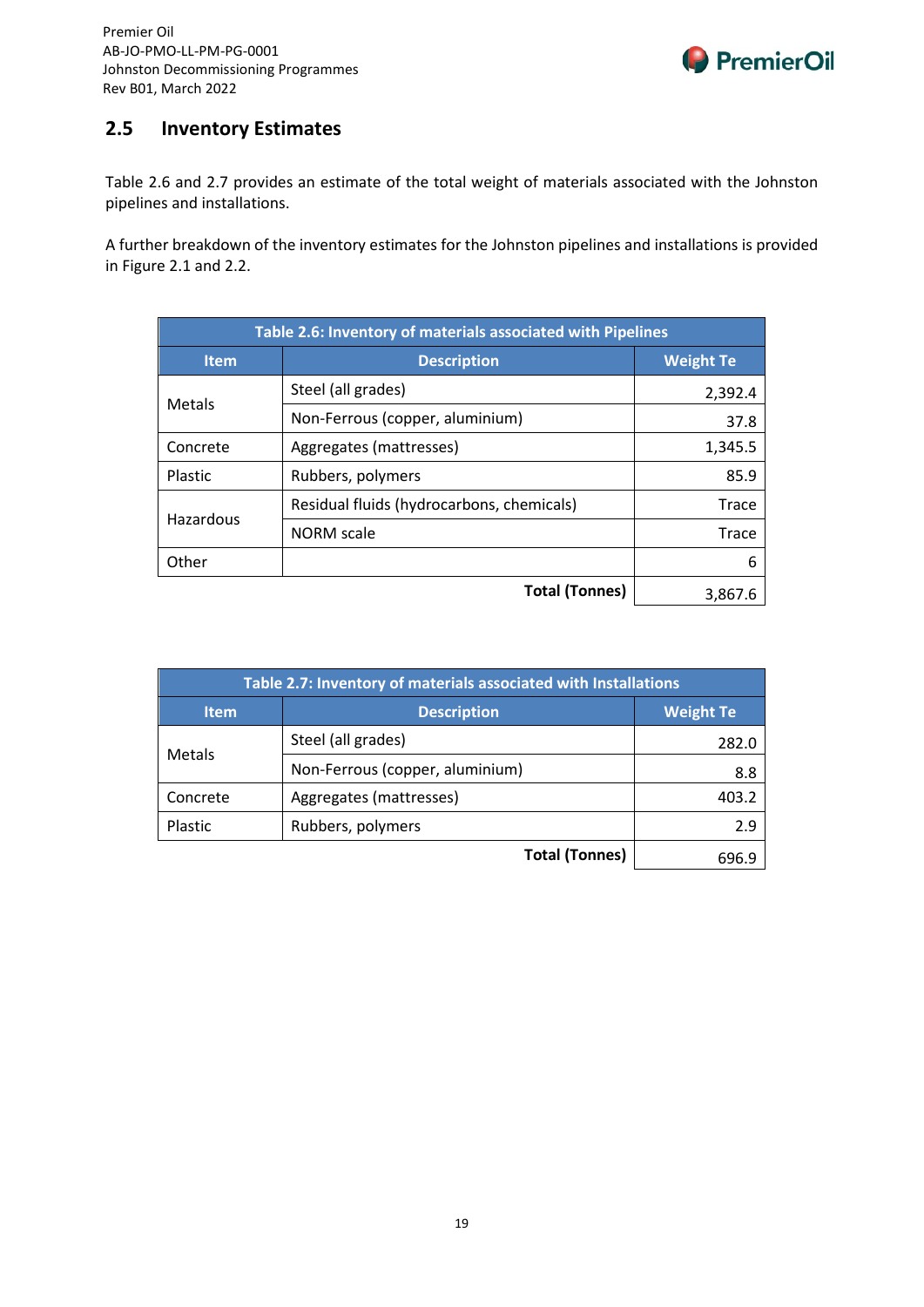

**Figure 2.1: Pie Chart of Estimated Inventories (Johnston Pipelines)**

**PremierOil** 



**Figure 2.2: Pie Chart of Estimated Inventories (Johnston Installations)**

Please refer to the Johnston Decommissioning Environmental Appraisal for further details.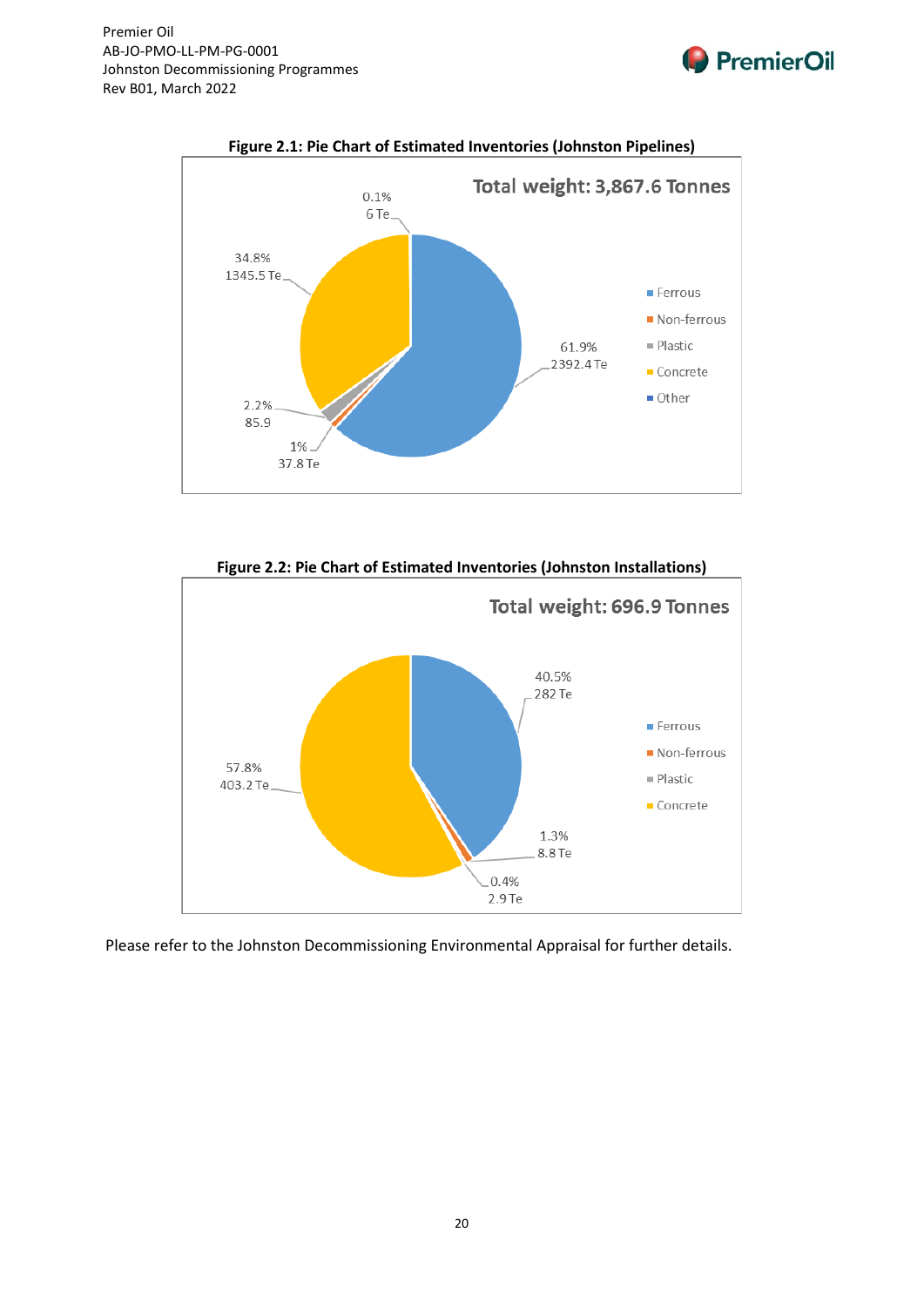## **3 REMOVAL AND DISPOSAL METHODS**

Decommissioning of the Johnston field will generate a quantity of waste. Premier is committed to establishing and maintaining environmentally acceptable methods for managing wastes in line with the Waste Framework Directive and principles of the waste hierarchy:

**PremierOil** 



Recovered infrastructure will be returned to shore and transferred to a suitably licenced waste treatment facility. It is expected that the recovered infrastructure, i.e. WHPS, template, flowlines and umbilicals will be cleaned before being largely recycled.

Concrete mattresses and grout bags that are recovered, will be cleaned of marine growth if required, and either reused, recovered as aggregate for infrastructure projects or disposed of in landfill sites.

An appropriately licensed disposal company and yard will be identified through a selection process that will ensure that the chosen facility demonstrates a proven track record of waste stream management throughout the deconstruction process, the ability to deliver innovative reuse / recycling options, and ensure the aims of the waste hierarchy are achieved.

Geographic locations of potential disposal yard options may require the consideration of Trans Frontier Shipment of Waste (TFSW), including hazardous materials. Early engagement with the regulatory authorities will ensure that any issues with TFSW are addressed.

Premier will engage with other companies and industries to identify potential reuse opportunities. However, Premier believes that such opportunities are best achieved through the tendering and selection of a waste management contractor with the expert knowledge and experience in this area.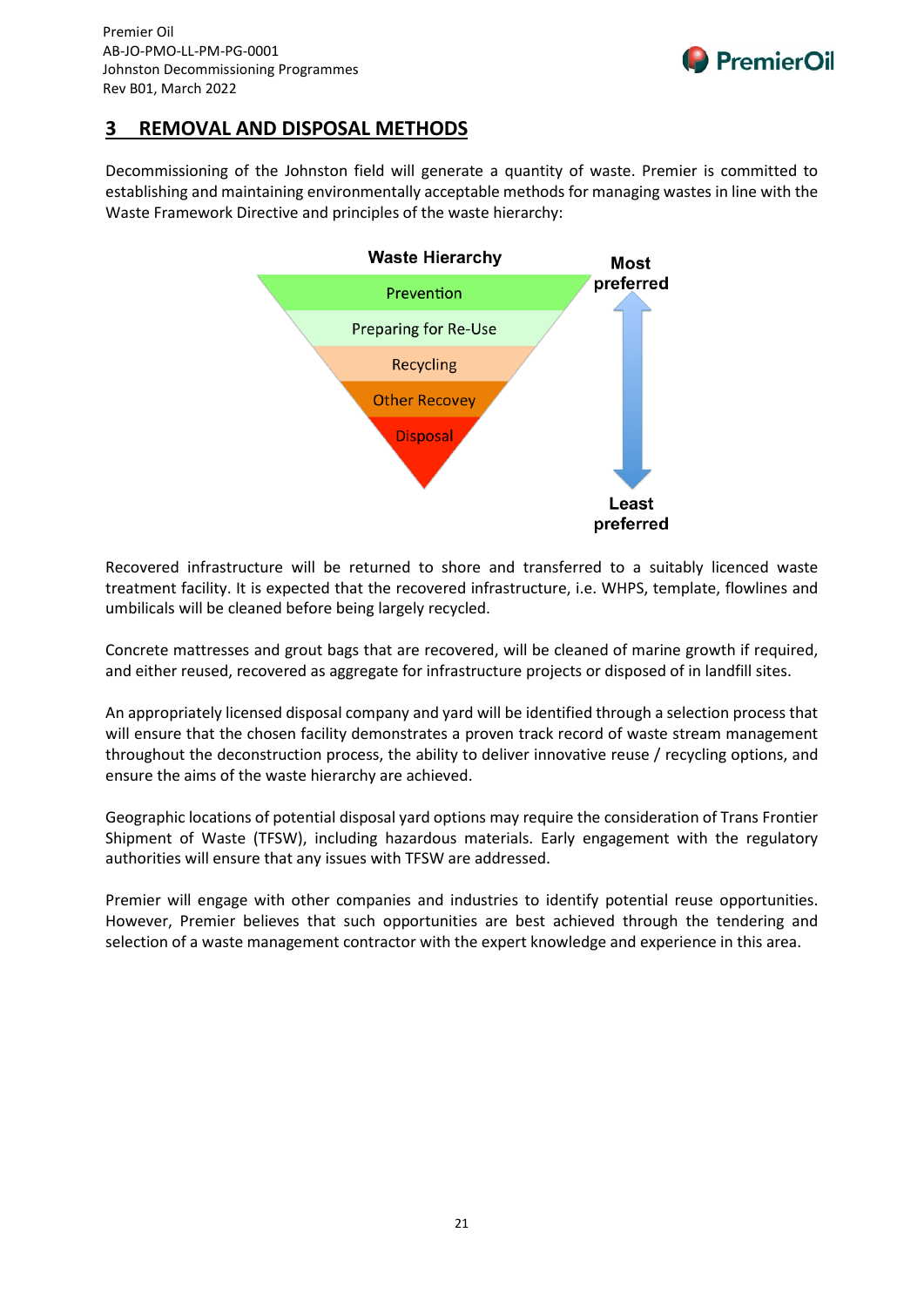

## **3.1 Pipelines**

#### **Decommissioning Options:**

#### **Key to Options:**

- 1) Re-Use 2e) Lift and Cut with Deburial 4c) Remove Exposures
- 
- 
- 2a) Cut and Lift with Deburial 3a) Retrench and Bury Entire Line 4d) Accelerated Decomposition
- 2b) Reverse Reel without Deburial 3b) Rock Placement over Entire Line 5) Remove Ends & Remediate
- 2c) Reverse Reel with Deburial 4a) Rock Placement over Exposures Snag Risk
- 
- 2d) Lift and Cut without Deburial 4b) Trench & Bury Exposures 6) Leave As-is

| Table 3.1: Pipeline or Pipeline Groups Decommissioning Options                                                                                                   |                                                                                   |                                    |                                                        |
|------------------------------------------------------------------------------------------------------------------------------------------------------------------|-----------------------------------------------------------------------------------|------------------------------------|--------------------------------------------------------|
| <b>Pipeline or Group</b><br>(as per PWA)                                                                                                                         | <b>Condition of</b><br>line/group (Surface<br>laid/Trenched/ Buried/<br>Spanning) | Whole or part of<br>pipeline/group | <b>Decommissioning</b><br><b>Options</b><br>considered |
| Group 2: Trenched & Buried Rigid<br><b>Flowlines</b><br>PL989, PL990                                                                                             | Trenched & Buried<br>(See burial profile in<br>Appendix II)                       | Whole                              | 2a, 2b, 2c, 2d, 2e,<br>4d and 5                        |
| Group 4: Trenched & Buried Flexible<br><b>Flowlines &amp; Umbilicals</b><br>PL991, PL2105, PLU2106                                                               | <b>Trenched &amp; Buried</b>                                                      | Whole                              | 2a, 2b, 2c, 2d, 2e<br>and 5                            |
| Group 6: Spools & Jumpers<br>PL989, PL990, PL2501, PLU2502,<br>PL3679, PL3680, PL3681, PL3682,<br>PL3687, PL3688, PL3689, PL3690,<br>PLU3697, PLU3698 and PL3710 | Surface Laid                                                                      | Whole                              | <b>Full Removal</b>                                    |

#### **Comparative Assessment Method:**

Comparative Assessment (CA) is integral to the overall planning and approval of decommissioning options. Premier's strategy for the CA process is aligned with the Oil & Gas UK Guidelines for Comparative Assessment in Decommissioning Programmes and OPRED Guidance Notes for the Decommissioning of Offshore Oil & Gas Installations and Pipelines.

Premier has scoped all of the infrastructure into logical groupings. All feasible decommissioning options for each of the infrastructure groups have been identified, assessed, ranked and screened, utilising the OPRED Guidance Notes: Decommissioning of Offshore Oil and Gas Installations and Pipelines to carry forward credible decommissioning options to be assessed through the CA process.

The CA process uses five assessment criteria, which are: Safety, Environment, Technical, Societal and Economic to compare the relative merits of each credible decommissioning option for each group of infrastructure. The assessment criteria are equally weighted to balance and represent the views of each of the stakeholders.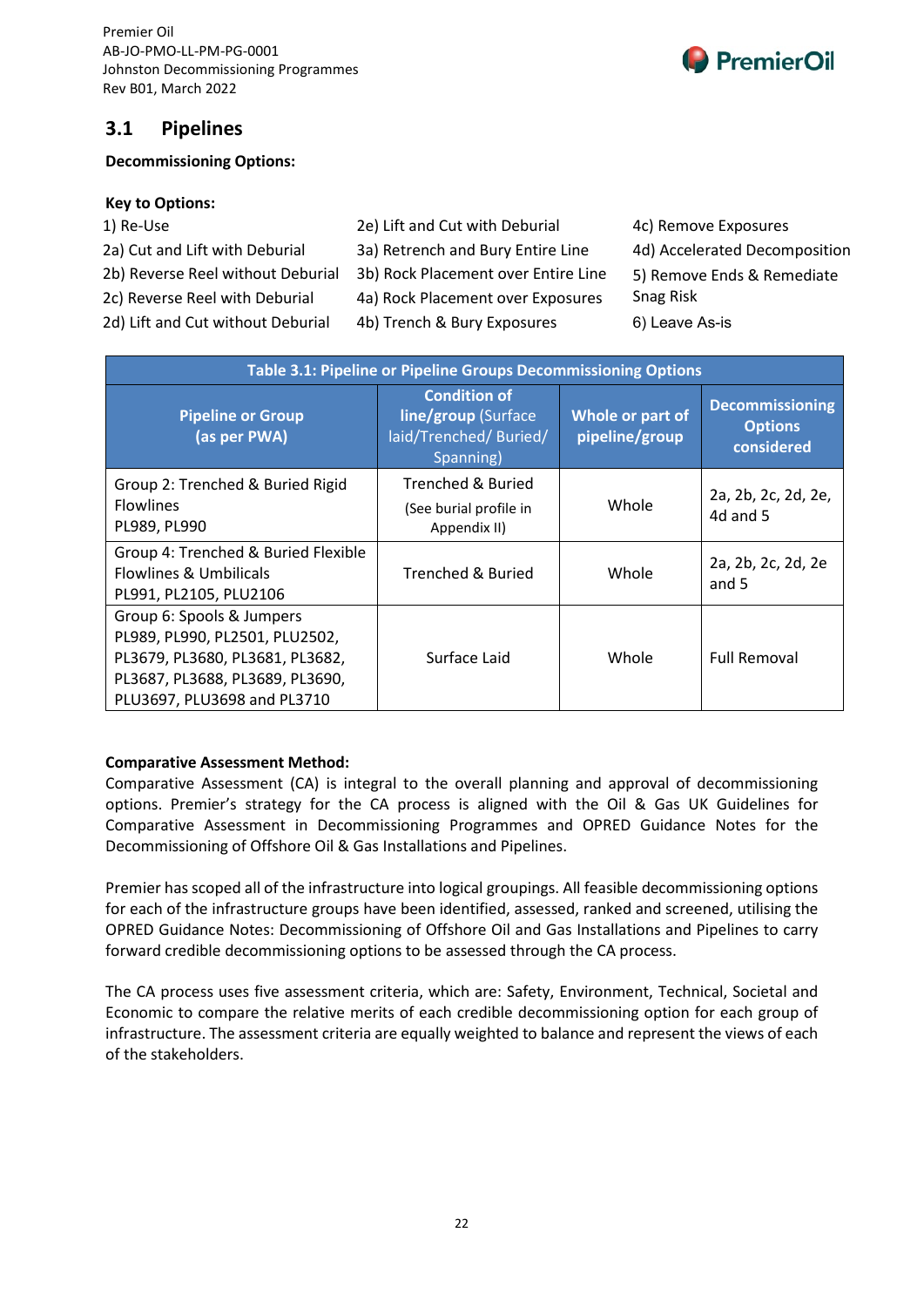

An independent consultancy utilising its bespoke Multi Criteria Decision Analysis (MCDA) process was employed to facilitate the CA workshops. The workshops were attended by specialists from the Operator, Field Partners and representatives from key stakeholders namely:

- Scottish Fishermen's Federation (SFF)
- National Federation of Fishermen's Organisations (NFFO)
- Joint Nature Conservation Committee (JNCC)
- Health and Safety Executive (HSE)
- OPRED EMT
- OPRED ODU (observers)
- Premier Oil E&P UK EU Limited
- Neptune E&P UKCS Limited

At each workshop, each decommissioning option for each infrastructure grouping was assessed against each of the assessment criteria utilising a pairwise comparison system. The relative importance of each of the criteria was assessed in a qualitative way, supported by quantification where appropriate.

The process provides for differentiation between decommissioning options in each infrastructure group taking account of stakeholder views.

#### **Outcome of Comparative Assessment:**

| <b>Table 3.2: Outcomes of Comparative Assessment</b>                                                                                                                      |                                                         |                                                                                                                                                                                                                                                                                                                                                                                    |  |
|---------------------------------------------------------------------------------------------------------------------------------------------------------------------------|---------------------------------------------------------|------------------------------------------------------------------------------------------------------------------------------------------------------------------------------------------------------------------------------------------------------------------------------------------------------------------------------------------------------------------------------------|--|
| <b>Pipeline or Group</b>                                                                                                                                                  | <b>Recommended</b><br><b>Option</b>                     | <b>Justification</b>                                                                                                                                                                                                                                                                                                                                                               |  |
| Group 2: Trenched &<br><b>Buried Rigid Flowlines</b><br>PL989, PL990                                                                                                      | Option 5 - Remove<br>ends and remediate<br>snag hazards | Option 5 was clearly preferred against the Safety,<br>Environment and Technical criteria. Once the<br>Economics criterion was considered, this<br>strengthens the preference for Option 5. Given that<br>this option eliminates exposures and exposed end,<br>this will be the recommended choice.                                                                                 |  |
| Group 4: Trenched &<br><b>Buried Flexible Flowlines</b><br>& Umbilicals<br>PL991, PL2105, PLU2106                                                                         | Option 2b - Reverse<br>reel without<br>Deburial         | Option 2b was preferred against the Safety and<br>Societal criteria and equally preferred against the<br>Environmental criterion. Option 5 was preferred<br>from a Technical perspective.<br>Overall, without including economics, there is a<br>small preference for Option 2b. Once the Economics<br>criterion was considered, this strengthens the<br>preference for Option 2b. |  |
| Group 6: Spools &<br>Jumpers<br>PL989, PL990, PL2501,<br>PLU2502, PL3679, PL3680,<br>PL3681, PL3682, PL3687,<br>PL3688, PL3689, PL3690,<br>PLU3697, PLU3698 and<br>PL3710 | <b>Full Removal</b>                                     | Items are surface laid and recoverable.                                                                                                                                                                                                                                                                                                                                            |  |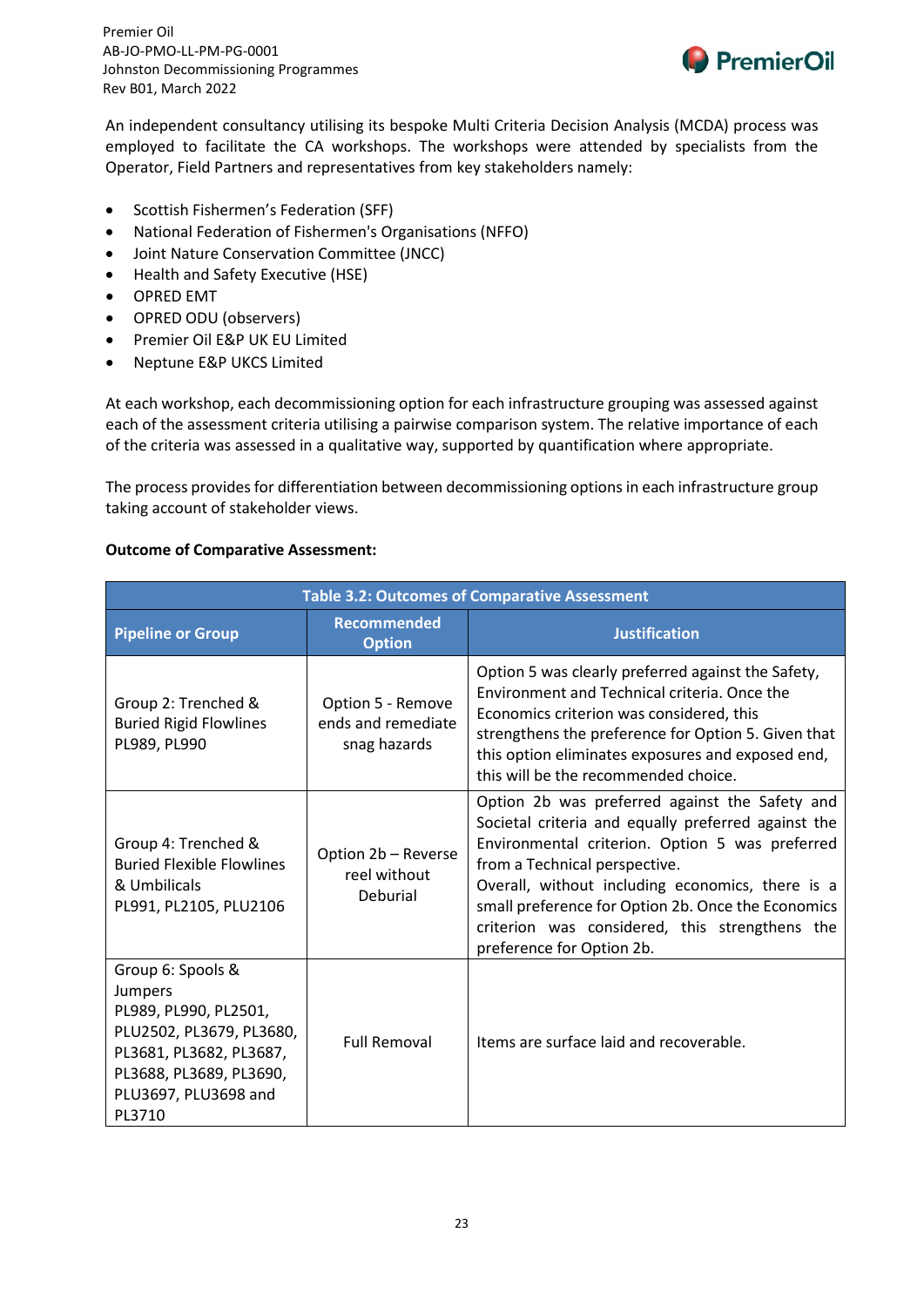

## **3.2 Subsea Installations and Pipeline Stabilisation Features**

| Table 3.3: Subsea Installations and Pipeline Stabilisation Features |               |                                                                                                                                                                     |                                                                                              |
|---------------------------------------------------------------------|---------------|---------------------------------------------------------------------------------------------------------------------------------------------------------------------|----------------------------------------------------------------------------------------------|
| <b>Subsea Installation(s)</b><br>and Stabilisation<br>Feature(s)    | <b>Number</b> | <b>Option</b>                                                                                                                                                       | <b>Disposal Route</b><br>(if applicable)                                                     |
| Johnston Template                                                   | 1             | Full recovery                                                                                                                                                       | Recover and transport<br>ashore for recycling or<br>other waste treatment as<br>appropriate. |
| <b>WHPS</b>                                                         | $\mathcal{P}$ | Full recovery                                                                                                                                                       | Recover and transport<br>ashore for recycling or<br>other waste treatment as<br>appropriate. |
| Concrete mattresses                                                 | 155           | Full recovery - It is intended that<br>the mattresses will be recovered<br>to shore, however, in the event of<br>practical difficulties OPRED will be<br>consulted. | Recover and transport<br>ashore for recycling or<br>other waste treatment as<br>appropriate. |
| Grout bags                                                          | 280           | Full removal is intended with an<br>option to reuse on location.*                                                                                                   | Recover and transport<br>ashore for recycling or<br>other waste treatment as<br>appropriate. |
| <b>Rock Dump</b>                                                    | 1850 (Te)     | To remain in place.                                                                                                                                                 | N/A                                                                                          |

\*A number of grout bags may be redeployed/repurposed locally as snagging hazard mitigation.

## **3.3 Wells**

#### **Table 3.4: Well Plug and Abandonment**

The wells for the Johnston Field covered by this Decommissioning Programmes will be plugged and abandoned, as listed in Section 2.3 (Table 2.4) in accordance with Oil & Gas UK Guidelines for the Suspension and Abandonment of Wells, Issue 6, June 2018.

A WONS application update will be submitted along with an appropriate suite of permit applications, via the UK Energy Portal, in support of each well abandonment.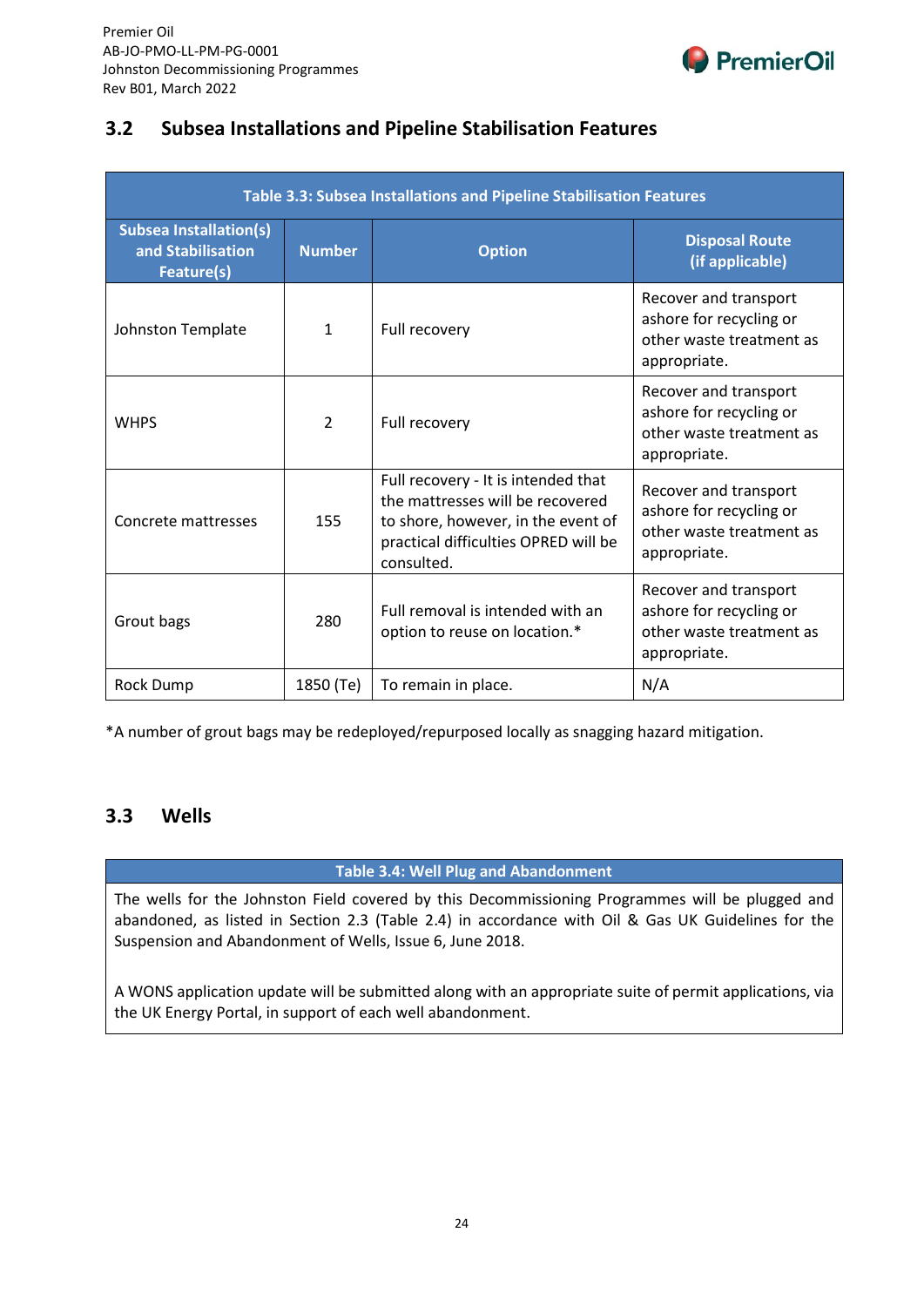

## **3.4 Drill Cuttings**

While there was some evidence of historic dispersed drilling mud/cuttings at the Johnston Field (Gardline, 2004), there were only very low concentrations of many of the typical indicators of anthropogenic activity within UKCS Block 43/27 (where Johnston is located), which suggests that oil and gas activities have not significantly impacted the sediments in this region (Gardline, 2008a). Surveys undertaken at the nearby Babbage Field (~10 km away) compared the physio-chemical sediment characteristics at Babbage against past surveys undertaken within Block 43/27. Metals which are most characteristic of sediments contaminated with drilling mud or cuttings are barium, chromium, lead and zinc. Concentrations of these metals were low across the Babbage Field and Block 43/27; concentrations of chromium, lead and zinc were 12  $\mu$ g g-1, 10.3  $\mu$ g g-1, and 11  $\mu$ g g-1 respectively, falling well below OSPAR (2005) background concentrations (Gardline 2008a). This suggests limited contamination due to cuttings in Block 43/27. Arsenic was slightly elevated at two Babbage stations, however this was not considered unusual when compared with concentrations previously recorded in the area (Gardline, 2008a).

## **3.5 Waste Streams**

The Premier Waste Management Strategy specifies the requirements for the contractor waste management plan. The waste management plan will be developed once the contract has been awarded during the project execution phase. The plans shall adhere to the waste stream licensee conditions and controlled accordingly. Discussion with the regulator will ensure that all relevant permits and consents are in place.

| <b>Table 3.5: Waste Stream Management Methods</b>    |                                                                                                                                                                                                                                                                                                                          |  |
|------------------------------------------------------|--------------------------------------------------------------------------------------------------------------------------------------------------------------------------------------------------------------------------------------------------------------------------------------------------------------------------|--|
| <b>Waste Stream</b>                                  | <b>Removal and Disposal method</b>                                                                                                                                                                                                                                                                                       |  |
| <b>Bulk Liquid</b>                                   | Bulk flushing/de-oiling by either round-trip flushing from/to the Ravenspurn North<br>CPP or utilising DSVs. Waste fluids will be processed and may be discharged to sea<br>under appropriate permit or will be offloaded for onshore treatment.                                                                         |  |
| <b>Marine</b><br>Growth                              | Some marine growth may be removed offshore. Onshore disposal will be managed by<br>the selected waste management contractor.                                                                                                                                                                                             |  |
| <b>NORM/LSA</b><br><b>Scale</b>                      | NORM contaminated material may be returned to shore to be disposed of by the<br>selected onshore waste management contractor.                                                                                                                                                                                            |  |
| <b>Asbestos</b>                                      | N/A                                                                                                                                                                                                                                                                                                                      |  |
| <b>Other</b><br><b>Hazardous</b><br><b>Wastes</b>    | Will be recovered to shore and will be managed by the selected waste management<br>contractor and disposed of under the appropriate permit.<br>The inventory of hazardous materials will identify hazardous materials present and<br>Premier's risk management process will be used to prevent spills offshore.          |  |
| <b>Onshore</b><br><b>Dismantling</b><br><b>Sites</b> | Appropriate licenced contractor and sites will be selected. Facility selected must<br>demonstrate competence and proven disposal track record and waste stream<br>management & traceability throughout the deconstruction process and (preferably)<br>demonstrate their ability to deliver innovative recycling options. |  |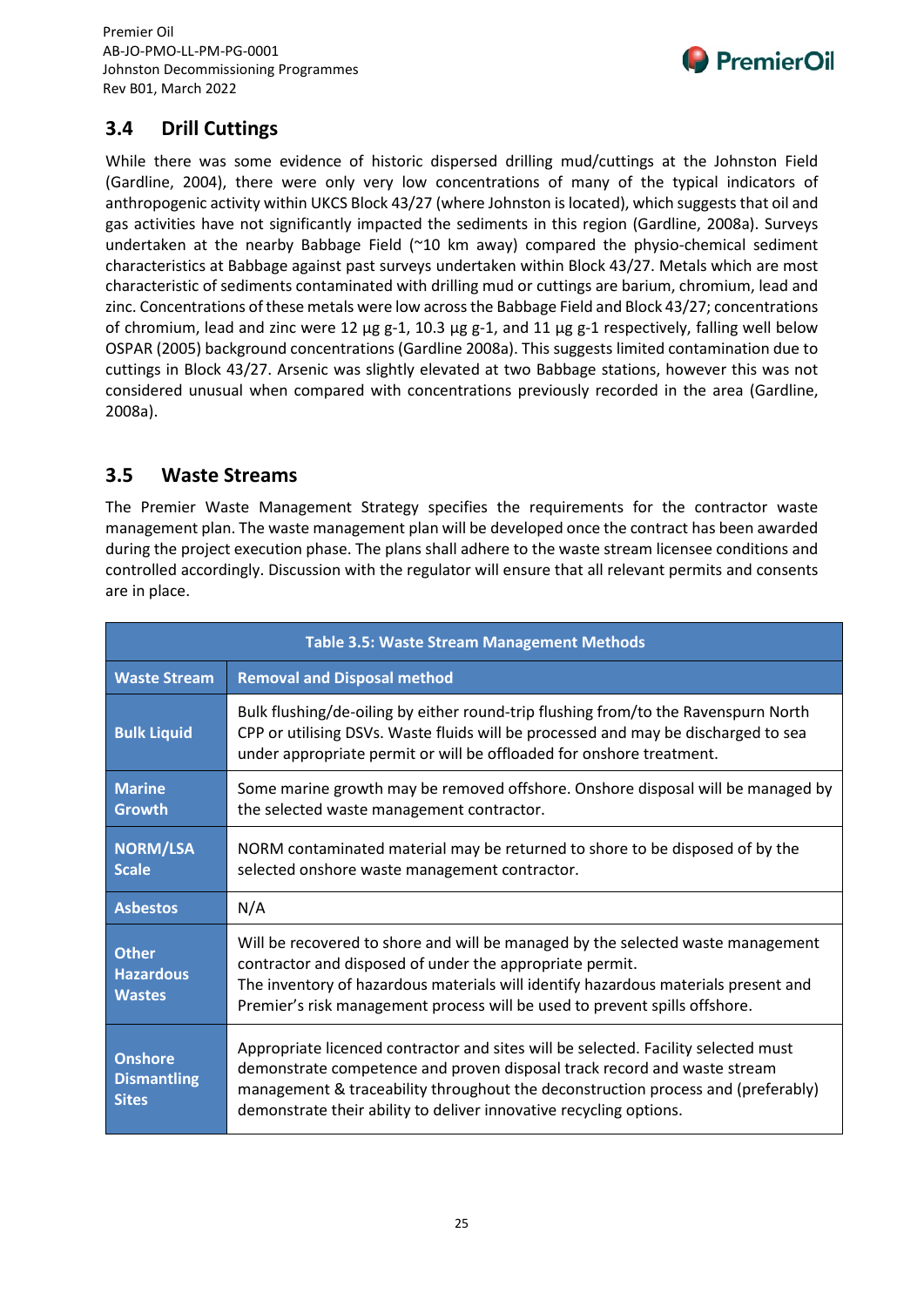

| <b>Table 3.6: Inventory Disposition</b>                                                                                         |       |     |       |  |
|---------------------------------------------------------------------------------------------------------------------------------|-------|-----|-------|--|
| <b>Planned Tonnage</b><br><b>Planned Left</b><br><b>Total Inventory</b><br>to Shore (Te)<br><b>Tonnage (Te)</b><br>In Situ (Te) |       |     |       |  |
| <b>Pipelines</b>                                                                                                                | 2,220 | 629 | 1,591 |  |
| <b>Umbilicals</b>                                                                                                               | 277   | 277 |       |  |
| <b>Subsea Installations</b>                                                                                                     | 294   | 294 |       |  |

All recovered material will be brought onshore for re-use, recycling or disposal. It is not possible to predict the market for reusable materials with any confidence so, the figures in Table 3.7 are disposal aspirations.

| Table 3.7: Recovered Inventory Reuse, Recycle, Disposal Aspirations |        |      |        |
|---------------------------------------------------------------------|--------|------|--------|
| <b>Disposal</b><br><b>Recycle</b><br><b>Reuse</b>                   |        |      |        |
| <b>Pipelines</b>                                                    | $<$ 5% | >95% | $<$ 5% |
| <b>Umbilicals</b>                                                   | $<$ 5% | >95% | <5%    |
| <b>Subsea Installations</b>                                         | $<$ 5% | >95% | $<$ 5% |

Refer to the Johnston Decommissioning Environmental Appraisal Report for further details.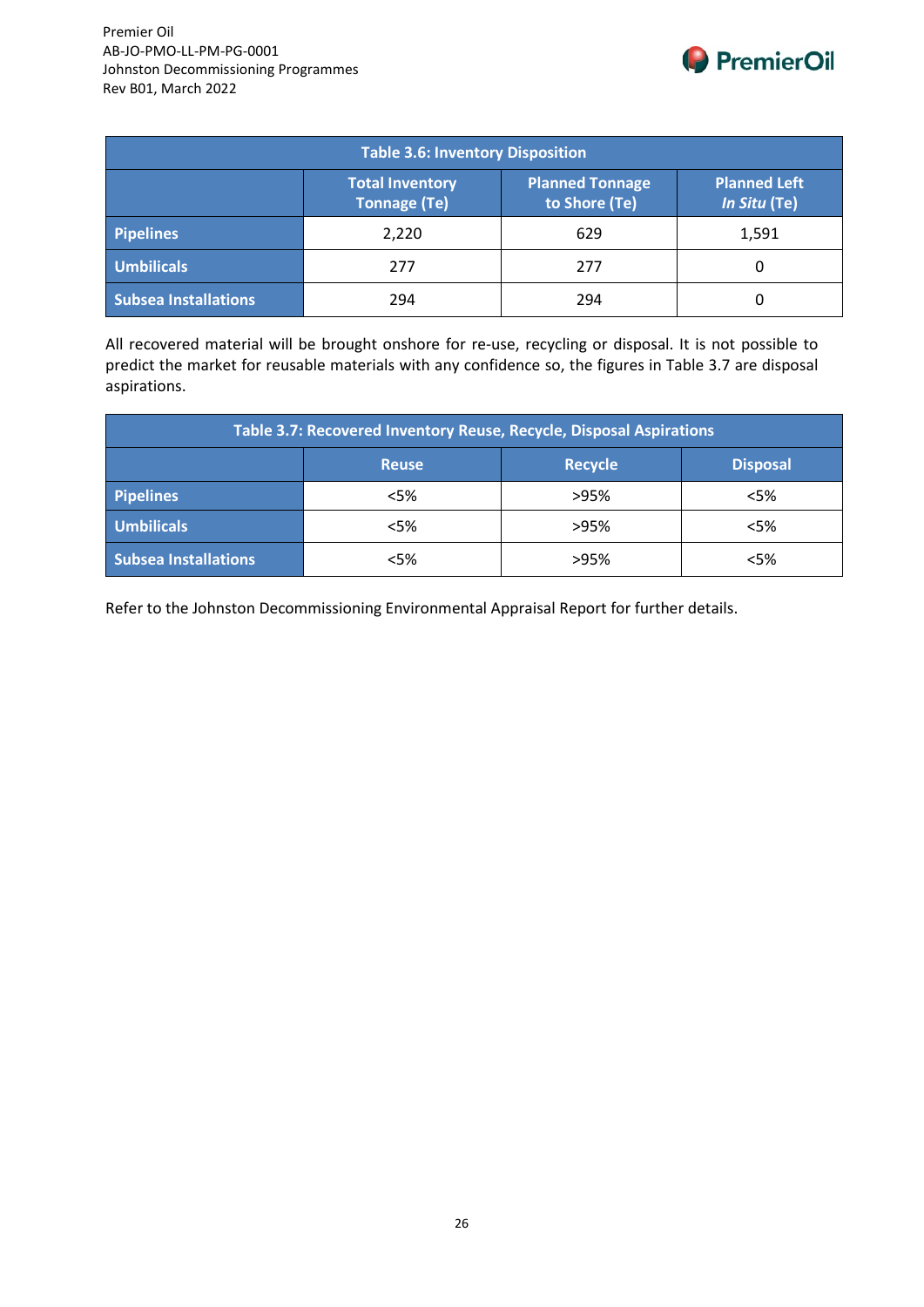

## **4 ENVIRONMENTAL APPRAISAL**

## **4.1 Environmental Sensitivities (Summary)**

|                                         | <b>Table 4.1: Environmental Sensitivities</b>                                                                                                                                                                                                                                                                                                                                                                                                                                                                                                                                                                                                                                                    |  |  |
|-----------------------------------------|--------------------------------------------------------------------------------------------------------------------------------------------------------------------------------------------------------------------------------------------------------------------------------------------------------------------------------------------------------------------------------------------------------------------------------------------------------------------------------------------------------------------------------------------------------------------------------------------------------------------------------------------------------------------------------------------------|--|--|
| <b>Environmental</b><br><b>Receptor</b> | <b>Main Features</b>                                                                                                                                                                                                                                                                                                                                                                                                                                                                                                                                                                                                                                                                             |  |  |
| Conservation<br>interests               | Johnston lies within the Southern North Sea Special Area of Conservation (SAC), which is an area of importance for Annex II species<br>harbour porpoise (Phocoena phocoena) and includes key winter and summer habitat for this species. The intention of the objectives is to<br>minimise the risk of injury and fatality to harbour porpoise and also maintain the site for its use as habitat by the species. Additionally,<br>the condition of supporting habitats and processes, and the availability of prey species must be maintained (JNCC, 2019a).                                                                                                                                     |  |  |
|                                         | There is one protected Marine Conservation Zone (MCZ) within 40 km of Johnston; the Holderness Offshore MCZ. The site is designated<br>for a number of protected features including: North Sea glacial tunnel valleys, ocean quahog, subtidal coarse sediments, subtidal mixed<br>sediments and subtidal sand (DEFRA, 2019). There was no evidence of ocean quahog siphons observed in any survey sampling (Gardline,<br>2008a; 2008b; 2008c). Although this does not definitively rule out the presence of this species either on the investigated transects or at<br>the Johnston Field.                                                                                                       |  |  |
|                                         | There was no evidence of any Annex I protected features in the area (Gardline, 2008a; 2008b; 2008c).                                                                                                                                                                                                                                                                                                                                                                                                                                                                                                                                                                                             |  |  |
| <b>Seabed Habitats</b><br>and Fauna     | Survey reports from 2004 and 2008 detail the environmental conditions across the Johnston Field and the adjacent Babbage Field. The<br>Babbage Field is located ~9km South of the Johnston Field, and both fields used to be Operated by E.ON. Older survey data from adjacent<br>fields were also used to supplement the data in the area. The seabed depth previously recorded at the Johnston Field ranges from<br>approximately 38 m to 40.5 m lowest astronomical tide (LAT) in the vicinity of the Johnston Field (Gardline, 2004).                                                                                                                                                        |  |  |
|                                         | The seabed in the Johnston area is classified as 'deep circalittoral sand', under the EUNIS habitat code A5.27 (JNCC, 2019b), which is<br>consistent with the silty sand habitats identified in the nearby Babbage Field and the low silt content from other nearby surveys (Gardline,<br>2008a; 2008b; 2008c; Oil & Gas UK, 2019).                                                                                                                                                                                                                                                                                                                                                              |  |  |
|                                         | In the Babbage Field, the polychaete species Magelona mirabilis, Chaetozone gibber, Ophelia borealis and Scoloplos armiger were the<br>most abundant polychaetes overall but their dominance varied across samples dependent on sediment type. At some locations crustacean<br>species were most abundant, in particular amphipods (Bathyporeia spp.), although in terms of number of taxa present polychaetes<br>remained dominant. The presence of a number of rarer species across samples indicated the area is not subject to stress from pollution<br>(Gardline, 2008a; 2008b; 2008c). In the Ravenspurn Field, echinoderms comprised three of the ten most abundant species including (in |  |  |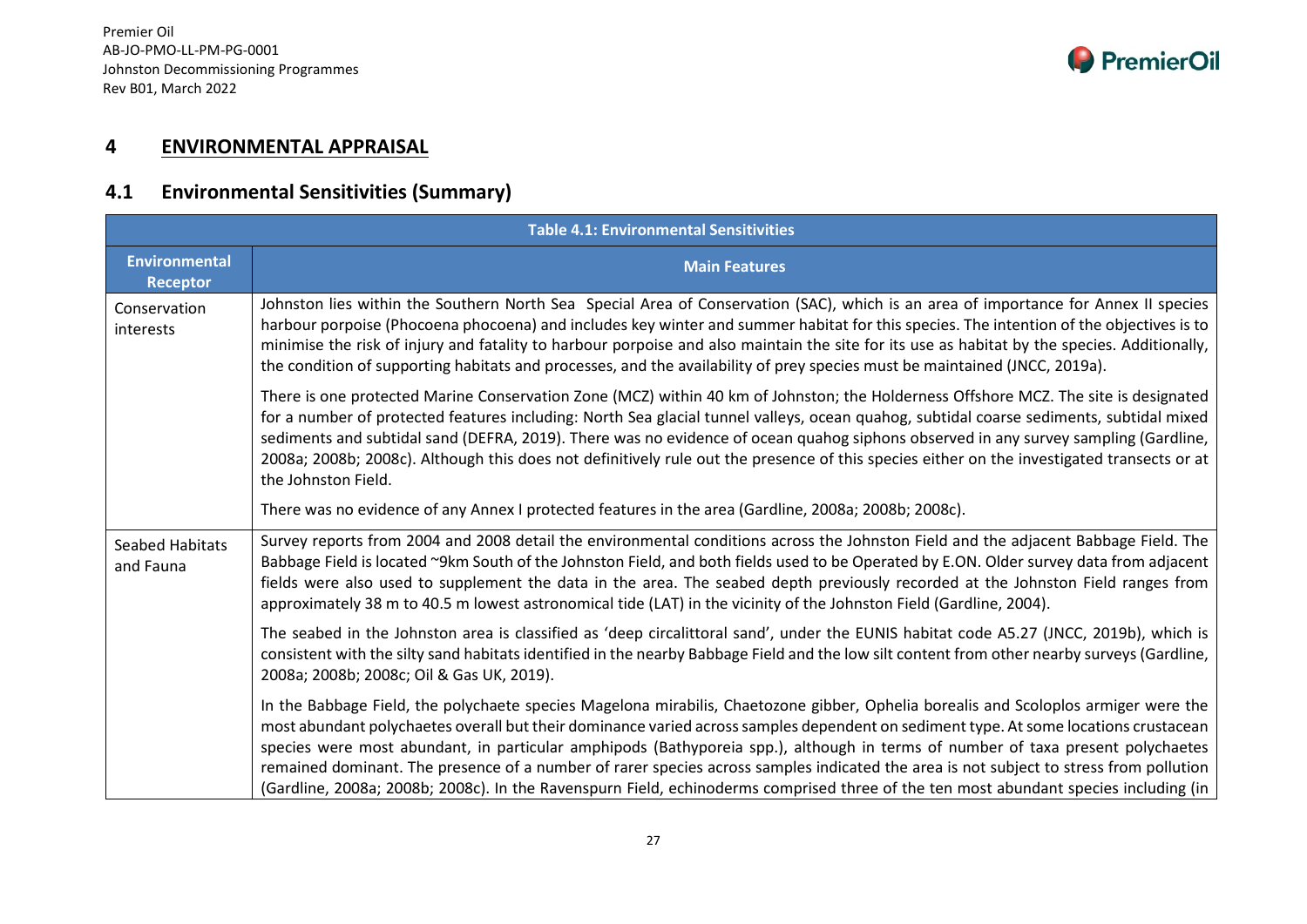

|                       | descending order of abundance) the following species: Amphiura chiajei, Amphiura filiformis and Echinocardium cordatum (Oil & Gas UK,<br>$2019$ ).                                                                                                                                                                                                                                                                                                                                                                                                                                                                                                                                      |
|-----------------------|-----------------------------------------------------------------------------------------------------------------------------------------------------------------------------------------------------------------------------------------------------------------------------------------------------------------------------------------------------------------------------------------------------------------------------------------------------------------------------------------------------------------------------------------------------------------------------------------------------------------------------------------------------------------------------------------|
|                       | Potential for herring spawning is considered very low along the majority of the route and low towards the West Sole end of the route.<br>There was no evidence of species or habitats of conservation concern at either the Babbage drilling site or along the pipeline (Gardline,<br>2008a; 2008b; 2008c).                                                                                                                                                                                                                                                                                                                                                                             |
| Fish                  | The Johnston Field is located in the Southern North Sea SAC, an area of importance for Annex II species harbour porpoise. The habitat<br>within the SAC is also highly suitable for the key prey species of harbour porpoise, among which the demersal species sandeels and whiting<br>(JNCC, 2019c). Sandeels are particularly sensitive to habitat disturbance as they depend on a certain sediment type for spawning.                                                                                                                                                                                                                                                                |
|                       | The project area is located within the spawning grounds of cod (Gadus morhua), herring (Clupea harengus), lemon sole (Microstromus<br>kitt), mackerel (Scomber scombrus), Norway lobster (Nephrops norvegicus), plaice (Pleuronectes platessa), sandeel (Ammodytidae spp),<br>sprat (Sprattus sprattus) and whiting (Merlangius merlangus) (Coull et al., 1998; Ellis et al., 2012). The following species have nursery<br>grounds in the vicinity of the Johnston Field: anglerfish (Lophius piscatorius), cod, herring (Clupea harengus), lemon sole, mackerel,<br>Norway lobster, sandeel, sprat, spurdog (Squalus acanthias), and whiting (Coull et al., 1998; Ellis et al., 2012). |
|                       | Aires et al. (2014) provided modelled spatial representations of the predicted distribution of 0 age group fish (i.e. less than one year old).<br>The modelling indicates the probability of 0 group fish species occurring in the Johnston Field area is low and limited to the following<br>species: sprat and horse mackerel (Trachurus trachurus).                                                                                                                                                                                                                                                                                                                                  |
|                       | The area encompassing the Johnston Field supports moderate whiting densities in both the summer and winter months, however it does<br>not appear to support important densities of sandeels (Ransijn et al., 2019).                                                                                                                                                                                                                                                                                                                                                                                                                                                                     |
| <b>Marine Mammals</b> | The following cetacean species are known to be sighted frequently or seasonally in the vicinity of the Johnston Field: harbour porpoise<br>(Phocoena phocoena); minke whale (Balaenoptera acutorostrata); bottlenose dolphin (Tursiops truncatus); Atlantic white-sided dolphin<br>(Lagenorhynchus acutus) and white-beaked dolphin (Lagenorhynchus albirostris) (Reid et al., 2003). Of these, harbour porpoise, white-<br>beaked dolphins and minke whales regularly occur within the vicinity of Johnston (Hammond et al., 2017).                                                                                                                                                    |
|                       | Despite the coastline to the west of Johnston being important habitat for grey and harbour seals, seal densities are relatively low across<br>the project area due to its distance from shore (SMRU and Marine Scotland, 2017).                                                                                                                                                                                                                                                                                                                                                                                                                                                         |
| Seabirds              | The following species are expected to occur within Johnston Field area in moderate densities: northern fulmar (Fulmarus glacialis), great<br>black-backed gull (Larus marinus), black-legged kittiwake (Rissa tridactyla), common guillemot (Uria aalge), herring gull (Larus argentatus),<br>razorbill (Alca torda) and Atlantic puffin (Fratercula arctica) in winter, and black-legged kittiwake, Arctic skua (Stercorarius parasiticus),<br>and common tern (Sterna hirundo) during their breeding seasons (Kober et al., 2010).                                                                                                                                                    |
|                       | Seabird Oil Sensitivity Index (SOSI) identifies areas at sea where seabirds are likely to be most sensitive to surface pollution (Webb et al.,<br>2016). Seabird vulnerability in Block 43/27 and its surrounds is extremely high between September and January, based on indirect                                                                                                                                                                                                                                                                                                                                                                                                      |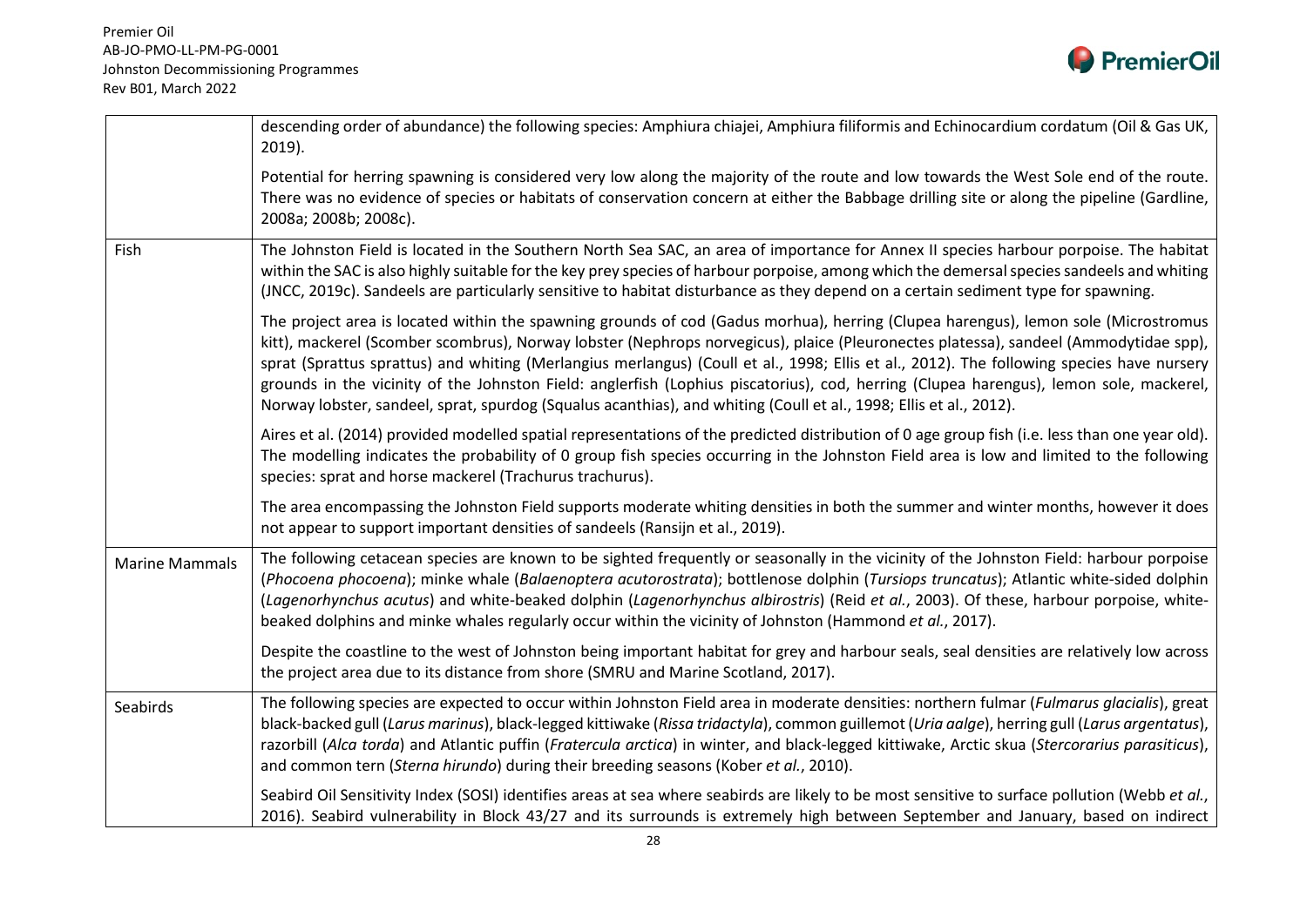

|                                | assessments (Webb et al., 2016). The remainder of the year, seabird vulnerability to oiling is highly variable. The risk of an oil spill from<br>the proposed decommissioning activities at Johnston is negligible, however, as activities are due to take place after flushing and there are<br>multiple preventative environmental management and vessel management systems in place.                                                                                                                                                                                                                                                                                                                                                                                                                                                                                                 |
|--------------------------------|-----------------------------------------------------------------------------------------------------------------------------------------------------------------------------------------------------------------------------------------------------------------------------------------------------------------------------------------------------------------------------------------------------------------------------------------------------------------------------------------------------------------------------------------------------------------------------------------------------------------------------------------------------------------------------------------------------------------------------------------------------------------------------------------------------------------------------------------------------------------------------------------|
| Commercial<br><b>Fisheries</b> | The Johnston Field is located within the International Council for the Exploration of the Seas (ICES) Rectangle 37F1 (Scottish Government,<br>$2020$ ).                                                                                                                                                                                                                                                                                                                                                                                                                                                                                                                                                                                                                                                                                                                                 |
|                                | Demersal species and shellfish are predominantly target by fisheries in the area. In total, 573 Te of fish were caught in 2019, with an<br>equivalent value of £736,277. The total annual landings for Rectangle 37F1 were <0.12% of the total landings within the UKCS for each of<br>the five most recent fishing years (2015-2019 inclusive).                                                                                                                                                                                                                                                                                                                                                                                                                                                                                                                                        |
|                                | In 2019, fishing effort in the ICES rectangle 37F1 was highest in May, together accounting for 17% of the total number of days fished (145<br>days), but the majority of months experienced disclosive levels of fishing (Scottish Government, 2020).                                                                                                                                                                                                                                                                                                                                                                                                                                                                                                                                                                                                                                   |
|                                | Trawls were the most utilised gear in rectangle 37F1; in total, trawls contributed 65.6% of total fishing effort in ICES rectangle 37F1, with<br>the remainder made up by traps in 2019 (Scottish Government, 2020).                                                                                                                                                                                                                                                                                                                                                                                                                                                                                                                                                                                                                                                                    |
| Other Users of the<br>Sea      | The Johnston Field is located in an area that experiences high shipping intensity. Sea users other than commercial fisheries mainly relate<br>to offshore oil and gas and offshore renewables. The closest oil and gas installation is the Ravenspurn North CPP, located 7 km west south<br>west, operated by Perenco.                                                                                                                                                                                                                                                                                                                                                                                                                                                                                                                                                                  |
|                                | The Johnston Field overlaps with the Hornsea Project 4 Lease Area. The wind farm development in the lease area is at the pre-application<br>stage at the time of writing. Additionally, Hornsea 2 and 1 offshore wind farm developments are located 15.81 km and 33.21 km south<br>east. Construction of Hornsea 1 was completed in 2020 and offshore construction of Hornsea 2 is ongoing.                                                                                                                                                                                                                                                                                                                                                                                                                                                                                             |
| Atmosphere                     | The majority of atmospheric emissions for the Johnston decommissioning activities relate to vessel time or are associated with the<br>recycling of material returned to shore. As the decommissioning activities proposed are of short duration, this aspect is not anticipated to<br>result in significant impacts. The estimated CO <sub>2</sub> emissions to be generated by the vessel operations associated with the selected<br>decommissioning options are 7,648 Te, this equates to 0.1% of the total UKCS vessel emissions (excluding fishing vessels) in 2017<br>(7,800,000 Te; BEIS, 2019). A further 2,277 Te CO <sub>2</sub> will be generated through the life cycle of the project materials; those recovered and<br>not reused or left in situ. This equates to a total CO <sub>2</sub> production of 9,926 Te associated with the proposed decommissioning activities. |
| Onshore<br>Communities         | Waste generated during decommissioning will be transported to shore in an auditable manner through licensed waste contractors, as<br>managed under Johnston's waste management plan (WMP). Wastes will be treated using the principles of the waste hierarchy, as defined<br>in the WMP, focusing on the reuse and recycling of wastes where possible. Raw materials will be returned to shore with the expectation<br>to recycle the majority of the returned material. There may be instances where infrastructure returned to shore is contaminated (e.g. by<br>NORM, hazardous, and/or special wastes) and cannot be recycled. In these instances, the materials will require disposal. However, the<br>weight and/or volume of such material is not expected to result in substantial landfill use.                                                                                |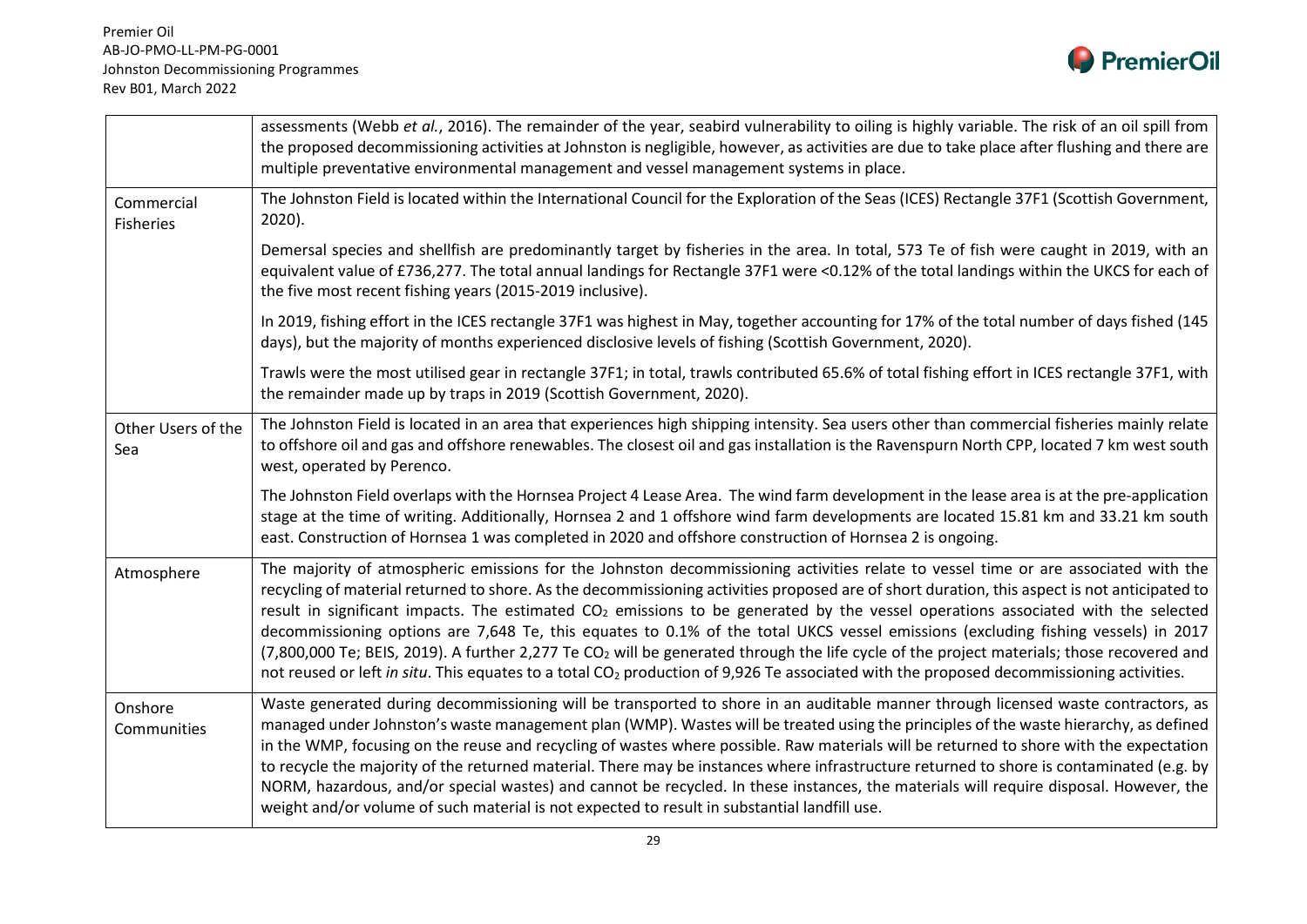

#### **4.2 Potential Environmental Impacts and their Management**

#### **Environmental Appraisal Summary:**

The EA addresses potential environmental and societal impacts by characterising the likelihood and significance of interactions between the proposed decommissioning activities and the local environment, whilst considering stakeholder response. The EA also details mitigation measures designed to abate potential impacts in accordance with Premier's Environmental Management System (EMS) and Health, Safety, Environment and Security (HSES) Policy.

Key potential environmental and societal impacts which were considered to be 'potentially significant', and thus requiring further assessment, were identified through an environmental issues identification (ENVID) workshop; they include: seabed impacts and impacts to commercial fisheries. These potential impacts have undergone detailed assessment within the EA. The following environmental and societal impacts were screened out from further assessment due to existing controls limiting the likelihood of potential significant impacts: impacts to water quality; emissions to air; vessel presence; underwater noise emissions; resource use; onshore activities; waste; and unplanned events. The justifications for screening out these impact pathways are detailed in the accompanying EA.

The EA concludes that the recommended options to decommission the Johnston Field subsea pipelines and installations can be completed without causing significant impact to environmental or societal receptors.

#### **Overview:**

Table 4.2 describes the potential impact pathways identified from the relevant infrastructure to be decommissioned, alongside the proposed management measures in place to mitigate against them.

| <b>Table 4.2: Environmental Impact Management</b>                              |                                                                                                                                                                                                    |                                                                                                                                                                                                                                                                                                                                                                                                                                                                                                                                                                                                                                                                                                                                           |  |
|--------------------------------------------------------------------------------|----------------------------------------------------------------------------------------------------------------------------------------------------------------------------------------------------|-------------------------------------------------------------------------------------------------------------------------------------------------------------------------------------------------------------------------------------------------------------------------------------------------------------------------------------------------------------------------------------------------------------------------------------------------------------------------------------------------------------------------------------------------------------------------------------------------------------------------------------------------------------------------------------------------------------------------------------------|--|
| <b>Activity</b>                                                                | <b>Main Impacts</b>                                                                                                                                                                                | <b>Management</b>                                                                                                                                                                                                                                                                                                                                                                                                                                                                                                                                                                                                                                                                                                                         |  |
| Subsea<br><b>Installations</b><br>Removal (incl.<br>Stabilisation<br>Features) | Seabed impacts from:<br>• Deburial and recovery of<br>infrastructure;<br>• excavation of protection and<br>stabilisation materials; and<br>• removal of grout bags and<br>stabilisation materials. | Vessel use will be optimised/minimised for the decommissioning activities and managed per<br>Premier's existing vessel management procedures, including a vessel work programme.<br>The 500 m safety exclusion zone will remain in operation during the decommissioning activities<br>reducing risk of non-project related vessels entering into the area where decommissioning<br>activities are taking place. This safety exclusion zone will be removed following the completion<br>of the relevant decommissioning activities enabling fisheries to regain access to grounds.<br>Fishing activities have the potential to increase in the area once the 500 m safety zones<br>surrounding the existing substructures are re-assessed. |  |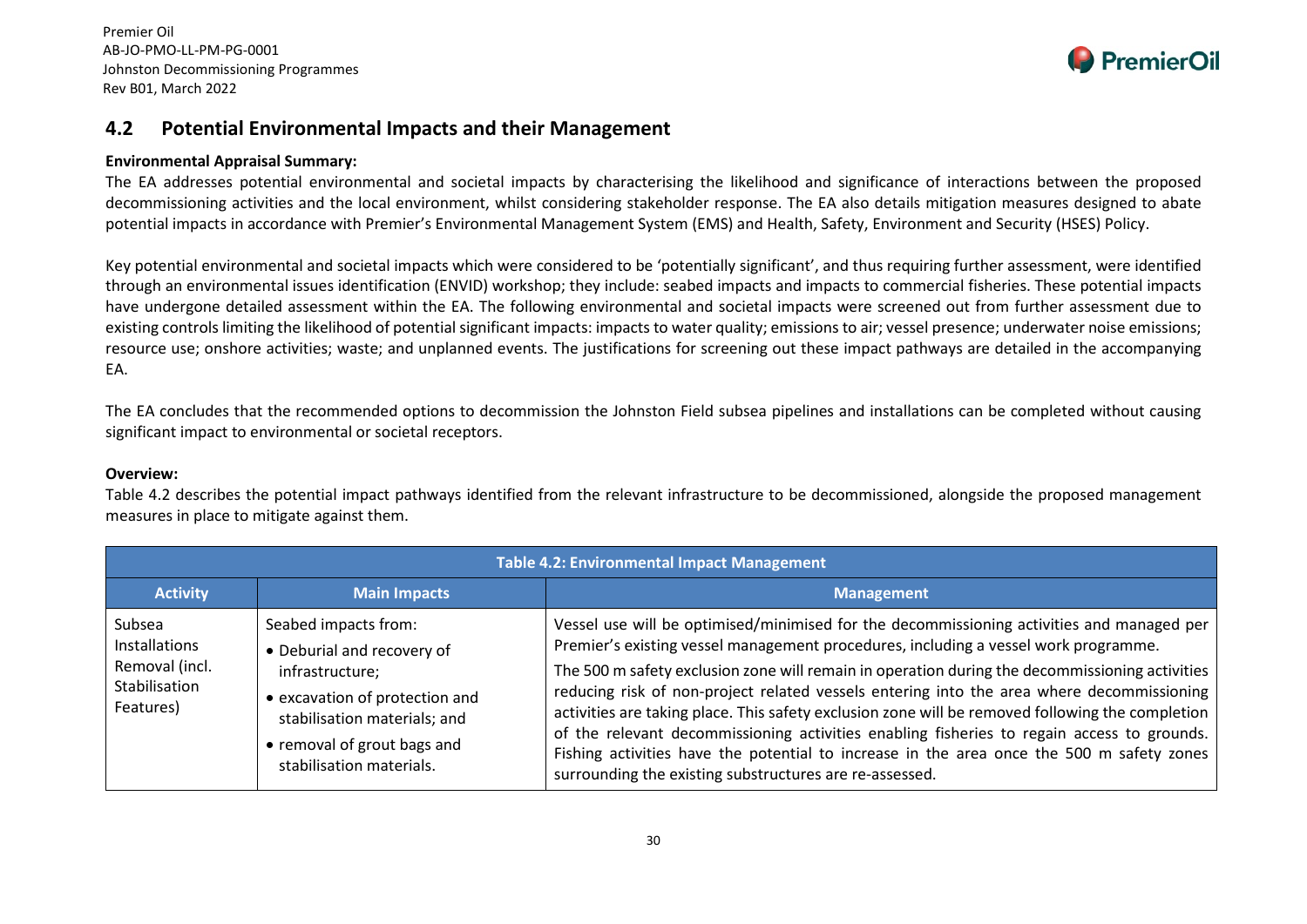

|                                                                                             | Impacts to commercial fisheries from<br>project activities limiting access to<br>fishing grounds.                                                                                                                                                                    | Use of established contractors with appropriate capability, licences and maintenance<br>procedures will be selected and audited. Other sea users will be notified in advance of activities<br>occurring and Premier keeps manned bridges.                                                                               |
|---------------------------------------------------------------------------------------------|----------------------------------------------------------------------------------------------------------------------------------------------------------------------------------------------------------------------------------------------------------------------|-------------------------------------------------------------------------------------------------------------------------------------------------------------------------------------------------------------------------------------------------------------------------------------------------------------------------|
|                                                                                             |                                                                                                                                                                                                                                                                      | The infrastructure is currently shown on Admiralty Charts and the FishSafe system. When<br>decommissioning activity has been competed, updated information will be made available to<br>update Admiralty Charts and FishSafe system.                                                                                    |
|                                                                                             |                                                                                                                                                                                                                                                                      | All pipeline routes and installation sites will be the subject of oilfield debris clearance and as-<br>left verification surveys when decommissioning activity has concluded.                                                                                                                                           |
| Decommissioning<br><b>Rigid Flowlines</b><br>(incl. Stabilisation<br>Features)              | Seabed impacts from<br>decommissioning of rigid flowlines in<br>situ:                                                                                                                                                                                                | Operations will be conducted as carefully as possible to minimise sediment disturbance,<br>avoiding dragging of items on the seabed where possible. No sediment will be removed from<br>the seabed as a result of the proposed activities.                                                                              |
|                                                                                             | • cutting ends and recovery of lengths<br>of flowlines; and<br>• deposition of new rock armour to<br>protect ends and previously cut<br>exposures (where required).<br>Snagging risk to commercial fisheries<br>associated with pipelines<br>decommissioned in situ. | Rock dumping will be carefully managed (e.g. through use of an ROV to limit the areas covered)<br>thereby reducing unnecessary spreading and depth of coverage to that required to ensure no<br>snagging hazards remain. Where possible, rock bags will be reused as stabilisation materials<br>during decommissioning. |
|                                                                                             |                                                                                                                                                                                                                                                                      | The infrastructure is currently shown on Admiralty Charts and the FishSafe system. When<br>decommissioning activity has been competed, updated information will be made available to<br>update Admiralty Charts and FishSafe system.                                                                                    |
|                                                                                             |                                                                                                                                                                                                                                                                      | Any snagging risk to other sea users will be minimised by continual monitoring of degrading<br>structures or free spans (type and frequency to be determined through a risk-based approach<br>but will be agreed with OPRED).                                                                                           |
|                                                                                             |                                                                                                                                                                                                                                                                      | All pipeline routes and installation sites will be the subject of oilfield debris clearance and as-<br>left verification surveys when decommissioning activity has concluded.                                                                                                                                           |
| Decommissioning<br><b>Buried Flexible</b><br>Flowlines (incl.<br>Stabilisation<br>Features) | Seabed impacts from:<br>• reverse-reeling of surface-laid and<br>buried flexible flowlines; and                                                                                                                                                                      | Operations will be conducted as carefully as possible to minimise sediment disturbance,<br>avoiding dragging of items on the seabed where possible. No sediment will be removed from<br>the seabed as a result of the proposed activities.                                                                              |
|                                                                                             | • removal of stabilisation features.<br>Impacts to commercial fisheries from<br>project activities limiting access to<br>fishing grounds.                                                                                                                            | Rock dumping will be carefully managed (e.g. through use of an ROV to limit the areas covered)<br>thereby reducing unnecessary spreading and depth of coverage to that required to ensure no<br>snagging hazards remain. Where possible, rock bags will be reused as stabilisation materials<br>during decommissioning. |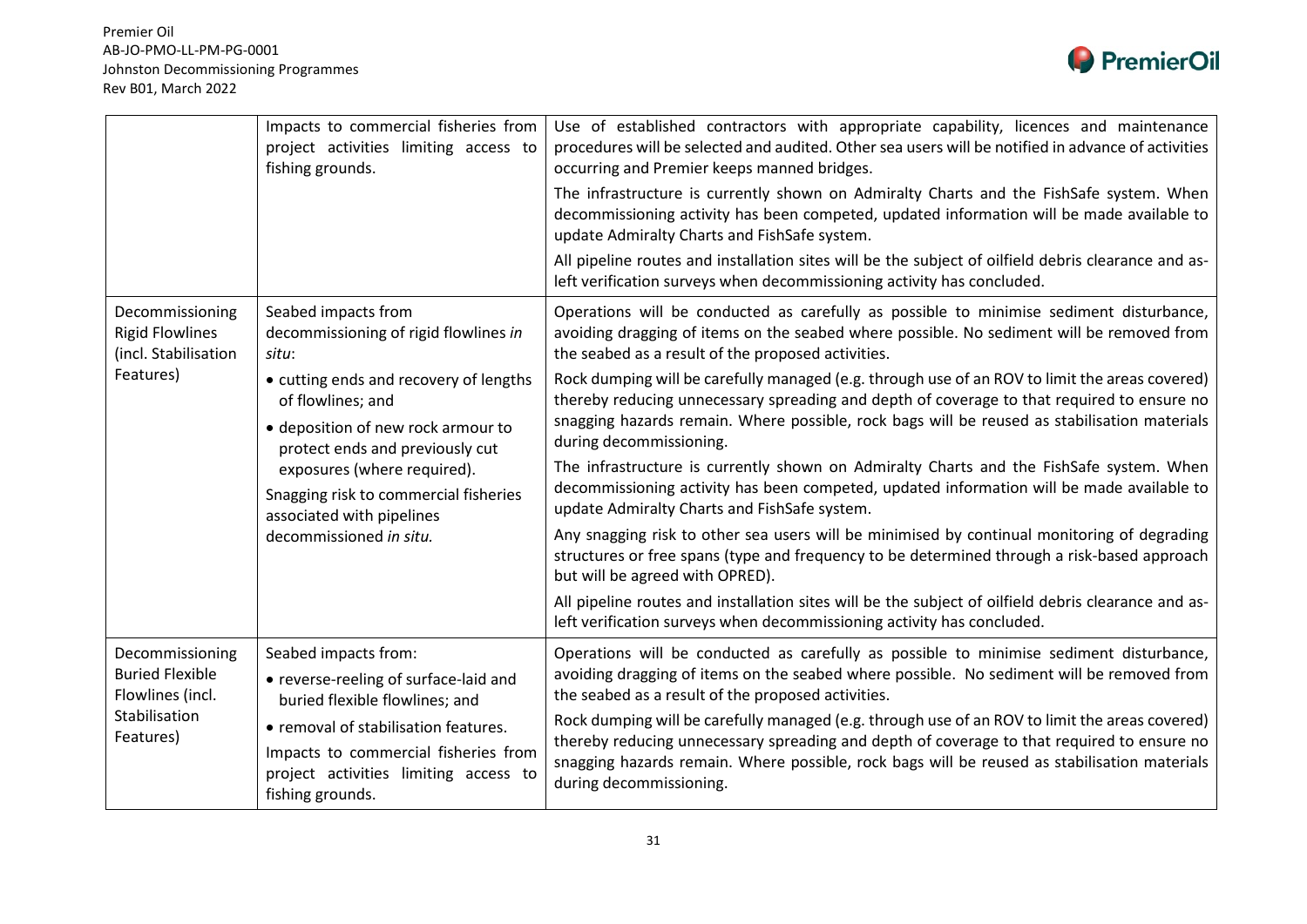

|  | Excavated areas remediated and any berms created profiled to mitigate snagging risks to other<br>sea users.                                                                                                                                                                                                                                                                                   |
|--|-----------------------------------------------------------------------------------------------------------------------------------------------------------------------------------------------------------------------------------------------------------------------------------------------------------------------------------------------------------------------------------------------|
|  | Vessel use will be optimised/minimised for the decommissioning activities and managed per<br>Premier's existing vessel management procedures, including a vessel work programme.                                                                                                                                                                                                              |
|  | The 500 m safety exclusion zone will remain in operation during the decommissioning activities<br>reducing risk of non-project related vessels entering into the area where decommissioning<br>activities are taking place. This safety exclusion zone will be removed following the completion<br>of the relevant decommissioning activities enabling fisheries to regain access to grounds. |
|  | Use of established contractors with appropriate capability, licences and maintenance<br>procedures will be selected and audited. Other sea users will be notified in advance of activities<br>occurring and Premier keeps manned bridges.                                                                                                                                                     |
|  | The infrastructure is currently shown on Admiralty Charts and the FishSafe system. When<br>decommissioning activity has been competed, updated information will be made available to<br>update Admiralty Charts and FishSafe system.                                                                                                                                                          |
|  | All pipeline routes and installation sites will be the subject of oilfield debris clearance and as-<br>left verification surveys when decommissioning activity has concluded.                                                                                                                                                                                                                 |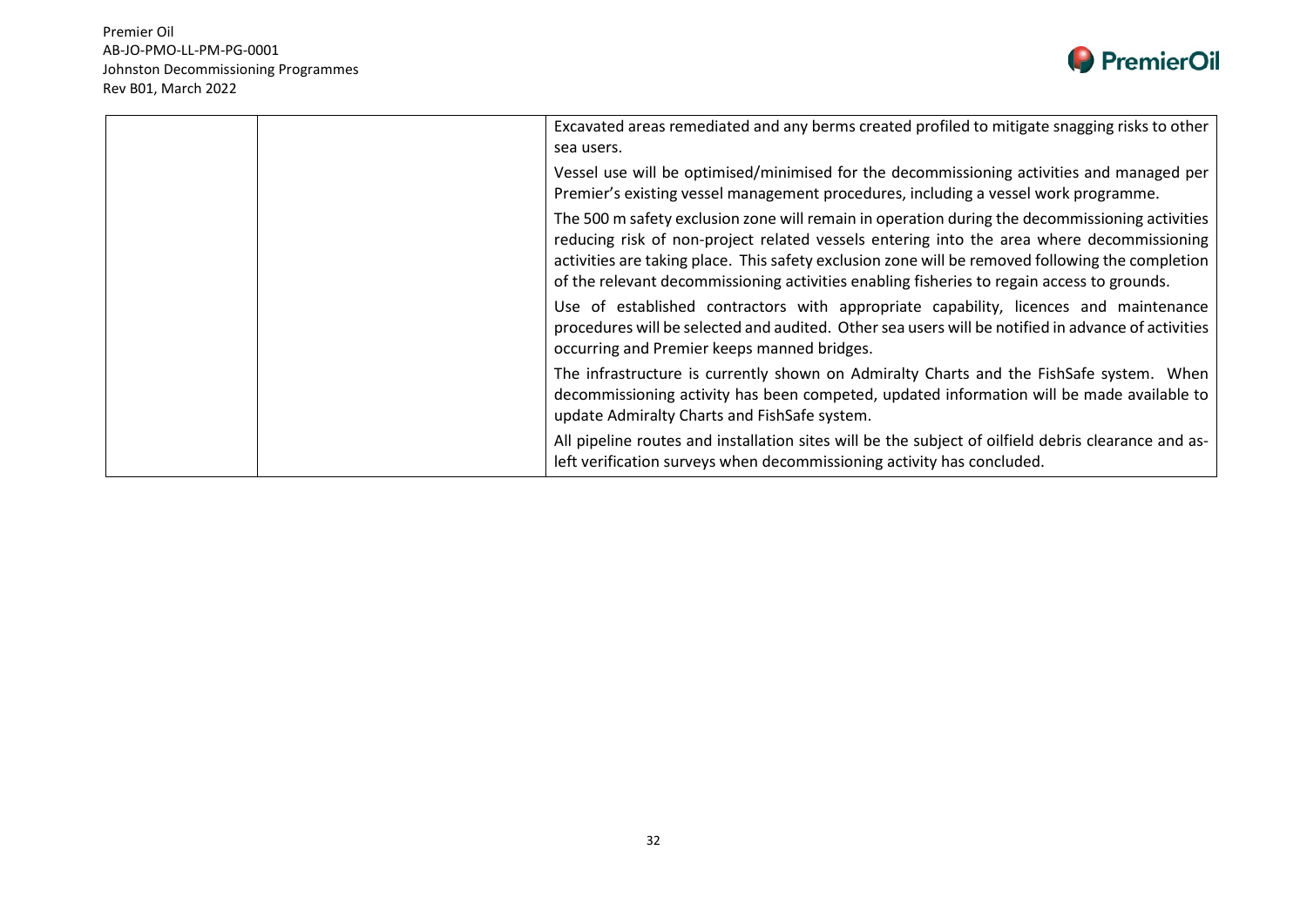

## **5 INTERESTED PARTY CONSULTATIONS**

#### **Consultations Summary:**

| <b>Table 5.1: Summary of Stakeholder Comments</b>                                                                                                                                                                 |                                                                                                                                                                                                                                                                                                                                                                                                                                                   |                       |  |  |  |
|-------------------------------------------------------------------------------------------------------------------------------------------------------------------------------------------------------------------|---------------------------------------------------------------------------------------------------------------------------------------------------------------------------------------------------------------------------------------------------------------------------------------------------------------------------------------------------------------------------------------------------------------------------------------------------|-----------------------|--|--|--|
| <b>Who</b>                                                                                                                                                                                                        | <b>Comment</b>                                                                                                                                                                                                                                                                                                                                                                                                                                    | <b>Response</b>       |  |  |  |
|                                                                                                                                                                                                                   | <b>Informal Consultations</b>                                                                                                                                                                                                                                                                                                                                                                                                                     |                       |  |  |  |
| <b>SFF</b><br><b>NFFO</b><br><b>JNCC</b><br><b>HSE</b><br><b>OPRED EMT</b><br><b>OPRED ODU (observers)</b><br><b>Premier Oil E&amp;P UK EU</b><br><b>Limited</b><br><b>Neptune E&amp;P UKCS</b><br><b>Limited</b> | Premier has engaged with interested<br>parties and stakeholders who<br>participated in Comparative<br>Assessment workshops, as detailed in<br>the column on the left.<br>Furthermore, CA workshop invites<br>were issued to Dana Petroleum (E&P)<br>Limited, the Environment Agency, the<br><b>Scottish Environment Protection</b><br>Agency, Marine Scotland and the Oil<br>and Gas Authority, but these<br>organisations were unable to attend. | No objections to date |  |  |  |
| <b>Statutory Consultations</b>                                                                                                                                                                                    |                                                                                                                                                                                                                                                                                                                                                                                                                                                   |                       |  |  |  |
| <b>Various Statutory</b><br><b>Consultees</b>                                                                                                                                                                     |                                                                                                                                                                                                                                                                                                                                                                                                                                                   |                       |  |  |  |
| <b>Public</b>                                                                                                                                                                                                     |                                                                                                                                                                                                                                                                                                                                                                                                                                                   |                       |  |  |  |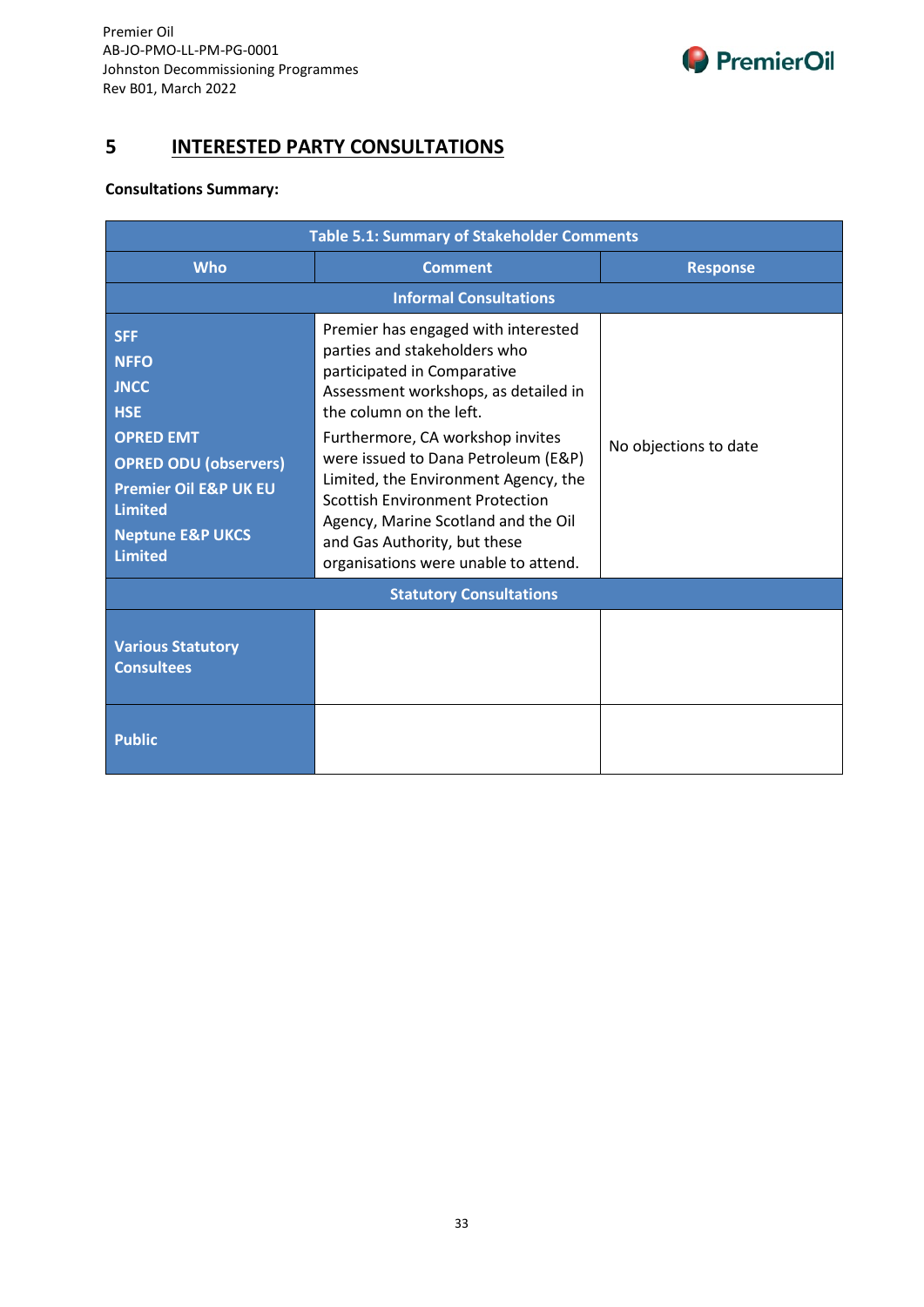

## **6 PROGRAMME MANAGEMENT**

## **6.1 Project Management and Verification**

A Project Management team will be appointed to manage suitable contractors for the decommissioning of the Johnston infrastructure. Standard procedures for operational control and hazard identification and management will be used. The Project Management team will monitor and track the process of consents and the consultations required as part of this process. Any changes in detail to the offshore removal programme will be controlled by the Premier Management of Change processes and discussed and agreed with OPRED.

## **6.2 Post-Decommissioning Debris Clearance and Verification**

During site clearance activities, reasonable endeavours will be made to recover any dropped objects and items subject to any outstanding Petroleum Operations Notices. All recovered seabed debris related to offshore oil and gas activities will be returned for onshore disposal or recycling in line with existing disposal arrangements. A post decommissioning site survey, to verify decommissioning activities have been completed, will be carried out across the designated 500m safety zones of installation sites and a 100m corridor (50m either side) along each pipeline over its length.

The clear seabed will be validated by an independent verification trawl over the installation sites and pipeline corridors, non over-trawl techniques such as Side Scan Sonar (SSS) / ROV or by the post decommissioning survey. The most appropriate validation method(s) will be discussed and agreed with OPRED nearer the time this activity is due to take place.

## **6.3 Schedule**

#### **Project Plan:**

The high level Gantt chart Figure 6.1 provides the overall schedule for the Johnston field programme of decommissioning activities.

| Activity                                            | 2024 | 2025                                                                                | 2026 | 2027 | 2028 | 2029 | 2030 |
|-----------------------------------------------------|------|-------------------------------------------------------------------------------------|------|------|------|------|------|
|                                                     |      | :1 02 03 04 01 02 03 04 01 02 03 04 01 02 03 04 01 02 03 04 01 02 03 04 01 02 03 04 |      |      |      |      |      |
| Decommissioning Planning                            |      |                                                                                     |      |      |      |      |      |
| Detailed Engineering                                |      |                                                                                     |      |      |      |      |      |
| Cessation of Production                             |      |                                                                                     |      |      |      |      |      |
| Pipelines Flushing / Disconnection                  |      |                                                                                     |      |      |      |      |      |
| Wells Plug & Abandonment                            |      |                                                                                     |      |      |      |      |      |
| Subsea Decommissioning                              |      |                                                                                     |      |      |      |      |      |
| <b>Environmental Surveys &amp; Debris Clearance</b> |      |                                                                                     |      |      |      |      |      |
| DP Closeout Reporting                               |      |                                                                                     |      |      |      |      |      |

**Figure 6.1: Gantt Chart of Project Plan**

## **6.4 Costs**

An overall cost estimate following UK Oil & Gas Guidelines on Decommissioning Cost Estimation (Issue 3, October 2013) will be provided to OPRED.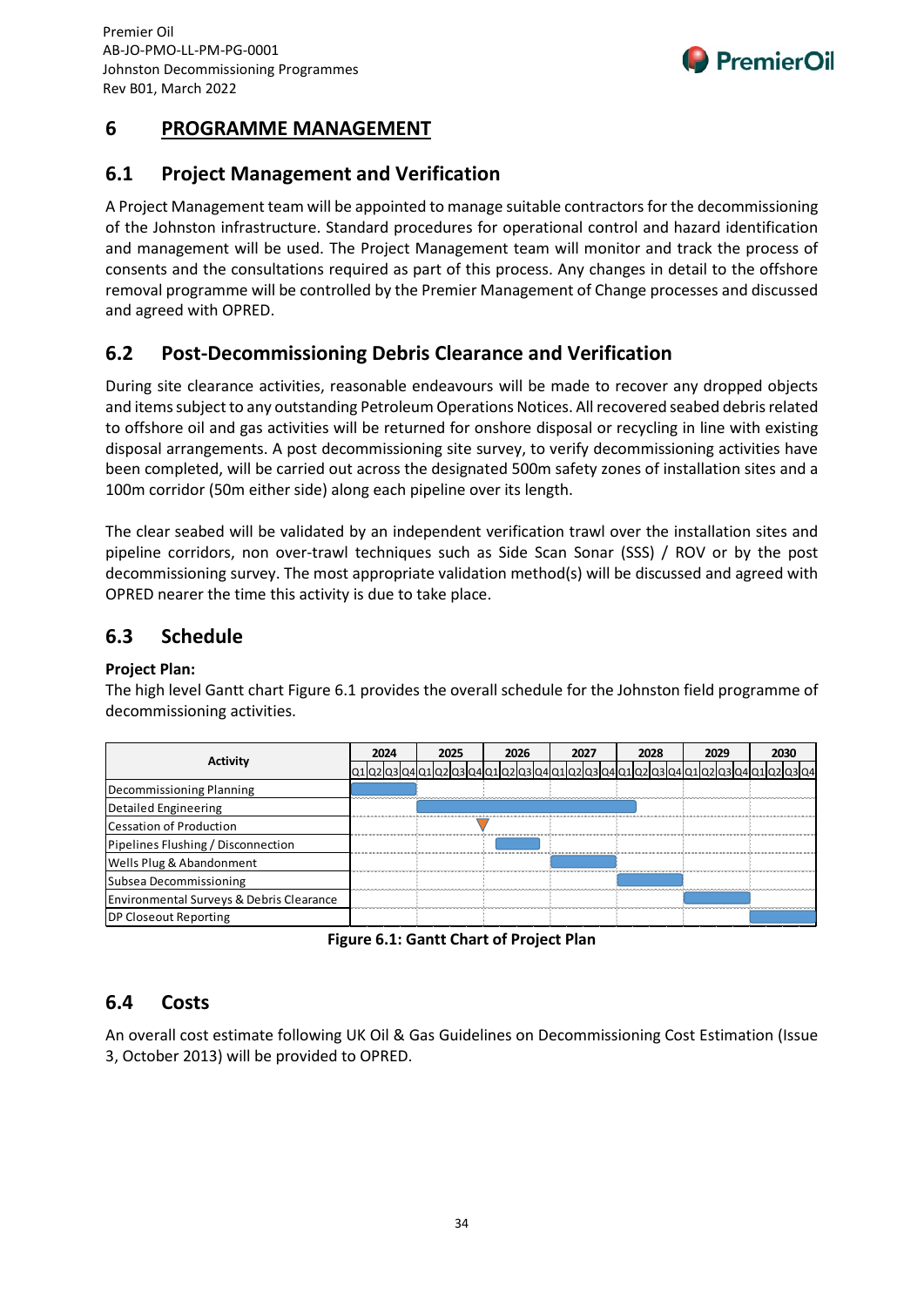

## **6.5 Close Out**

In accordance with the OPRED Guideline Notes, a close out report will be submitted to OPRED and posted on the Premier website reconciling any variations from the Decommissioning Programme within one year of the completion of the offshore decommissioning scope. This includes debris removal and, where applicable independent verification of seabed clearance, and the first post-decommissioning environmental survey.

## **6.6 Post-Decommissioning Monitoring and Evaluation**

A post-decommissioning environmental seabed survey, centred around the well locations, will be carried out. The survey will focus on chemical, physical and biological changes, disturbances and will be compared with the pre decommissioning survey. Results of this survey will be available once the work is complete, with a copy forwarded to OPRED.

All pipeline routes and installation sites will be the subject of oilfield debris clearance and as-left verification surveys when decommissioning activity has concluded. All snag hazards created by drilling and/or production related activities will be removed or mitigated as part of the execution of the Decommissioning Programmes.

The main risk from infrastructure remaining in situ is the potential for interaction with other users of the sea, specifically from fishing related activities. Where the infrastructure is trenched below seabed level or trenched & buried below, the effect of interaction with other users of the sea is considered to be negligible.

The infrastructure is currently shown on Admiralty Charts and the FishSafe system. When decommissioning activity has been competed, updated information will be made available to update Admiralty Charts and FishSafe system.

When decommissioning activities have been completed, and where applicable, the safety zones around offshore infrastructure will be removed.

The licence holders recognise their commitment to undertake post-decommissioning monitoring of infrastructure left *in situ*. After the post-decommissioning survey reports have been submitted to OPRED and reviewed, a post-decommissioning monitoring survey regime, scope and frequency, will be agreed with OPRED.

## **7 SUPPORTING DOCUMENTS**

| <b>Table 7.1: Supporting Documents</b> |                                                        |  |
|----------------------------------------|--------------------------------------------------------|--|
| <b>Document Number</b>                 | <b>Title</b>                                           |  |
| AB-JO-XGL-LL-SU-RP-0003                | Johnston Field Decommissioning Environmental Appraisal |  |
| AB-JO-XGL-LL-SU-RP-0001                | Johnston Field Comparative Assessment Report           |  |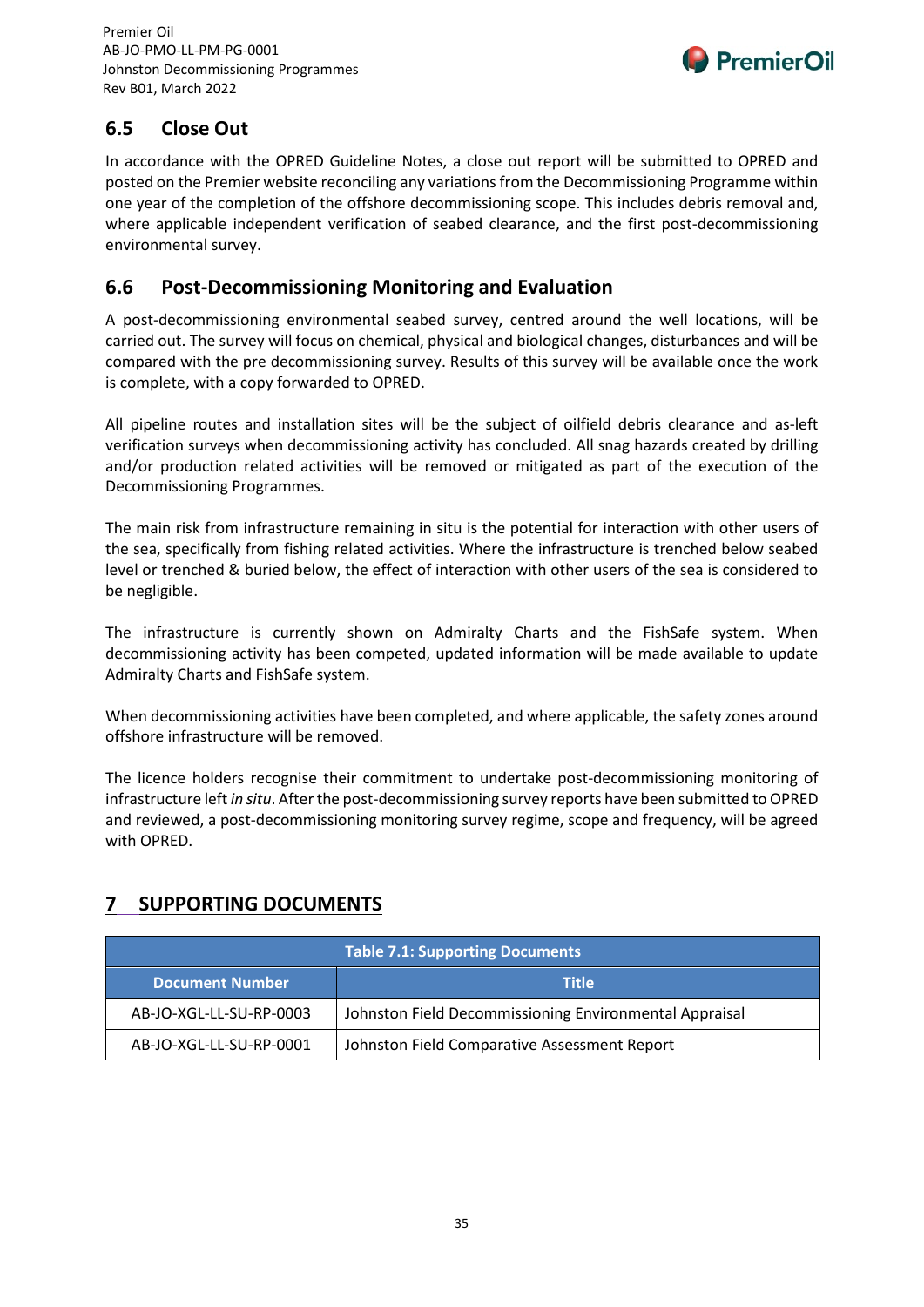

## <span id="page-36-0"></span>**8 PARTNER LETTER(S) OF SUPPORT**

HOLD 1 - Copies of Letters of Support will be provided with the final revision of the Programmes.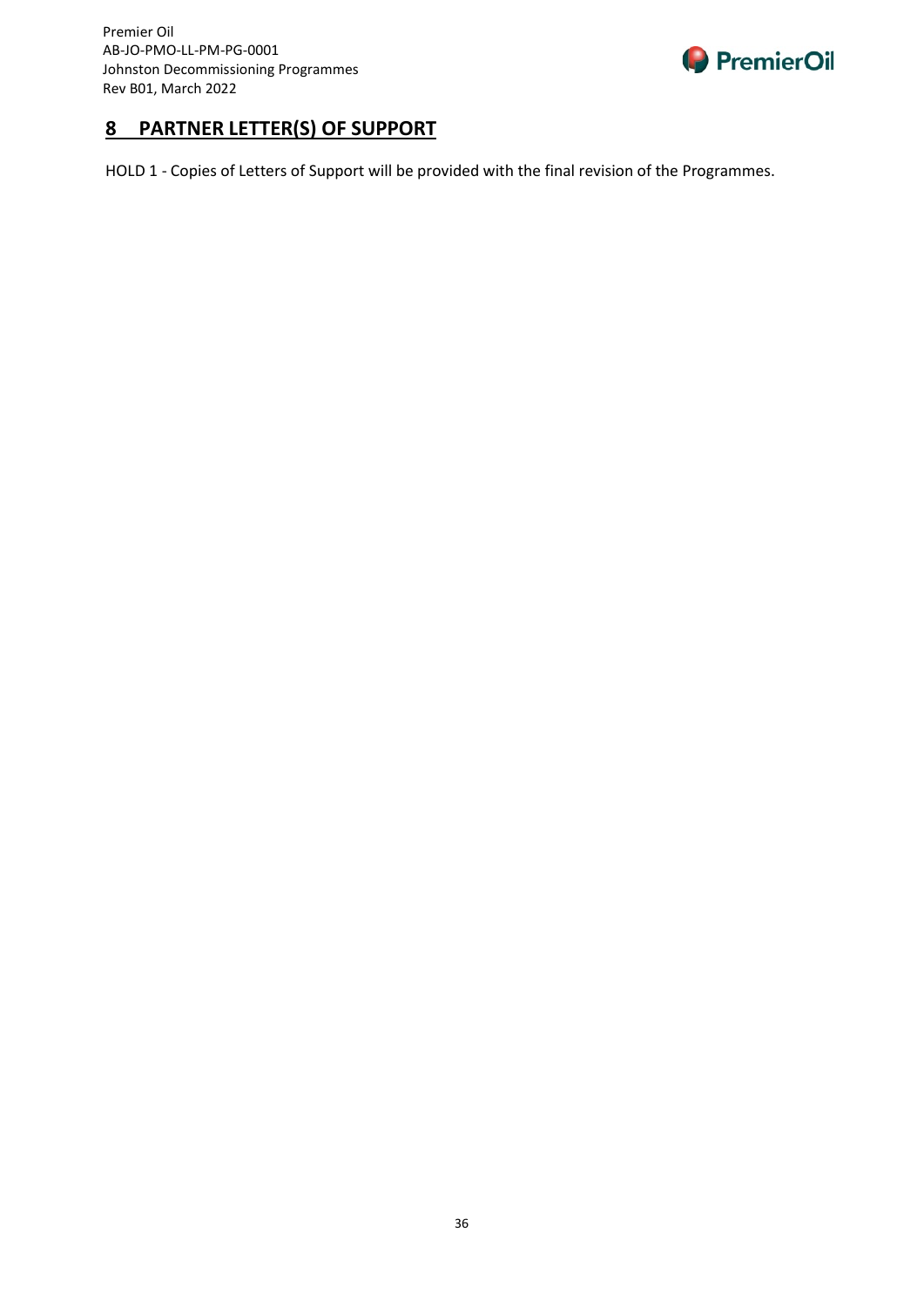

## <span id="page-37-0"></span>**APPENDIX I - COPIES OF THE PUBLIC NOTICES**

HOLD 2 - Copies of the Public Notices will be included with the post-consultation revisions of the Programmes.